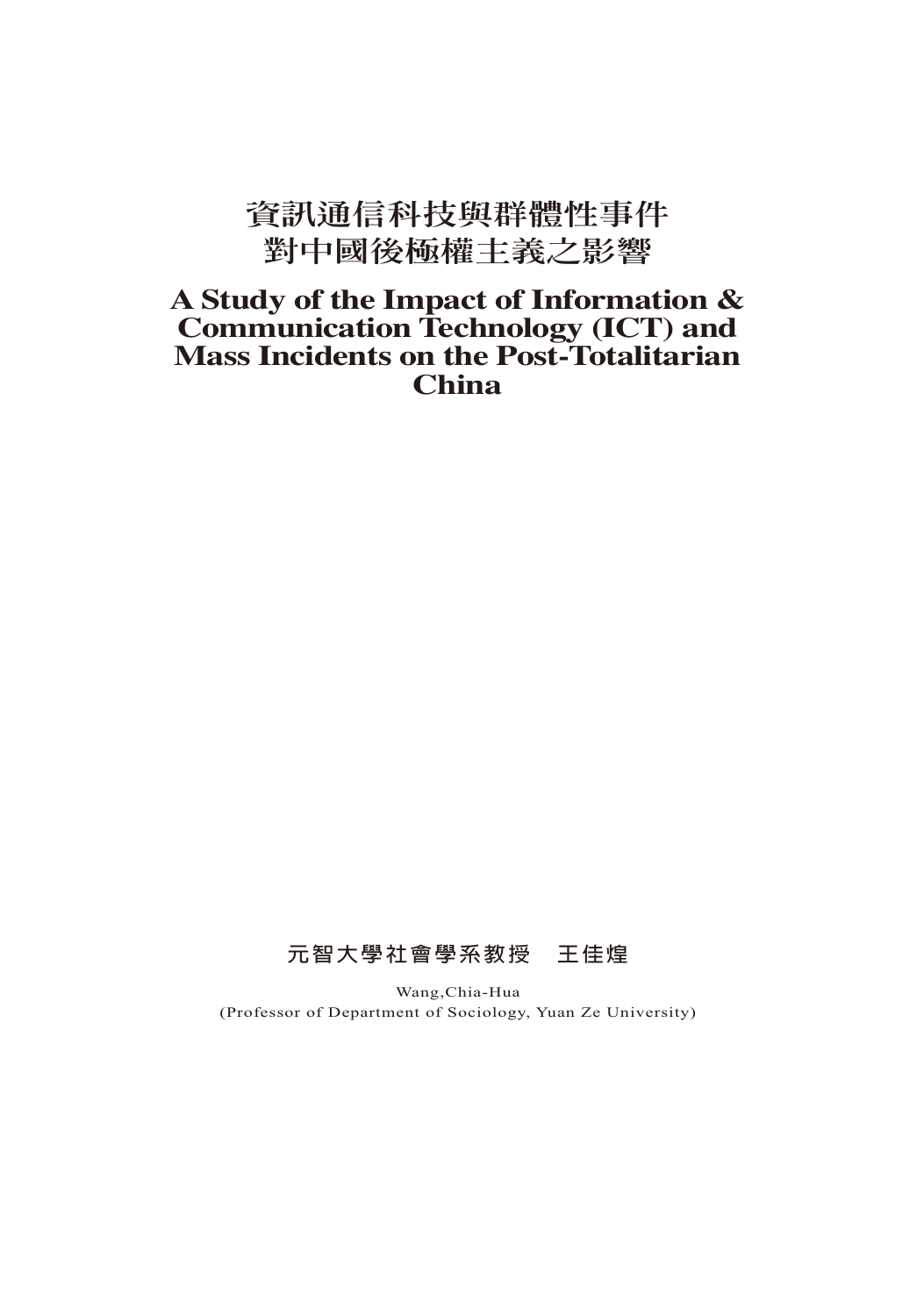## **A Study of the Impact of Information & Communication Technology (ICT) and Mass Incidents on the Post-Totalitarian China**

Wang,Chia-Hua Professor of Department of Sociology, Yuan Ze University

#### **Abstract**

In this paper, the author tries to explore the following research questions: What are the impacts of information and communication technology (ICT) and mass incidents on the post-totalitarian rule in China? To what extent has ICT been developing in Chin? What are the definitions and types of mass incidents in China? What regulations and measures have been adopted by the Chinese Communist Party (CCP) to control the discourses in cyberspace and suppress the mass incidents in physical space? How did the participants of mass incidents utilize ICT devices to communicate and coordinate their collective action in physical space? What theoretical implications can we derive from the explorative study regarding the theories of collective behavior and social movement, on the one hand, and the researches on the post-totalitarianism in China, on the other?

**Keywords:** Mass-Incidents, Cyberspace, Information and Communication Technology, Post-Totalitarianism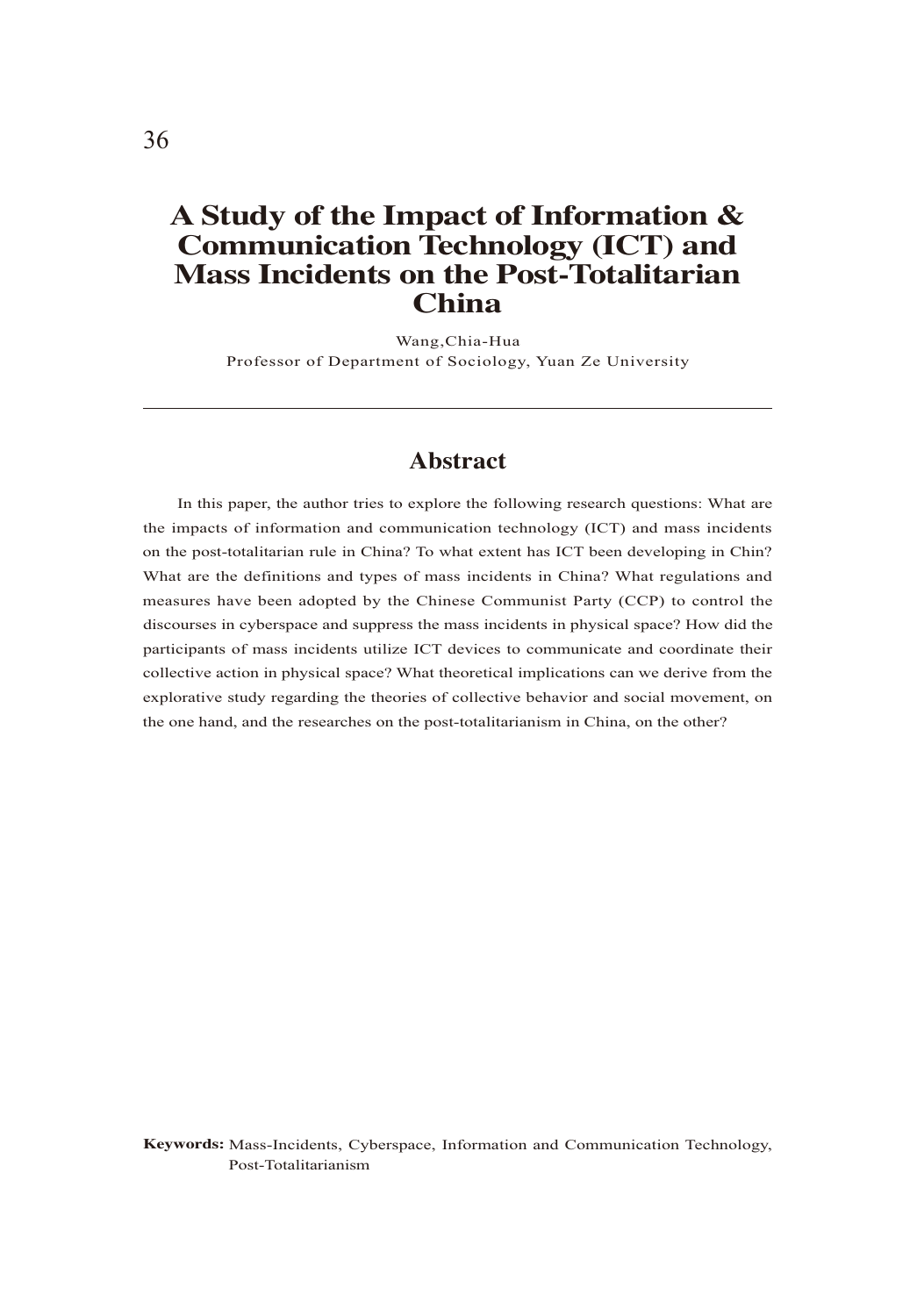# **資訊通信科技與群體性事件 對中國後極權主義之影響**

王佳煌 元智大學社會學系教授

#### 摘 要

本文主要的問題意識如下:資訊通信科技在中國發展的概 況為何?資訊通信科技與群體性事件的結合,賽博空間與實體空 間中的言論與批評、訊息與資源的傳輸與交換,以及集體的串聯 與行動,對中共後極權主義的統治有什麼影響?群體性事件的定 義、類型與發展狀況為何?中共制定哪些政策、法規,發展什麼 技術,企圖控制賽博空間的言論?群體性事件的參與者如何運用 資通科技,在賽博空間中發表言論、提出批評、傳布訊息,並在 實體空間中集結行動,或是在賽博空間、實體空間之中與之間交 互穿梭,參與社會抗議與社會運動?中共採取什麼措施與策略, 因應並反制?國家機器與群體性事件的參與者在賽博空間虛擬與 實體空間中的對抗與攻防,對歐美社會運動的理論與中國後極權 主義的轉型有什麼意涵?

**關鍵詞:**群體性事件、賽博空間、資訊通信科技、後極權主義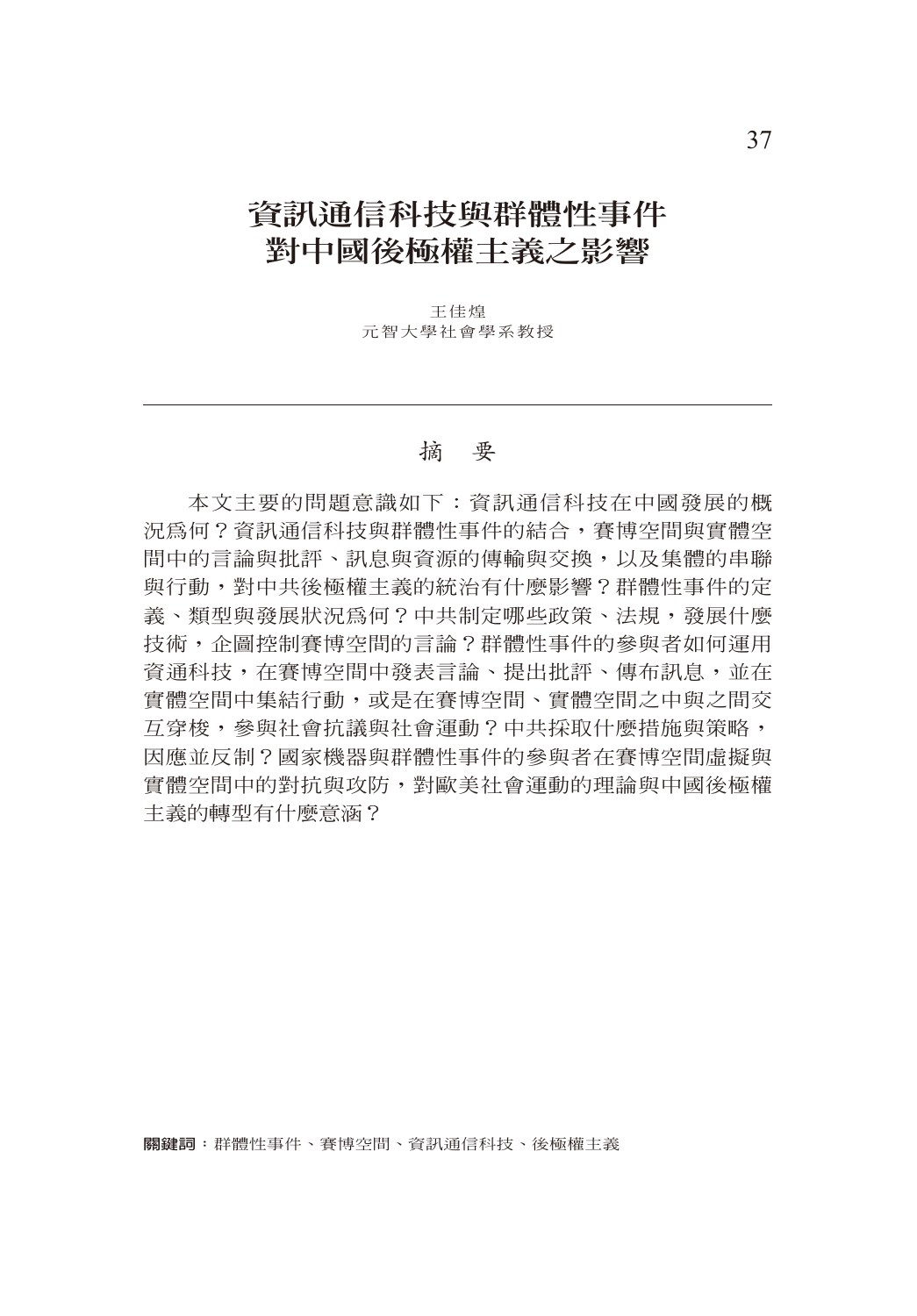## 壹、導論

本文的研究動機與目的可以從三方面來說。首先,資訊通信 科技的普及與應用,包括電腦(包括桌機、筆記型電腦)、行動電 話、平板電腦等終端裝置,以及各種網路平台(入口網站、社群 網站、電子佈告欄等)共同構成的賽博空間(cyberspace),賽博 空間中的言論與資訊,引發的在線與離線運動(online and offline activism),是否足以對中共的後極權主義(post-totalitarianism) 統治構成重大的挑戰,並促成公民社會的發展?中共如何因應賽博 空間的發展與衝擊,以鞏固政權,維持黨國機器對賽博空間與實體 空間的控制力?這些都是研究中國政治與社會發展的學者深感興趣 的問題, 理論建構與經驗性分析的相關著作也與日但增。1

<sup>1.</sup> 由於相關著作頗多,篇幅有限,這裡僅略為介紹幾位經常發表或長期研究相 關議題的中西學者,其他相關著作則視論文脈絡需要,再行引介。英文著作 的代表性學者有楊國斌, 如Guobing Yang, "The Co-Evolution of the Internet and Civil Society in China." *Asian Survey*, Vol. 43, No. 3 (May/June 2003), pp. 405~422; Guobing Yang, "How Do Chinese Civic Associations Respond to the Internet? Findings from a Survey." The *China Quarterly*, No. 189 (2007), pp. 122~143; Guobing Yang, *The Power of the Internet in China* (New York: Columbia University Press, 2009);鄭永年的代表性著作為:Yongnian Zheng, *Technological Empowerment: The Internet, State, and Society in China* (Stanford, California: Stanford University Press, 2008);台灣的相關研究以洪敬富等為主,如:Chin-Fu Hung, "Public Discourse and 'Virtual' Political Participation in the PRC: The Impact of the Internet," *Issues & Studies*, Vol. 39, No. 4 (December 2003), pp. 1~38; Chin-Fu Hung, "The Interactions between Internet Entrepreneurs and the Chinese Authorities: Possible Implications for Civil Society," *Issues & Studies*, Vol. 41, No. 3 (September 2005), pp. 145~180; Chin-Fu Hung, "The Politics of Cyber Participation in the PRC: The Implications of Contingency for the Awareness of Citizens' Rights," *Issues & Studies*, Vol. 42, No. 4 (December 2006), pp. 137~173;洪敬富、陳柏奇,「全球化網路時代的中國治 理:從SARS到毒牛奶事件」,**戰略**,第2期(2009年1月),頁161~174;Chin-Fu Hung, "China's Propaganda in the Information Age: Internet Commentators and the Weng'an Incident," *Issues & Studies*, Vol. 46, No. 4 (December 2010), pp. 149~180; 洪敬富、陳柏奇,「網路通訊時代下的中國公眾參與:以『廈門PX廠』為 例」,中國大陸研究,第53卷第2期(2010年6月),頁1~38;陳柏奇、洪敬 富,「茉莉花革命浪潮下對當前中國國家社會關係的再檢視:網路政治中的公 民維權與黨國維權雙重分析視角」,臺灣民主,第9卷第1期(2012年3月),頁 195~244。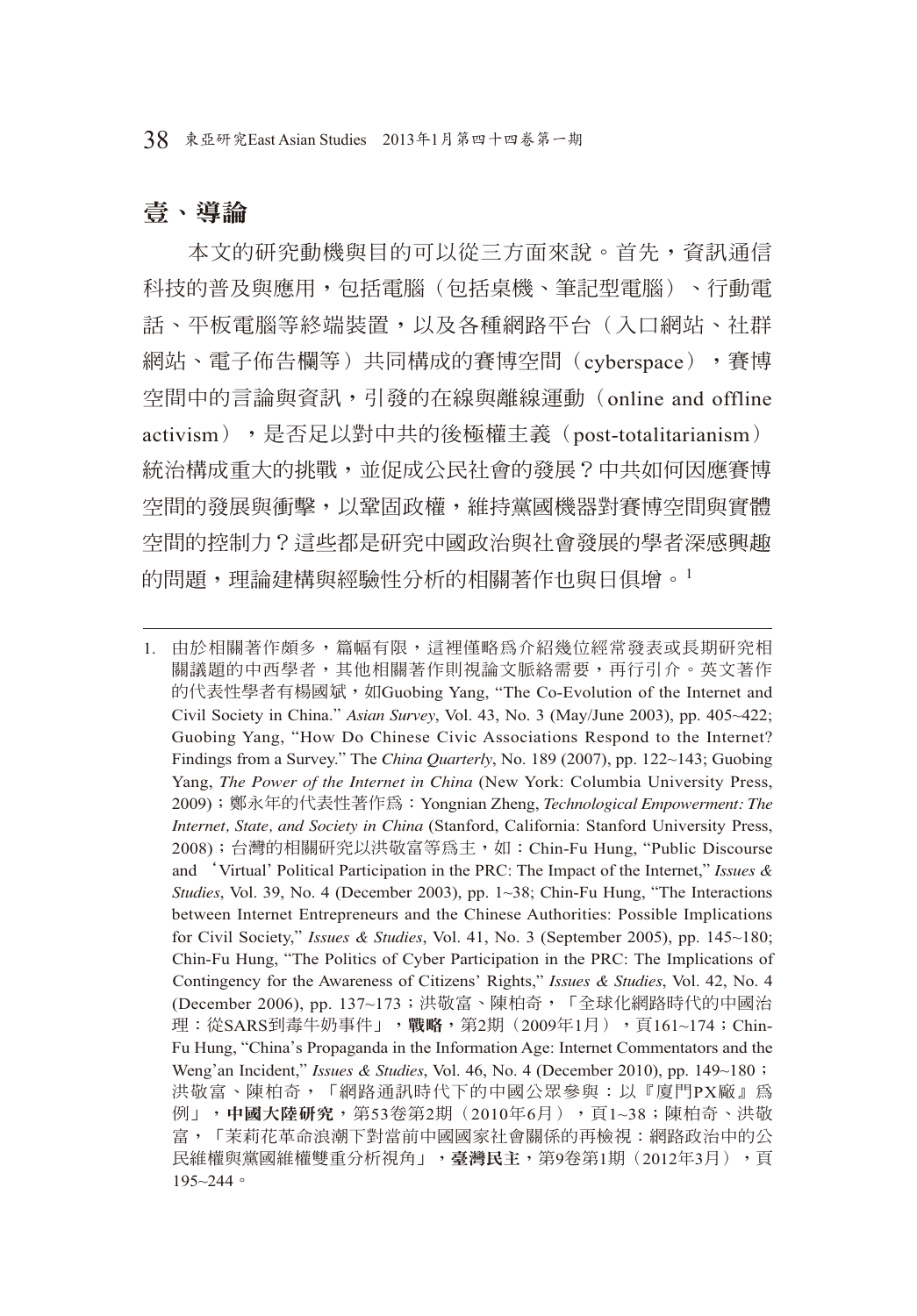其次,統計資料顯示,中國大陸的群體性事件已從1994年的 一萬多起暴增至2004年的七萬四千多起,也就是增加六倍多。參與 人數則從73萬人次增加到376萬人次。群體性事件的數量與規模已 引起官方的警覺,2006年的「十六屆六中全會」決議要妥善處理群 體性事件,2007年的「十七大」亦提醒要維持社會穩定,2008北京 奧運時更加強防範,但各地群體性事件仍此起彼落。<sup>2</sup>群體性事件 的數量急增,已引起中國與西方學者的注意。中國大陸許多學者研 究群體性事件的定義、類型與運動模式。研究中國群體性事件的英 文論著與研究,所在多有,正體中文學界雖有少量學術研究,亦多 以大陸學者居多,台灣學者的研究似不多見。<sup>3</sup>

再者,國內外研究賽博空間與群體性事件之間關係的論著, 尤其是群體性事件如何運用資通科技與裝置傳布訊息、號召群眾、 建構議程、引發討論、集結動員與協調運動的論著,並不多見。大 陸著作較多,但偏向一般論述。'國內可以找到的相關論著,似乎

- 2. 中共年報編輯委員會,「中共年來群體性事件要況綜析」,中共年報編輯委員 會主編, 2009中共年報(台北:中共研究雜誌社, 2008), 頁1~184。
- 3. 大陸或華人學者的研究包括:徐賁,「『群體性事件』和暴力問題」,二十一 世紀,第102期(2007年8月),頁86~94;張立濤,「當前社會的分化傾向與宣 傳的病理分析」,當代中國研究,第14卷第4期(2007年12月),頁147~154; 吳亮,「對少數民族群體性事件的政治社會學分析」,當代中國研究,第16 卷第4期(2009年12月),頁34~48;朱曉陽,「一場權力與資本的歡宴」, 二十一世紀,第118期(2010年4月),頁115~118;高恩新,「中國農村的社會 網絡與集體維權」,二十一世紀,第118期(2010年4月),頁61~69;高旺, 「『群體性事件』」:抗爭政治學的視角」,二十一世紀,第125期(2011年6 月),頁115~123。台灣研究此一議題的學者則有喬健、姜穎,「中國大陸市 場化進程中的勞資衝突及其治理」,政大勞動學報,第19期(2006年1月),頁 41~74;張凱銘,「和諧社會的挑戰:中共社會中的群體性事件問題探析」,弘 光學報,第66期, (2012年6月), 百62~77。
- 4. 孫珠峰,「互聯網時代妥善處理群體性事件研究」,遼寧行政學報,第12卷第 3期(2010年),頁12~14;王建平、徐偉,「群體性事件的類型與社會原因 探析」,惠州學院學報,第30卷第5期(2010年10月),頁56~59;方付建、王 國華,「現實群體性事件與網絡群體性事件比較」,嶺南季刊,第2期(2010 年),頁15~19。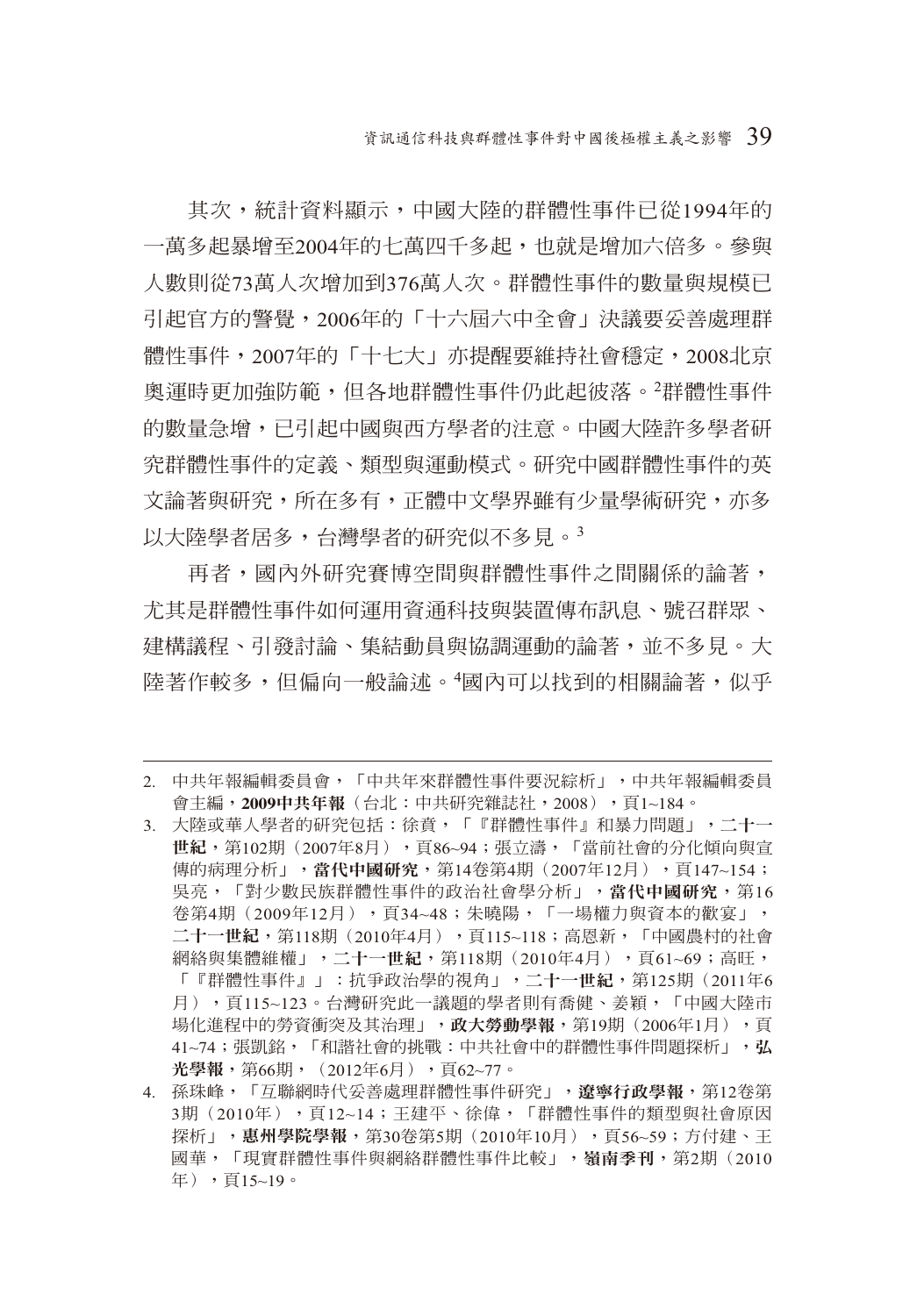只有洪敬富與陳柏奇的廈門PX廠事件研究,<sup>5</sup>香港與大陸學者對四 個環保抗爭的比較研究,<sup>6</sup>國外或英文的研究則包括中產階級階級 市民社會的比較研究(上海反磁懸浮、廈門反PX項目、新疆、西 藏),<sup>7</sup> 以及農民失地的網路傳播與動員等。<sup>8</sup>

綜上所述,本文希望從台灣的角度出發,論述中共的後極權 主義體制如何處理因應層出不窮的群體性事件,描述群體性事件的 參與者如何運用資通科技,與黨國體系在賽博空間與實體空間中鬥 爭對抗,並探索其影響與理論意涵,以期拋磚引玉,與學界先淮共 同開發更多研究議題,建構研究議程。

準此,本文擬提出下列問題意識:何謂後極權主義?何謂群 體性事件?群體性事件的定義、類型與發展狀況為何?資訊通信科 技在中國發展的概況為何?中共制定哪些政策、法規,發展什麼技 術,企圖控制賽博空間的言論與訊息?群體性事件的參與者如何運 用資通科技,在賽博空間中發表言論、提出批評、傳布訊息,並在 實體空間中集結行動,或是在賽博空間、實體空間之中與之間穿 梭,提出社會抗議,參與社會運動?中共採取什麼措施與策略,因 應並反制群體性事件對資通科技的運用?國家機器與群體性事件的 參與者之間在賽博空間與實體空間中的攻防,對中國的後極權主義 統治與公民社會有什麼意義?源自西方或歐美的社會運動理論是否 能完全套用於中國的政治經濟與政治社會脈絡?如果理論用武之地

<sup>5.</sup> 洪敬富、陳柏奇,「網路通訊時代下的中國公眾參與:以『廈門PX廠』為 例」,頁1~38。

<sup>6.</sup> 黃煜、曾繁旭,「從以鄰為壑到政策倡導:中國媒體與社會抗爭的互激模 式」,新聞學研究,第109期(2011年10月),頁167~200。

<sup>7.</sup> Ian Weber, "Mobile, Online and Angry: The Rise of China's Middle-Class Civil Society" *Critical Arts: South-North Cultural and Media Studies,* Vol. 25, No. 1 (December 2011), pp. 25~45.

<sup>8.</sup> Qiongyou Pu and Stephen J. Scanlan, "Communicating Injustice? Framing and Online Protest against Chinese Government Land Expropriation," *Information, Communication and Society*, Vol. 15, No. 4 (May 2012), pp. 572~590.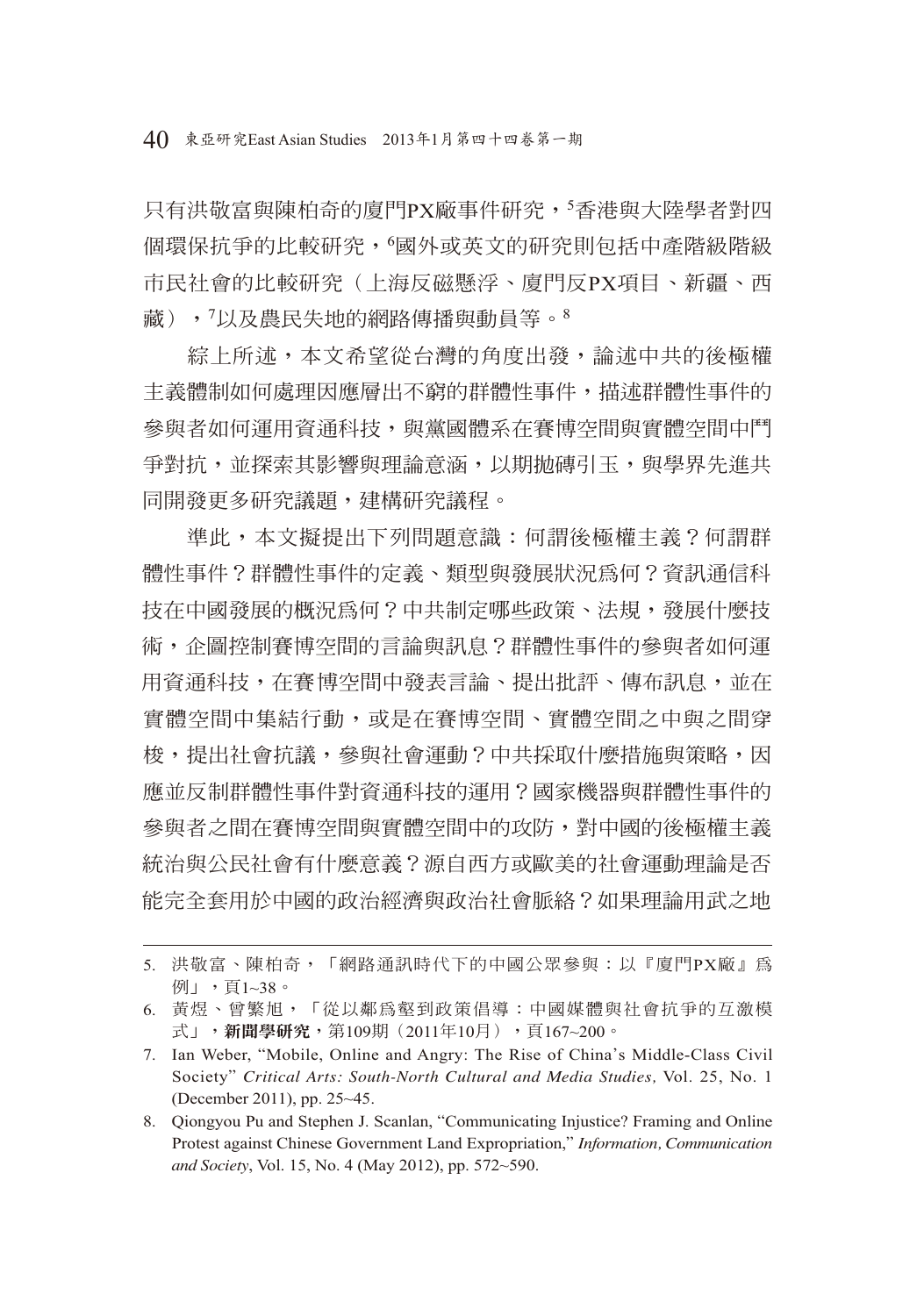有限,那麼修正、調整與攜充,是否有助於學者描述、解釋,甚至 預測(報)中國群體性事件的發展?或者,研究中國大陸的群體性 事件,應該由下而上,參照西方的理論內涵與理論典範興起的社會 背景與過程,檢視資通科技與群體性事件之間的關係,建構「具有 中國特色」的群體性事件理論、觀點或分析架構?

以下各節即針對這些研究問題,一一論述。第二節介紹後極 權主義的概念,討論群體性事件的定義與隨之而來的統計資料問 題。第三節依據中國網絡信息中心的統計報告,略述中國資通科技 軟硬體(包括網際網路與手機等)、平台與各種應用的發展。第四 節提出中國群體性事件、賽博空間與後極權主義的概念架構。第五 節整理歸納近年來中國大陸重大群體性事件運用資通科技,動員群 眾的方式、過程與策略,以及中共因應處理的行動模式。第六節簡 述歐美社會運動理論,探討它們是否能適切地描述、解釋中國群體 性事件。第七節是結論,綜述本文重點,說明研究限制與未來的研 究議程。

## 貳、後極權主義與中國的群體性事件

一、後極權主義

後極權主義是某些比較政治研究學者針對蘇聯、前東歐、中 國、北韓與古巴等極權主義國家,提出的概念,以比較這些國家政 治轉變(型)的渦程、現象、面向與機制。9

<sup>9.</sup> Juan J. Linz and Alfred Stepan, *Problems of Democratic Transition and Consolidation: South Europe, South America, and Post-Communist Europe* (Baltimore, Maryland: The John Hopkins University Press, 1996); Mark R. Thompson, "To Shoot or Not to Shoot: Posttotalitarianism in China and Eastern Europe," *Comparative Politics*, Vol. 34, No. 1 (October 2001), pp. 63~83; Mark R. Thompson, "Totalitarian and Post-Totalitarian Regimes in Transitions and Non-Transitions from Communism," *Totalitarian Movements and Political Religions,* Vol. 3, No. 1 (Summer 2002), pp. 79~106.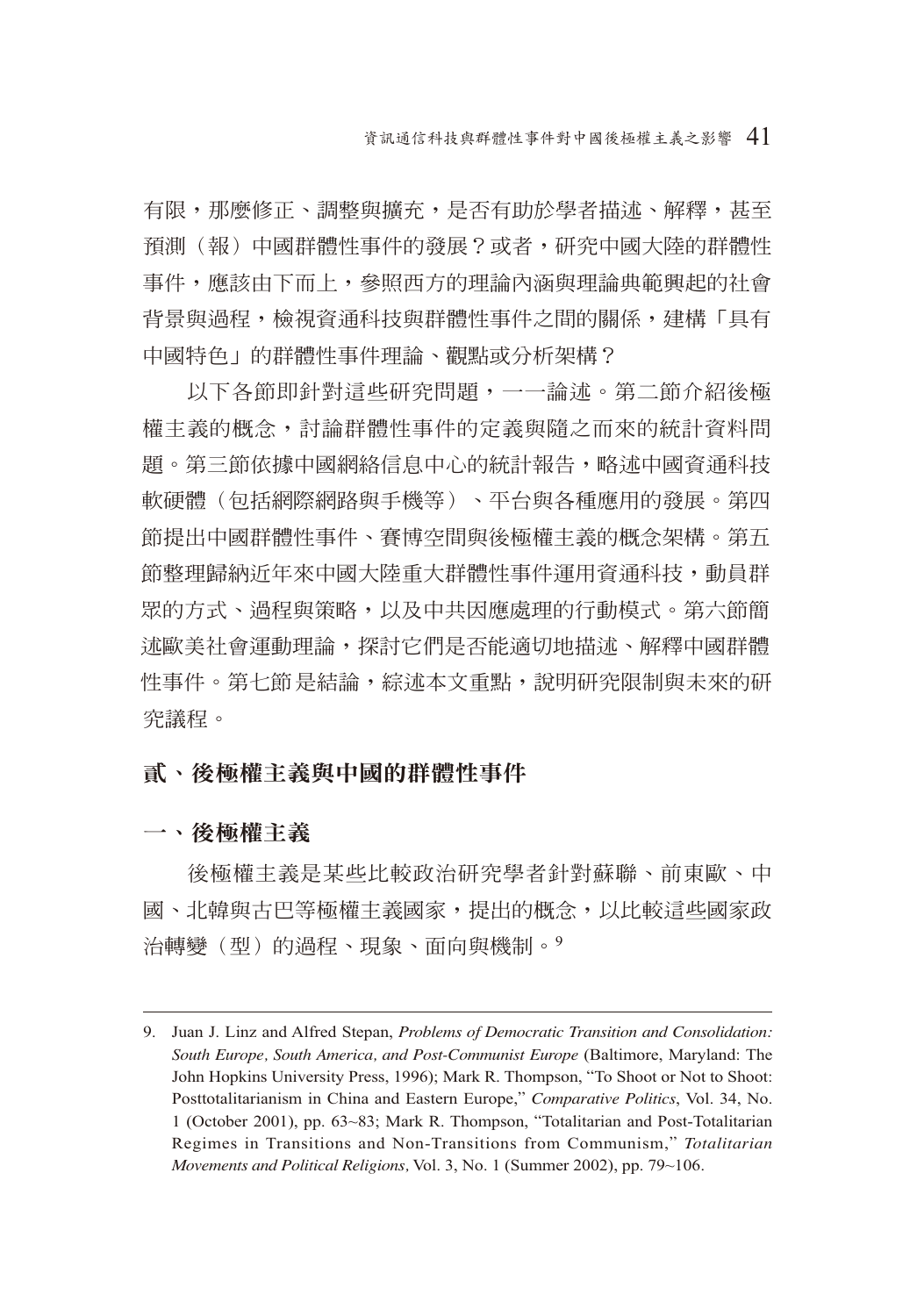從時間的向度來看,後極權主義概念可以避免極權主義→威 權主義→民主化的直線進化論,並從縱向的角度切入,依據各個後 極權主義國家的政治、社會與經濟條件及環境,刻劃不同的發展路 徑與軌跡。從空間的角度來看,後極權主義的概念有助於橫向的比 較研究,建構後極權主義國家的類型論,找出其異同與原因,推動 或參與後極權主義國家的比較研究。

歸納學者的概念與主張,後極權主義的概念架構包括四個 面向:領導菁英的培訓甄補與政治繼承(political succession)、 黨國體系(party-state)的結構與運作機制、意識型態與話語權 (discourse power)的爭奪、集體動員 (collective mobilization) 與 市(公)民社會(civil society or civic society)。群體性事件、資 通科技的普及發展,以及群體性事件參與者應用資通科技,對中國 後極權主義構成的挑戰,可以從這四方面來看。首先,群體性事件 對政治菁英的甄補與政治繼承尙無太明顯而直接的影響或威脅,但 間接的影響卻已逐漸顯現。例如,政治菁英在各地方政府或單位的 政績與表現,包括官員處理群體性事件的策略與方法是否得官,群 體性事件的頻率與結果,都會影響到其任期、職務調動與仕途。其 次,群體性事件直接挑戰黨國體系控制社會的力量、威信與統治基 礎,考驗黨國體系的反應機制、效率,當然也讓黨國體系學習如何 處理各種群體性事件,累積危機處理的經驗,研擬並執行各種因應 的策略。再者,群體性事件應用資通科技,散布訊息與言論,發動 社會運動,也會影響到中共或統治者建構的意識型態及其效用,削 弱中共壟斷話語權的能力與效果。最後,集體動員本是極權主義國 家普遍的屬性之一,但在後極權主義國家,各國的集體動員能力各 有強弱,群體性事件與資通科技可能進一步削弱後極權主義國家集 體動員的能力,也可能象徵或促進雛型市民社會(或公民社會)的 發展,可供我們探討社會群體、社會力量與國家機器的相互關係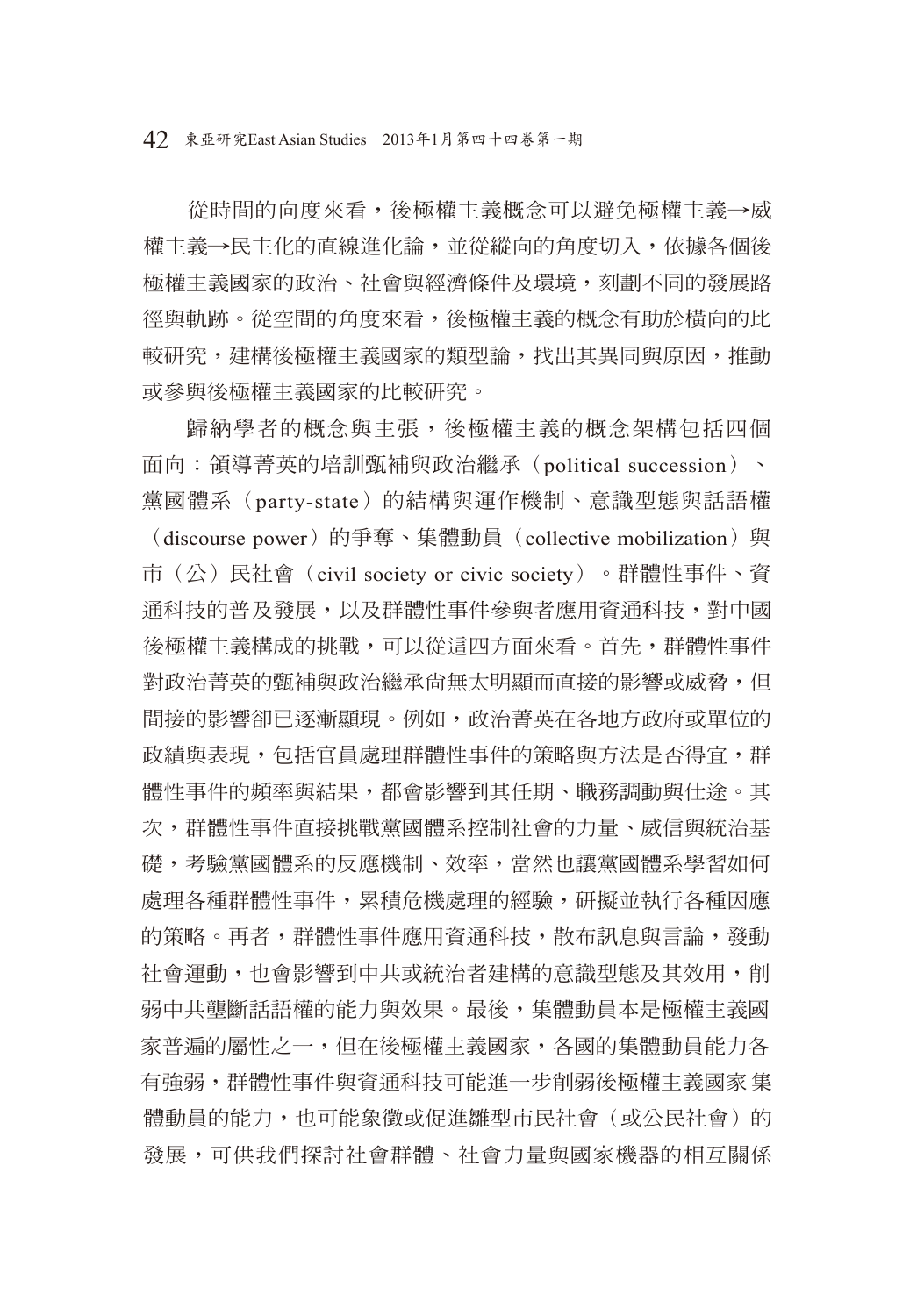(包括對抗與相互穿透)。<sup>10</sup>

#### 二、群體性事件的定義與統計資料問題

群體性事件急遽增加,引起中共的注意,中央辦公廳於2004 年提出「關於積極預防和妥善處置群體性事件的工作意見」,此後 群體性事件即成為中共、學界與媒體報導描述、評論與研究特定社 會成員集體行動慣用的詞彙。11該工作意見提出六個指導原則:預 防為主與防患未然、屬地管理與分級負責、依法律與政策辦事、教 育疏導與防止激化、慎用警力與強制措施、及時與果斷處置。<sup>12</sup>

根據官方的定義,群體性事件是人民內部矛盾造成的非法集 體行動事件。13胡聯合等大陸學者將社會矛盾區分為合法的與非法 的,合法的社會矛盾包括信訪、勞資糾紛等五大類,非法的社會 矛盾則包括(非法)群體性事件、犯罪與危害國家安全等三類。<sup>14</sup> 這些定義顯然過於簡化,往往忽略一個現象:國家機器經常是中 國大陸群體性事件的原因與對象。相對而言,高旺的定義比較客 觀:「權益或情感受到傷害的、資源稀缺的、分散的大眾,在特 定的機會結構中,在作為挑戰者的民間精英的某種反映其訴求的 話語的動員下,基於某種人際關係網絡結成群體,以某種共同的

- 12. 「關於積極預防和妥善處置群體性事件的工作意見」,天**添資源網**, 〈http:// www.ttzyw.com/Article/Experience/info2/200601/2084.html〉
- 13. 「黨史百科」,人民網,〈http://dangshi.people.com.cn/GB/165617/ 166499/9981400.html〉
- 14. 胡聯合、胡鞍剛、王磊,「影響社會穩定的社會矛盾變化態勢的實證分析」, 社會科學戰線,第4期(2006年),頁175。奇怪的是,既然群體性事件是非法 的社會矛盾,為什麼前面還要加上「非法的」,寫為「非法的群體性事件」?

<sup>10.</sup> 西方學界所用的civil society是否可直接譯為公民社會,筆者一向持保留的態 度。在不同的脈絡與理論架構之中, civil society可譯為市民社會,亦可譯為公 民社會或民間社會。中文的公民社會若要譯為或採用英譯,竊以為civic society 比civil society更適當或準確。不過,這個概念的爭論太多,筆者在此擬先跳過 此一議題,暫時聚焦於市民社會對中共國家機器或黨國體系的壓力與影響。

<sup>11.</sup> 高旺,「『群體性事件』」:抗爭政治的視角」,頁115。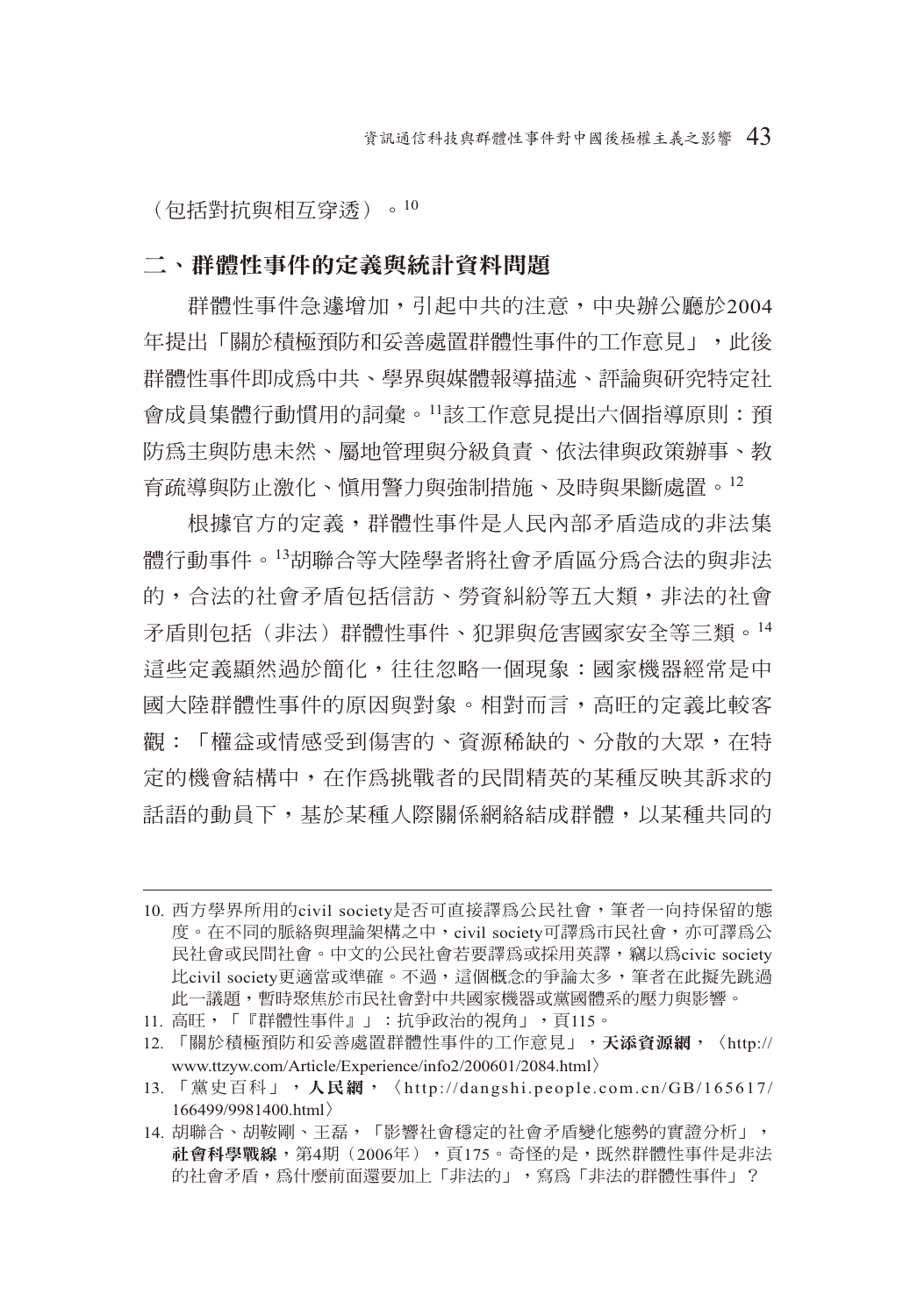正、建構,以及描述、解釋、預測。

身分通過一系列刺激性的策略,在同與其利益相關的強勢性體制 內精英〈往往牽涉到政府成員〉所進行的互動過程中,所發生的 集體越軌行為。」<sup>15</sup>儘管如此,高旺的定義還是有點偏向官方的角 度,也忽略群體性事件的複雜性,以及群體性事件在集體行為與社 會運動研究中的理論與經驗意涵。從社會學與政治社會學的觀點 來看,群體性事件是集體行為的一種,不只是暴動(riots) 與騷亂 (disturbances),也包括有特定訴求與理想的社會運動(如環境保 護、人權運動與民主化)。騷亂與社會抗議可能是激情的、歇斯底 里的、衝動的、官逼民反的,也可能轉變為長期活動與有組織的社 會運動,或是轉型成立非政府組織(如鄰避訴求轉變為環保運動) 與非營利組織。不同類型、不同性質的群體性事件,既影響到官方 與學者的統計依據,也牽涉到集體行為與社會運動理論的套用、修

中國大陸上的群體性事件很難有明確與一致的定義,加上中 央與地方政府的統計分類與淡化或隱瞞,以致相關統計資料並不完 整,互有出入,也不易取得最新資料。例如,根據行政院陸委會搜 集的資料,群體性事件在1993年有8700起,1999年即超過3萬2000 起, 2005年有8萬7000起, 亦即13年內增加10倍。<sup>16</sup>但從定義與前 後文來看,妨礙公務與聚眾鬥毆等,究竟是一般社會紛爭與社會治 安問題,還是像上述有特定目的與訴求的群體性事件或社會運動, 恐怕還有許多爭議。胡聯合等人指出,從1994年到2004年,非法的 社會矛盾數量占整體社會矛盾的比例逐年增加,合法的社會矛盾 所占比例相對漸減。非法的群體性事件自1994年起逐年增加,1996

<sup>15.</sup> 高旺,「『群體性事件』」:抗爭政治學的視角」,頁116。

<sup>16.</sup> 中國大陸群體性事件頻繁,步入『風險社會』參考資料」,行政院大陸事務委 員會,請瀏覽該網頁:〈http://www.mac.gov.tw/fp.asp?fpage=cp&xItem=42922&c tNode=5652&mp=1&xq\_xCat=2007 $\rangle$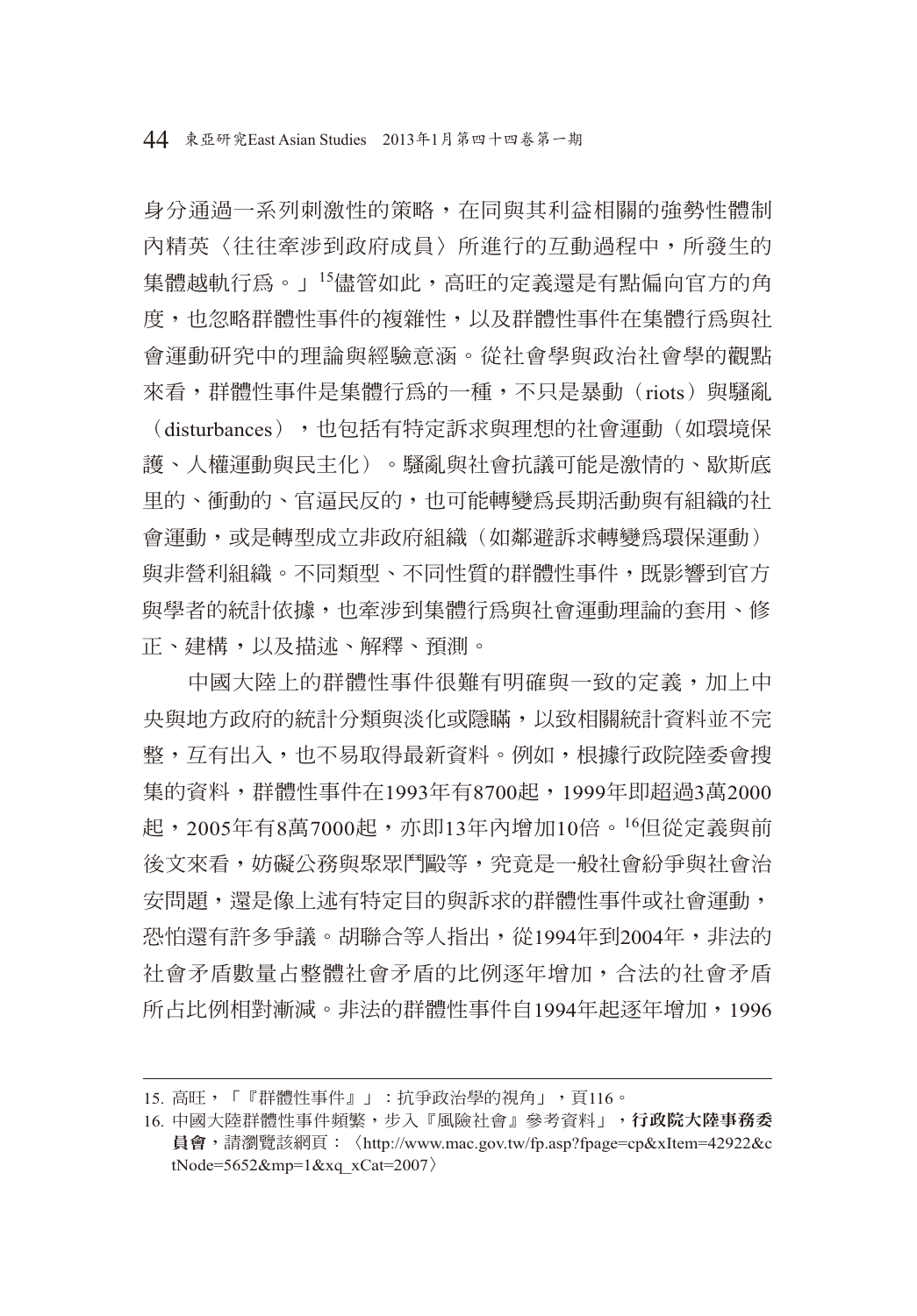年後的增長尤其快速。1994年全國有1萬起,2004年增加到7萬4000 起,年均增長達22.2%;參與人數從73萬人次增加到376萬人次, 年均增長17.8%。<sup>17</sup>

但是,根據Tong and Lei的研究,如果把500人以上參加的 集體行動與社會運動視為大規模群體性事件(large-scale mass incidents),那麼大陸群體性事件的主要類型包括勞資糾紛(工資 問題、工作條件惡化與改善、裁員與惡性倒閉等)、土地徵收與拆 遷(公共建設、土地開發與採礦等)、環境保護與鄰避反應(電 廠與工廠污染等)、社會抗議(反貪腐)與突發性暴動(如城管 欺壓、毆打小販等)等為主,其次是種族與族群衝突、青年與學 生、民族主義與愛國主義(反日、反美等)等。其中勞資糾紛等 事件,屬於胡聯合等人所說的合法的社會矛盾,統計的依據與資 料就會有相當大的出入。依其定義,從2003年到2009年,大陸共發 牛248起大規模(500人以上)群體性事件。2006年只有25起,2007 年即暴增至63起,2008年76起,至2009年才降到46起。從省市來看 (2003~2009年),廣東省最多(54起),其次是湖北省(17)、 湖南省(16)、山東省(13)、雲南省(10)。<sup>18</sup>從事件議題來 看,最多的是國企與非國企的勞資糾紛(64與44件),共108件, 占總數248件近半數。其次是暴動騷亂(39件)、土地糾紛((26

件)、抗議貪腐(6件)與族群衝突(6件)。19

儘管如此,從相關的新聞報導與本文蒐集的群體性事件報導 來看,我們可以確定的是:在未來中國的社會經濟發展中,群體性 事件恐怕是中共必須持續、認真、謹慎處理的問題。雖然絕大多數

<sup>17.</sup> 胡聯合、胡鞍剛、王磊,「影響社會穩定的社會矛盾變化態勢的實證分析」, 頁181。

<sup>18.</sup> Yanqi Tong and Shaohua Lei, "Large-Scale Mass Incidents in China," *East Asian Policy*, Vol. 2, No. 2 (Apr/Jun 2010), pp. 24~25.

<sup>19.</sup> Tong and Lei, "Large-scale Mass Incidents in China," pp. 24~30.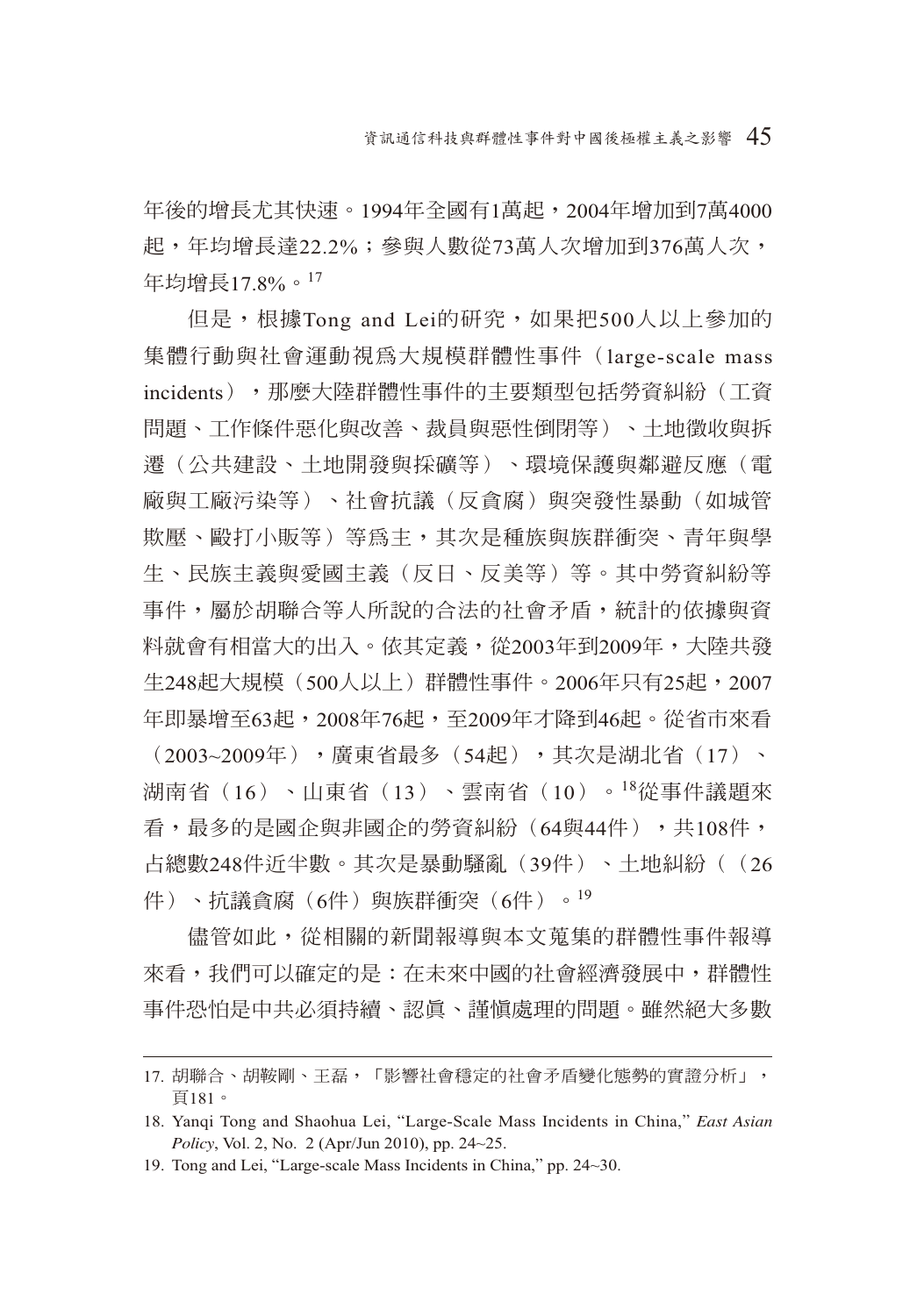的事件是局部的、分立的,各有其成因、議題與訴求,但大規模群 體性事件的主要因素、類別與次數,在在反映出中國大陸快速工業 化、現代化引發的社會不平等問題,包括城鄉發展失衡、貧富差距 擴大、地方官員貪污腐化、治理不佳與高官子女仗勢欺人等。20這 些都是結構性的問題,並非偶發事件或少數團體的陰謀策劃與煽 動,短期內不會消失,也很難完全防患於未然。

## 參、中國賽博空間的成長

根據中國互聯網絡信息中心(China Internet Network Information Center, CNNIC) 第三十次的調査統計 (2012年7月), 中國網民總數已從2008年12月的2.98億逐年增加到2012年7月的5.38 億,普及率從22.6%增加到39.9%。手機網民數量從2007年12月的 0.5億人增加到2012年6月的3.88億人,手機網民占整體網民比例從 24.0%增加到72.2%。相對地,以桌上型與筆記型電腦為上網終端 設備的比例,也逐漸微幅下降,用手機上網的網民人數於2012年6 月超越桌上型電腦上網的網民人數,筆電上網人數則始終遠遠落後 (2009年12月到2012年6月)。<sup>21</sup>

在社會經濟地位方面,網民年齡結構在40~49歲、50~59歲, 以及60歲及以上的比例均有微幅增加。初中與小學以下學歷的上網 比例亦微幅增加。職業結構仍以學生最多(28.6%),其次是個體 戶與自由職業者(17.2%)與無業/下崗/失業者(11.1%)。網 民收入結構以高(2001~3000元、3001~5000元)、低(500元以下 與5001~1000元)為主。<sup>22</sup>高所得者應是以中產階級為主,低所得 者應以學生居多。

<sup>20.</sup> Ibid., pp. 31~33.

<sup>21.</sup> 中國互聯網絡信息中心,中國互聯網絡發展狀況統計報告(2012年7月),中國 互聯網絡信息中心,頁10~13。

<sup>22.</sup> 中國互聯網絡信息中心,中國互聯網絡發展狀況統計報告,頁16~18。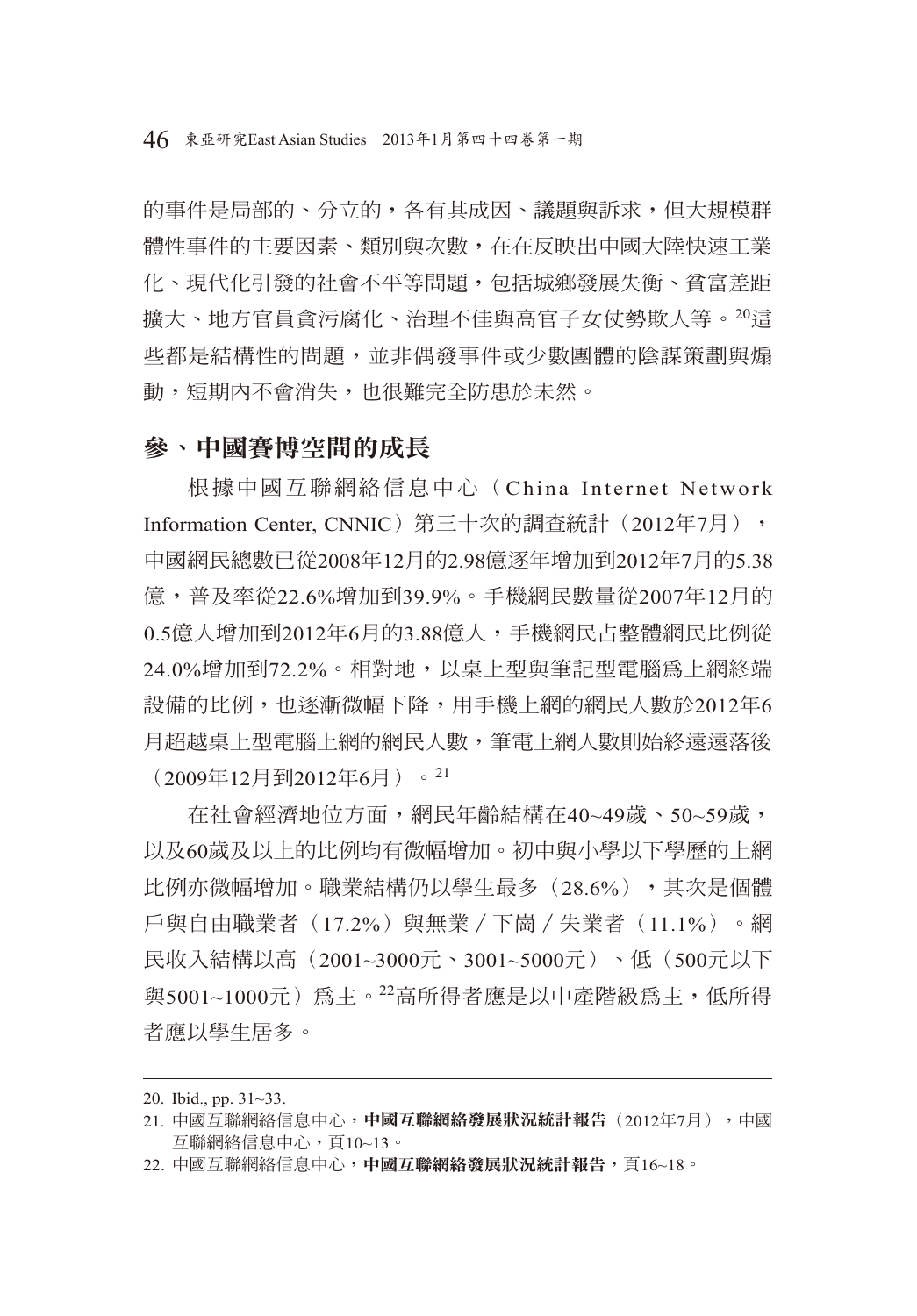整體互聯網的應用狀況方面,即時通訊使用率於2011年底超 渦八成,仍為上網首要應用。微博的成長平穩持續,手機網絡視 頻用戶明顯成長。從2011年12月到2012年6月,即時通訊用戶數 從4.15億增加到4.45億,網民使用率從80.9%增加到82.8%。博客 或個人空間從3.18億增加到3.53億,網民使用率從362.1%增加到 65.7%。微博用戶數從2.50億增加到2.74億,網民使用率從48.7%增 加到50.9%。社交網站用戶數從2.44億增加到2.51億,網民使用率 從47.6%降到46.6%。網絡視頻用戶數從3.25億增加到3.50億,網民 使用率從63.4%增加到65.1%。手機即時通訊用戶數從2.95億增加到 3.22億,網民使用率維持在83%左右。手機微博用戶數從1.37億增 加到1.7億,網民使用率從38.5%增加到43.8%。手機網絡視頻從0.8 億增加到1.07億,網民使用率從22.5%增加到27.7%。<sup>23</sup>

這些數字有三點值得玩味。首先,手機上網大幅降低農民與 城市民眾上網的金錢成本與技能門檻,提高他們上網的便利性,也 有助於拉抬整體上網人數與比例。手機通訊、手機簡訊、手機照相 功能,以及手機上網,為農村與城市民眾鋪建廉價而方便的渠道, 不但滿足他們日常生活通訊的需求,也有助於集體行動與社會運動 的組織與動員。中國許多群體性事件源自農民土地徵收買賣的問 題、官商勾結欺壓農民,以及城市爭端(如城管毆人造成死傷、地 域或族群衝突)。農民與城市居民較易用手機上網(微博與社交網 站等)或手機簡訊(短訊),發布訊息與言論、突顯議題、聚眾抗 議,挑戰中央或地方政府的意識型態或社會控制力量。

其次,低所得、職業狀況不穩定或個體戶網民的比例並不 低,再加上高比例的學生網民,有助於賽博空間與實體空間中的集 體連絡與行動。一方面,他們在網路上的言論、批評與意見,反映

<sup>23.</sup> 中國互聯網絡信息中心,中國互聯網絡發展狀況統計報告,頁24~40。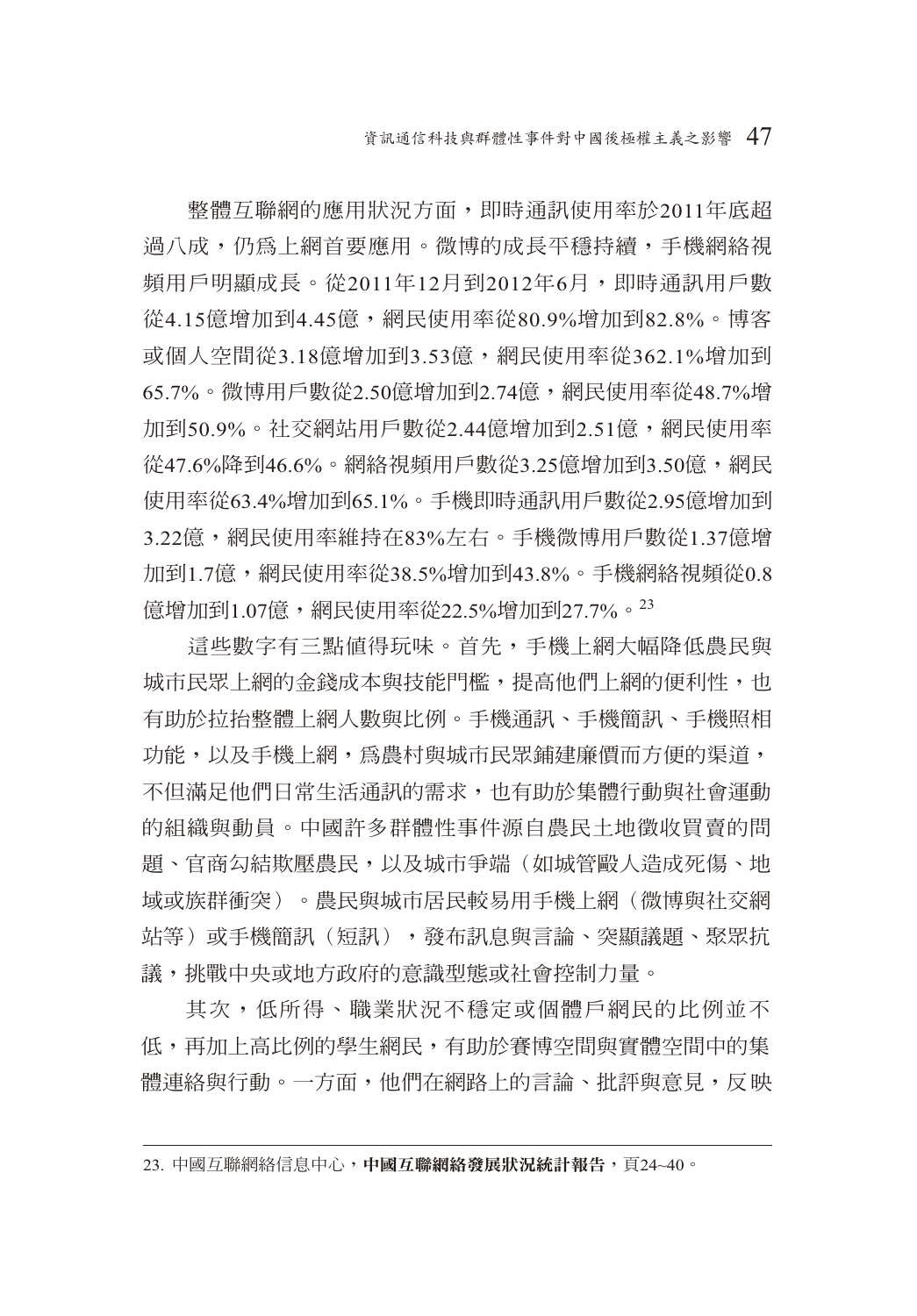出實體社會生活中的現象與問題。另一方面,他們也可以透過賽博 空間,號召、動員、集結與協調實體空間中的行動。學生的理想傾 向與正義感、新興中產階級對自身權益的關切,以為農民網民比例 的增加,為社會運動與群體性事件帶來大量的潛在動員人口。

再者,即時通訊、微博、博客、社交網站、手機視頻與視頻 網站,有助於提升網民隨時隨地上網、連繫、協調與傳播。他們上 網張貼訊息與言論,傳送、收視影像,形成巨大的賽博空間,產生 海量資料(big data)。網路上的資訊海量擴增,對中共的過濾、 監視與封鎖構成的挑戰值得注意,畢竟要維持網路長城,需要耗費 極多人力與物力。多數也許可以事先封銷、篩選、過濾,或是促成 網民的自我言論檢查,但漏網之魚仍舊不少。這是網路輿論與群體 性事件仍舊層出不窮的主因,也是中共仍然戒慎恐懼,全力防範的 主因。如果不強力防堵壓制,星星之火即可能蔓延開來,動搖中共 的統治基礎與社會控制力。問題是後極權主義國家若要推動某種程 度的經濟改革與開放,就不能不推動網路建設,鼓勵網路應用(句 括電子化政府、電子治理、電子商務、行動商務、手機與網路的商 業加值應用)。中央與地方政府的領導人, 在形式上與實質上也必 須運用資涌科技,與民眾溝涌交流,傾聽民意、說明政策、解決問 題。面對資通科技、網路、手機與平板電腦等,中共這種後極權主 義國家及其政治菁英既要維持嚴密的政治控制,又要推動經濟改 革、開放與市場經濟,很難走回頭路或倒退銷國,還要鞏固一黨專 政的黨國體系、壟斷意識型態與話語權、壓制各種社會抗議與社會 運動,再加上幅員廣大、人口迅速膨脹,難度只會愈來愈高。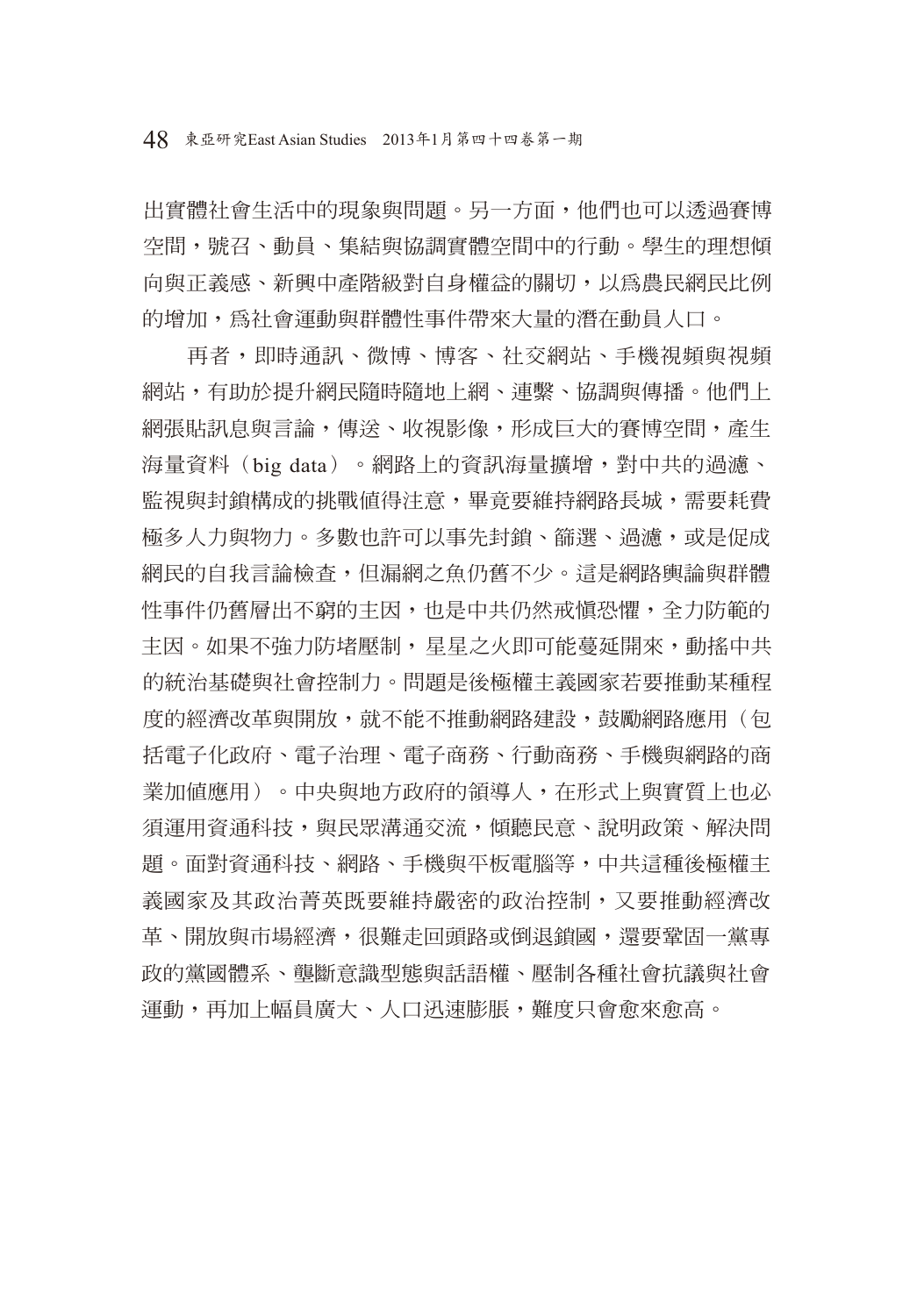## 肆、資通科技與中國大陸群體性事件研究的概念架構

#### 一、學者觀點

研究資通科技對中國政治轉型與社經發展的研究日益增多, 各種理論觀點彼此爭奇鬥妍,但這些研究與論辯是否能建構、討論 出一個普遍適用或說服力較強的理論觀點?

在這些理論觀點當中,最簡化與最直接的就是強技術決 定論(strong technological determinism),但這種觀點或論述 也是最沒有說服力的,因為它完全忽略社會脈絡與行動者或 施為者(agency)的因素。弱技術決定論(weak technological determinism)避開強技術決定論過度簡化的毛病,承認文化、脈 絡、環境、制度,以及人的意志、行動力的影響與作用,但還是把 重點放在技術或科技的決定性作用,忽略人與科技(術)之間的交 互作用,以及各種因素之間的辯證關係。

正因技術決定論有相當的局限,各家學者試圖依據其研究與 視野,提出他們的理論與架構。例如,鄭永年認為,既有的研究 不是認為資訊科技或互聯網會削弱國家機器監控網路的力量與效 果,就是認為威權國家會利用互聯網與資訊科技,強化其威權統 治與監控社會的能力。這些觀點與隨之而來的經驗性研究,往往忽 略中國的國家機器與社會已因或正因網際網路的發展而相互增權 (empowerment)與相互轉變。國家機器透過網路,改變社會的結 構與發展。社會也透過網路,影響到國家機器的運作。國家機器與

社會之間的關係經歷相互對應的重大改變。<sup>24</sup>

楊國斌針對中國的網絡運動 (online activism), 提出多向 度(multidimensional)與多層互動論(multi-interactionism)的

<sup>24.</sup> Yongnian Zheng, *Technological Empowerment: The Internet, State, and Society in China,* pp. 8~11.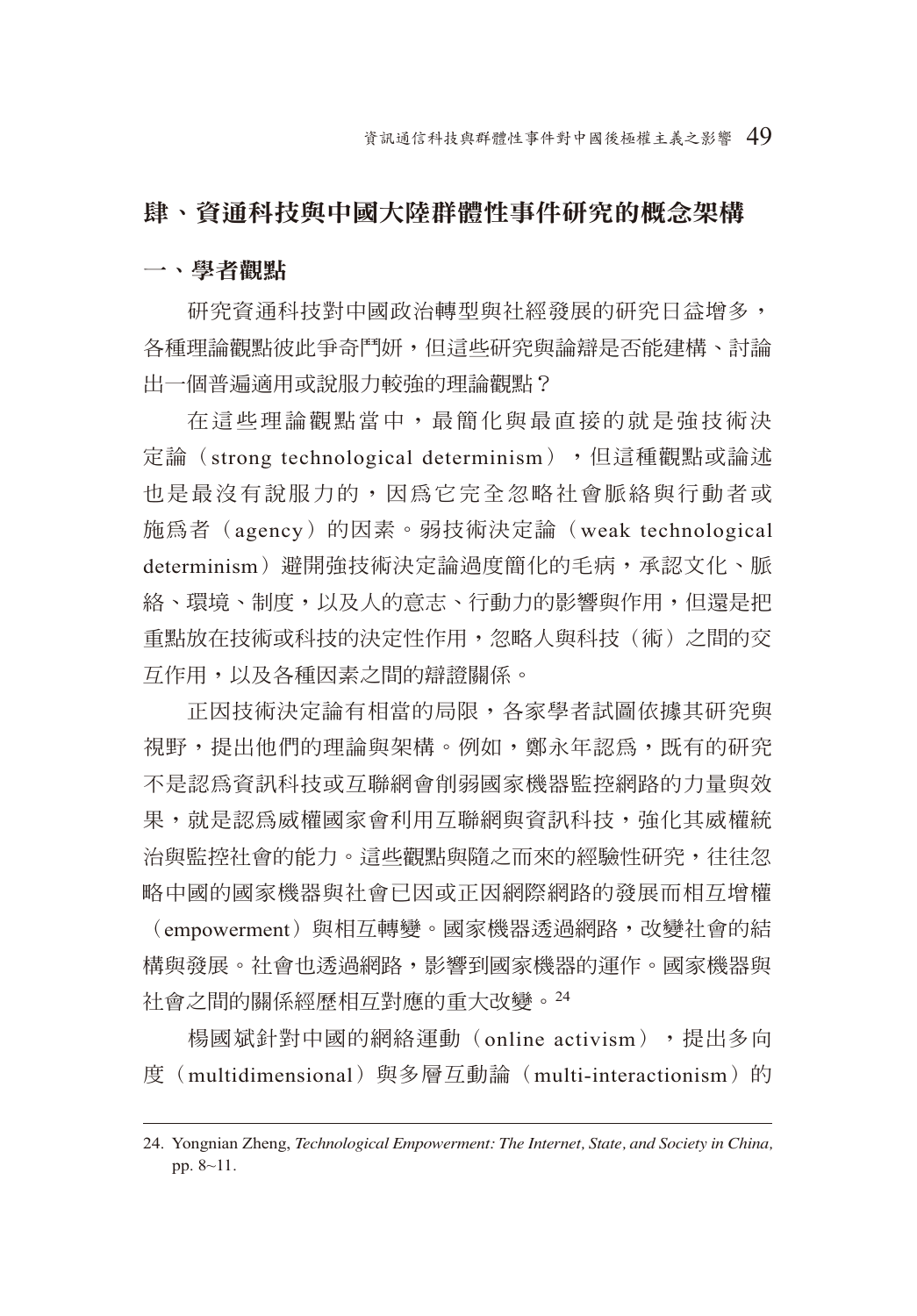50 東亞研究East Asian Studies 2013年1月第四十四卷第一期

概念架構,聚焦於國家權力、文化、市場、市民社會、跨國主義 (transnationalism),尤其是各元素之間複雜的互動關係。此一 架構既質疑簡化天真的技術決定論,也避開純粹的脈絡決定論 (contextualism)。25部分學者亦有類似的觀點,但研究主軸集中 於網際網路與手機的虛擬、實際與在地(local)交叉互動。<sup>26</sup>

張曉玲則採用葛蘭西的霸權(hegemony)概念,主張超越黨 國體系壓制(市民社會)社會的傳統與二分法思維,深入探討黨國 體系如何推動經濟發展,如何自我調整(吸收企業家入黨、基層民 主實驗),雙管齊下,以維持一黨專政與統治的合法性。再者,霸 權概念也必須考量地方與民間對霸權的抵抗與反對,注意霸權與反 霸權的互動關係。也就是說,研究中國極權或後極權體制的轉變, 不宜只看其壓迫的力量,也要探討中共如何透過說服與壓迫,營造 共識,調整霸權的論述,置固其持續統治與一黨專政的合法性,同 時分析反霸權的力量如何運作。在這種霸權維持與反霸權的過程之 中,媒體(包含平面、電子媒體與網際網路)成為黨國機器與反霸 權力量相互鬥爭的場域。即使黨國體機器想要操控媒體,維持其主 導意識型態的力量與統治的合法性,也必須與時俱進,調整策略與 操作模式。<sup>27</sup>

Ian Weber則是援引布油厄 (Pierre Bourdieu) 的資本積累理論 (經濟、社會與文化資本),從新興的中產階級市民社會與社會分 殊化(social differentiation)切入,比較廈門反翔鷺、上海反磁浮 列車路線規劃、新疆維吾爾與漢人的衝突,以及西藏拉薩事件在賽 博空間與實體空間交叉傳播與集結動員的差異,包括傳播模式、動

<sup>25.</sup> Guobing Yang, *The Power of the Internet in China,* pp. 7~13.

<sup>26.</sup> Pui-Lam Law, *New Connectivities in China: Virtual, Actual and Local Interactions* (Hong Kong: Springer, 2012).

<sup>27.</sup> Xiaoling Zhang, *The Transformation of Political Communication in China: From*  Propaganda to Hegemony (London: World Scientific, 2010), pp. 18~28.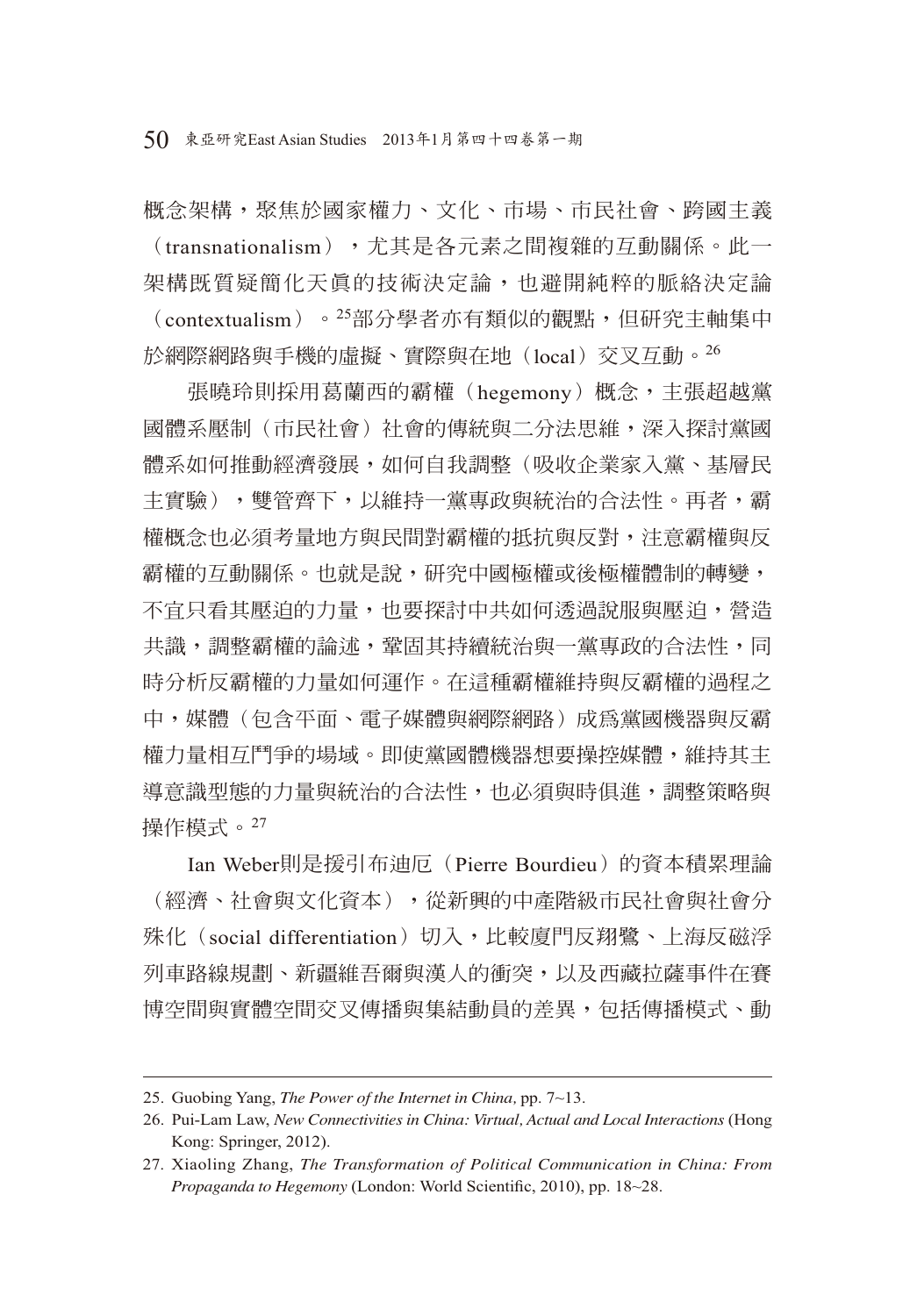員策略與事件結果。<sup>28</sup>

中文著作方面,黃煜與曾繁旭比較大陸四個環保或鄰避抗爭 的個案,依媒體市民社會環境的高中低程度,論述這四個個案的成 敗原因,探討媒體與社會抗爭的互激模式。29陳柏奇與洪敬富則是 聚隹於中國的茉莉花革命浪潮,從網路政治公民維權(利) 與電國 維權(力)的雙重視角切入,檢視國家與社會之間關係的轉變。30

上述學者所提理論觀點各有其核心概念與理論觀點(如霸權 與社會資本的積累),但可以歸納出他們的所見略同之處:多元互 動與非(技術)決定論。筆者在此擬依據其所見略同之處,提出一 個觀察賽博空間與群體性事件的概念架構。此一概念架構不是社會 學或政治學嚴格意義的理論。理論的重點是提出假設與命題, 等待 測試與驗證,建構因果關係與法則、定律,預測其他群體性事件會 如何運用資訊通信科技,結合動員,協調群眾在賽博空間與實體空 間中從事虛擬與實體運動。然而,中國大陸的線上與線下群體性事 件有各種原因、議題、脈絡與過程,恐怕很難用單一的理論涵括解 釋。因此,本文參考上沭學者多元因素互動的觀點,針對中國大陸 的賽博空間與群體性事件交互作用的主要事件、成分、過程與結 果,提出一個分析性的參考架構,以便比較、分析各個個案。

#### 二、概念架構

此一概念架構分成三部分。第一部分是制度面,包括國家機 器控制賽博空間、實體空間與群體性事件的政策、法規、策略。第

<sup>28.</sup> Ian Weber, "Mobile, Online and Angry: The Rise of China's Middle-Class Civil Society"

<sup>29.</sup> 黃煜、曾繁旭,「從以鄰為壑到政策倡導:中國媒體與社會抗爭的互激模 式」。

<sup>30.</sup> 陳柏奇、洪敬富,「茉莉花革命浪潮下對當前中國國家社會關係的再檢視:網 路政治中的公民維權與黨國維權雙重分析視角」。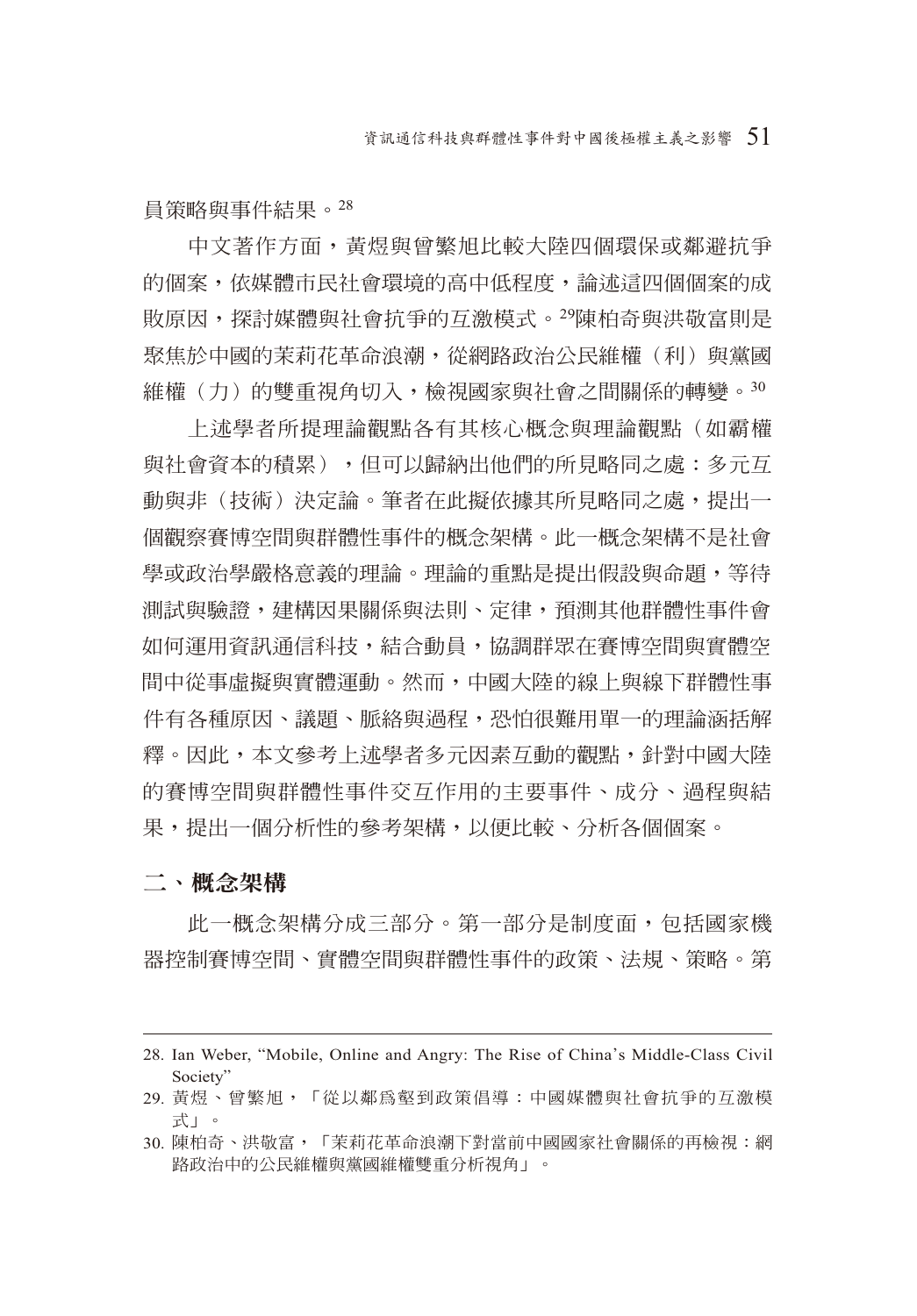二部分是空間與行動者,聚焦於網民與群體性事件的參與者如何在 賽博空間與實體空間中活動,挑戰國家機器。第三部分則是結構 面,是指當代社會發展的潮流與趨勢,包括全球化、資訊化、經濟 成長與社會經濟發展失衡。由於篇幅、時間與資源有限,本文難以 在結構面上多有著墨,因此以下論述倒過來,先帶過結構面,再論 述空間與行動面,以及制度面。

(一)結構面

賽博空間的形構發展與實體空間中群體性事件此起彼落,並 非單一或孤立無關的社會發展趨勢,而是特定社會、經濟與科技背 景之下的產物與結果。資訊化與全球化是賽博空間發展壯大的原因 與結果。資訊涌信科技的淮步與應用, 既是全球化的主軸之一, 也 隨著全球化而持續發展普及,形成一個全球化的賽博空間。這種賽 博空間的發展並不均衡,如國際、城鄉、國家、社會經濟地位、年 齡與性別等層面的數位落差,更可能因為政府的資訊通信科技政策 與各國民主化程度、政治制度與政治文化,產生不同的發展過程。 無論如何,在許多先進國家與新興工業化國家或開發中國家,賽博 空間已經與實體空間纏繞交叉,成為日常生活當中的一部分。

另一方面,中國的群體性事件,乃至於許多民主與非民主國 家的社會運動與集體行動,都有其結構性的社會根源與社會過程。 以中國而言,改革開放促成社會主義的市場經濟,帶動快速的工業 化與經濟成長,但經濟轉軌過程中的發展失衡(城鄉、階級與環境 等)、社會不平等與社會矛盾(城鄉、階級與種族/族群、地域、 官民、後極權或威權統治),也成為群體性事件爆發的溫床與遠 因。市民社會的形成,象徵或預示社會自主力量的崛起,進一步削 弱中共黨國體系集體動員的能力,也挑戰中共對意識型態與話語權 的壟斷。瞭解這些結構性與背景因素,對於中國的群體性事件與資 通科技之間的關係,以及政治轉型、民主化、自由化等議題,才能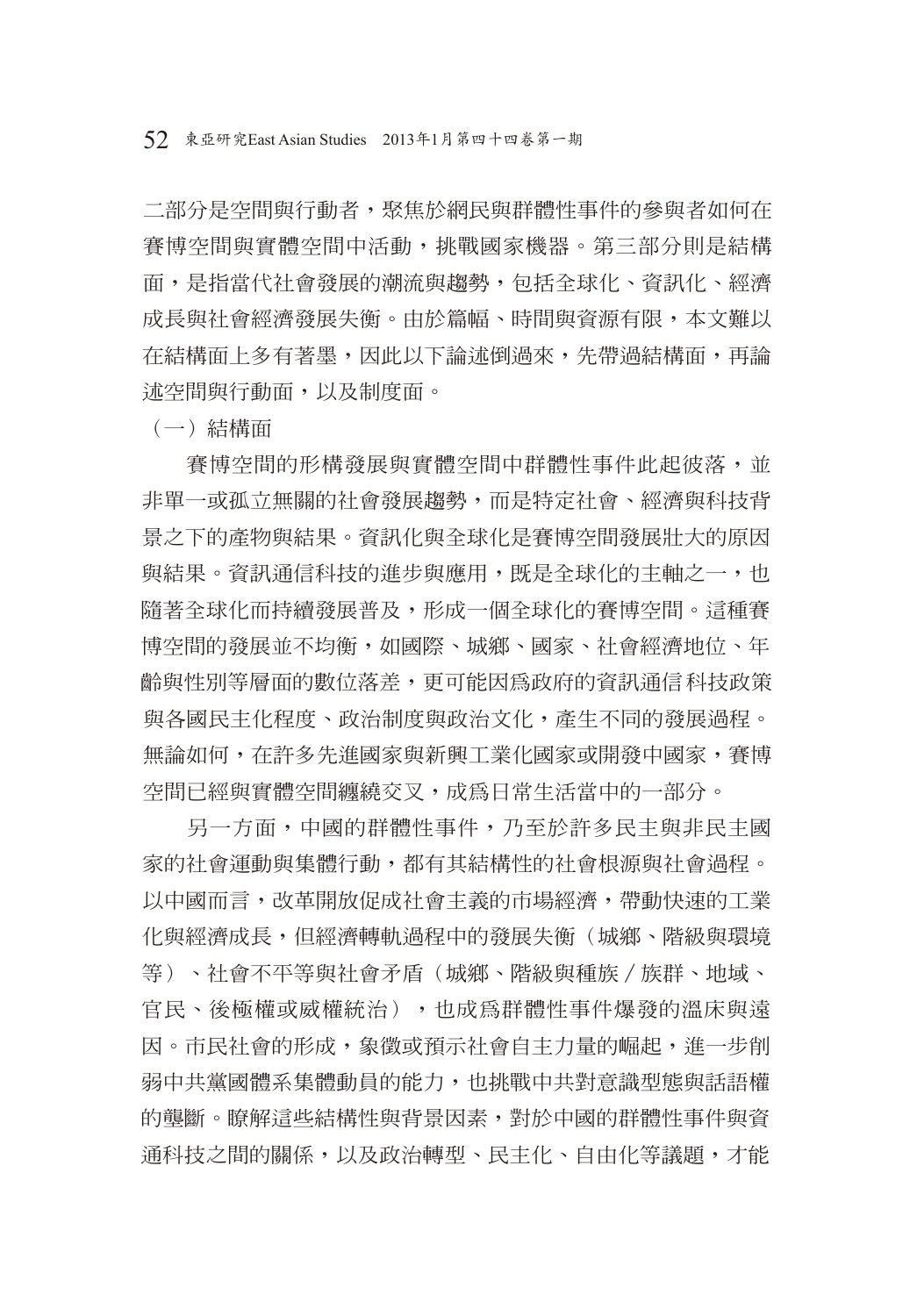有比較整全的認識與理解,不會把群體性事件簡化或污名化為純粹 的社會騷亂,或是視為有心團體鼓動的違法事件。



資料來源:作者繪製。

圖一:賽博空間、實體空間與群體性事件的多元互動概念架構

(二)空間面與行動者

空間包括賽博空間與實體空間,賽博空間是指由網際網路、 個人電腦、(超輕薄)筆記型電腦、(智慧型)手機、平板電腦, 以及入口網站、社群網站(部落格或博客、網誌或微網誌、臉書、 微博、推特、電子佈告欄、網路論壇等)與新聞網站構成的流動空 間(space of flows)。實體空間則是地方空間(space of place), 是日常生活中各種社會行動者的社會互動空間,與賽博空間相互穿 透。<sup>31</sup>社會行動者包括個人與群體、集體、團體,如網民、農民、 勞工(國企與非國企勞工)、(都市)中產階級、學生、非政府組

<sup>31.</sup> Manuel Castells, *The Rise of the Network Society* (Malden, Massachusetts and Oxford, UK: Blackwell Publishers, 1998), p. 423.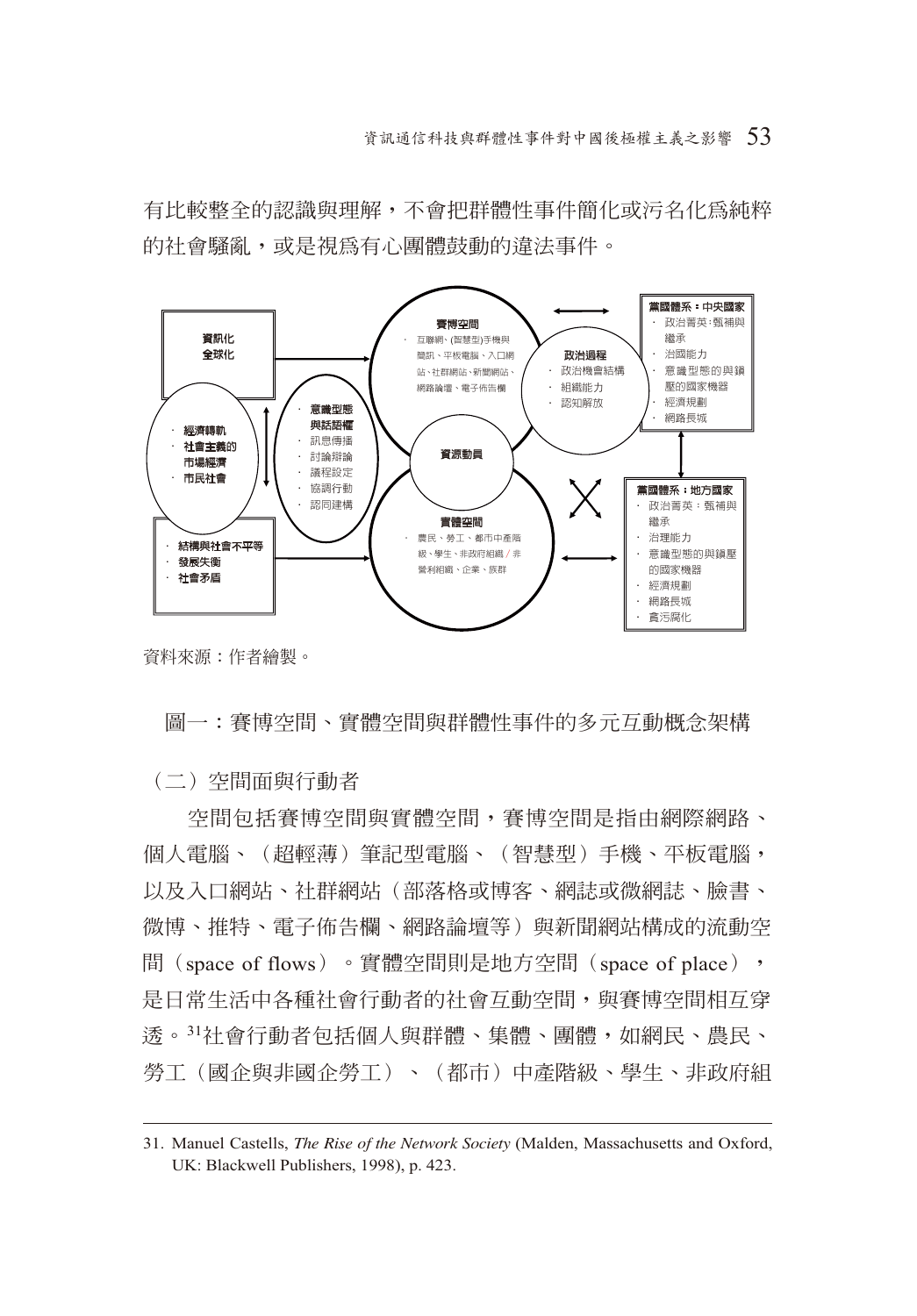織與非營利組織、國企與非國企(外資與合資企業)、族群等。海 量資料在賽博空間中訊息、大量產生與流通散播。賽博空間在某種 程度上克服傳統媒體(平面與電子媒體)的守門制約,大幅降低一 般人近用(access)資通科技的成本(包括金錢、學習)與技術門 檻,擴大個人與組織傳播信息的能力與效果,實體空間中的行動者 比較容易在賽博空間中傳播訊息、發表言論、討論或辯論議題、設 定議程、(虛擬)集結動員,或是動員、協調實體空間中的集體行 動。賽博空間與實體空間彼此交疊互動,成為日常生活當中不可或 缺的一部分。中共或其他政府可以設法過濾各種資訊,封鎖「不 當」與「危險的」網站,刪除張貼在(新聞、社群與入口)網站 與電子佈告欄與的言論與訊息,但也不得不透過賽博空間,建構電 子政府,實行雷子治理,促進雷子商務與行動商務,推動資通與雷 信產業的發展。國家機器與(市民)社會不僅在實體空間中交疊互 動,也在賽博空間中交疊互動。群體性事件就是在這種空間的交叉 互動之中,運用資通科技,辨識政治機會的結構,累積、培養組織 或資源動員能力,並嘗試解放認知(包括信息傳遞、設立議程、共 識形成、認同建構等論述或運用所謂的話語權),以達成群眾或團 體行動的目的。比較具有代表性或重要的個案,請參閱本文第五 節。

(三)制度面

制度面包括中央與地方黨國機器因應資通科技發展與賽博空 間、實體空間群體性事件的政策、法規、手段與武力。面對賽博空 間的發展,中央黨國機器採取亦放亦收的態度,一方面推動國家資 訊基礎建設,鼓勵電子商務與行動商務,建置電子政府與電子治理 系統,同時推動資訊通信產業的發展,提高國家科技發展的水準, 增加就業機會。另一方面,賽博空間上的言論、批評、訊息,以及 賽博空間對實體空間社會行動的影響,實體空間的事件訊息在賽博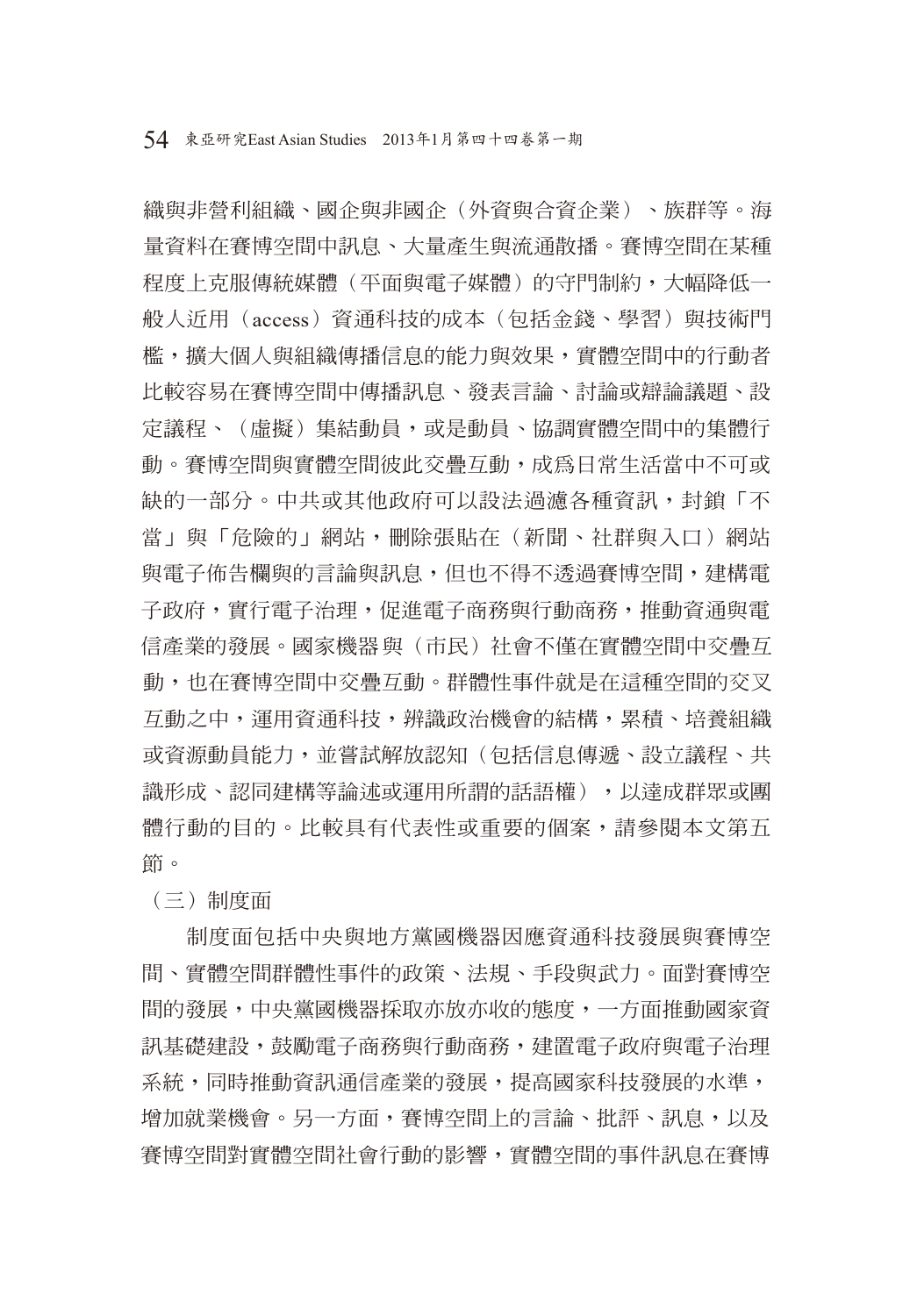空間上的傳播,也會影響到或挑戰、質疑中共的統治與各種政策, 威脅中共統治的穩定性與合法性,因此中共透過法規與政策制定、 技術研發,以及專責機構與人員,建構網路長城,企圖全面過濾訊 息、檢查言論內容、封鎖網站,發佈官方訊息與假性網民言論(五 手當),神淡批評與質疑中共的意見與言論,促成網民與網路業者 自我言論檢查(self-censorship), 層層削弱賽博空間的言論與訊息 可能在實體空間中帶動集結的力道。

中央黨國機器的防堵、封鎖、篩選、監控、檢查與導引,係 由法規政策、機構人力與資訊技術三管齊下。

1. 法規與政策

自1990年代初、中期起,中共即建構各種信息保護與防阻的 法律架構與體系。1994年2月18日,國務院發布「中華人民共和國 計算機信息系統安全保護條例」。第六條規定公安部主管全國計算 機系統的安全保護工作,國家安全部、國家保密局與其他國務院有 關部門,各依其職權負責信息系統的安全保護工作。第七條規定的 防護目標包括危害國家利益、集體利益與公民合法利益的活動。<sup>32</sup> 此一條例的重要性與意義在於它是中共控制賽博空間的法律架構。

1997年12月11日,國務院批准「計算機信息網絡國際互聯網安 全保護管理辦法」。公安部計算機管理監察機構為主要權責單位 (第三條),第四條與第五條的規定包山包海,只要國家機器想要 封銷、防堵、逮捕、審判,都可以找到法源依據與理由。33

<sup>32.</sup> 該法全文可瀏覽中國網。〈http://www.china.com.cn/chinese/zhuanti/198455.htm〉 33. 公安部於12月30日發佈(公安部令第33號)。該法第四條規定:「任何單位和 個人不得利用國際聯網危害國家安全、洩露國家秘密,不得侵犯國家的、社會 的、集體的利益和公民的合法權益,不得從事違法犯罪活動。」第五條規定 任何單位和個人不得利用國際聯網製作、複製、查閱和傳播下列信息:煽動抗 拒;煽動顛覆國家政權;推翻社會主義制度;煽動分裂國家、破壞國家統一; 煽動民族仇恨、民族歧視,破壞民族團結;捏造或者歪曲事實,散佈謠言,擾 亂社會秩序;宣揚封建迷信、淫穢、色情、賭博、暴力、兇殺、恐怖,教唆犯 罪的;公然侮辱他人或者捏造事實誹謗他人的;損害國家機關信譽;以及其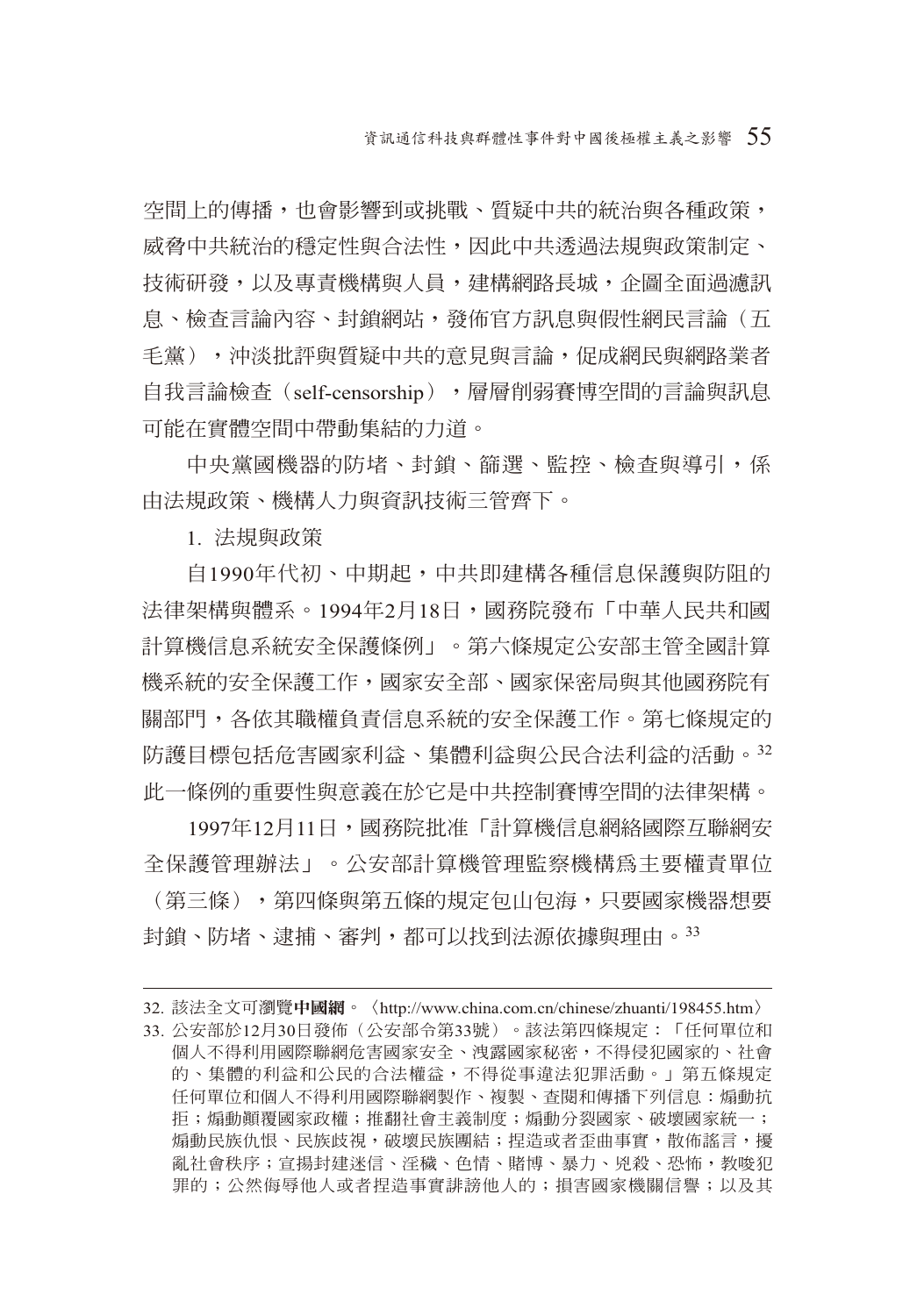56 東亞研究East Asian Studies 2013年1月第四十四卷第一期

2000年1月1日公布施行的「計算機信息網絡國際聯網保密管 理規定」旨在保護國家秘密,如第十條規定:凡是在網上開設電子 佈告欄、聊天室與網絡新聞組的單位與用戶,均應由相對的保密工 作機構審批,明確要求承擔保密責任。這些網路平台亦不得發布、 討論、傳播國家秘密信息。34同年9月20日,國務院第31次常務會 議通過「互聯網信息服務管理辦法」,限制中共禁止或限制的訊息 與內容。35「中國互聯網行業自律公約」第九條規定:不得製作、 傳播、發布任何危害國家安全、社會穩定的信息,亦不得鏈結含有 有害信息的網站,並檢查、監督境內外網站。36這些法規與公約的 意義在於透過網路服務業者與積極活動的網民,間接調控網路信息 的流通,减少國家機器控制網路信息的負擔,強化控制網路信息的 力量。

2004年10月11日,國家廣播電影電視總局發布「互聯網等信息 網絡傳播視聽節目管理辦法」,作為控制網路影音內容的法制架 構。第十九條禁止散播的內容與前述各種條例、辦法與規定大同小 異,如危害國家安全、洩露國家機密、擾亂社會秩序等。<sup>37</sup>

2005年9月25日,國務院新聞辦公室與信息產業部聯合發布 「互聯網新聞信息服務管理規定」,以規範互聯網上的新聞信息服

他違反憲法和法律、行政法規的信息。詳細條文請瀏覽公安部網頁:〈http:// www.mps.gov.cn/n16/n1282/n3493/n3823/n442104/452202.html〉

<sup>34.</sup> 第十五條規定:互聯網信息服務提供者不得發布、散播各種危害國家安全、洩 露國家機密、顛覆國家政權、破壞國家統一、散布謠言、擾亂社會秩序與色情 淫穢信息,以及其他法規禁止的內容。該法全文請瀏覽中國網。〈http://www. china.com.cn/chinese/zhuanti/198479.htm〉

<sup>35.</sup> 公約全文請瀏覽百度百科網站:〈http://baike.baidu.com/view/9491.htm#2〉

<sup>36.</sup> 該法全文請瀏覽中國教育和科研計算機網,〈http://www.edu.cn/20031111 /3094187.shtml〉

<sup>37.</sup> 該法全文請瀏覽該局網站,〈http://www.sarft.gov.cn/articles/2004/10/11/ 20070924103429960289.html〉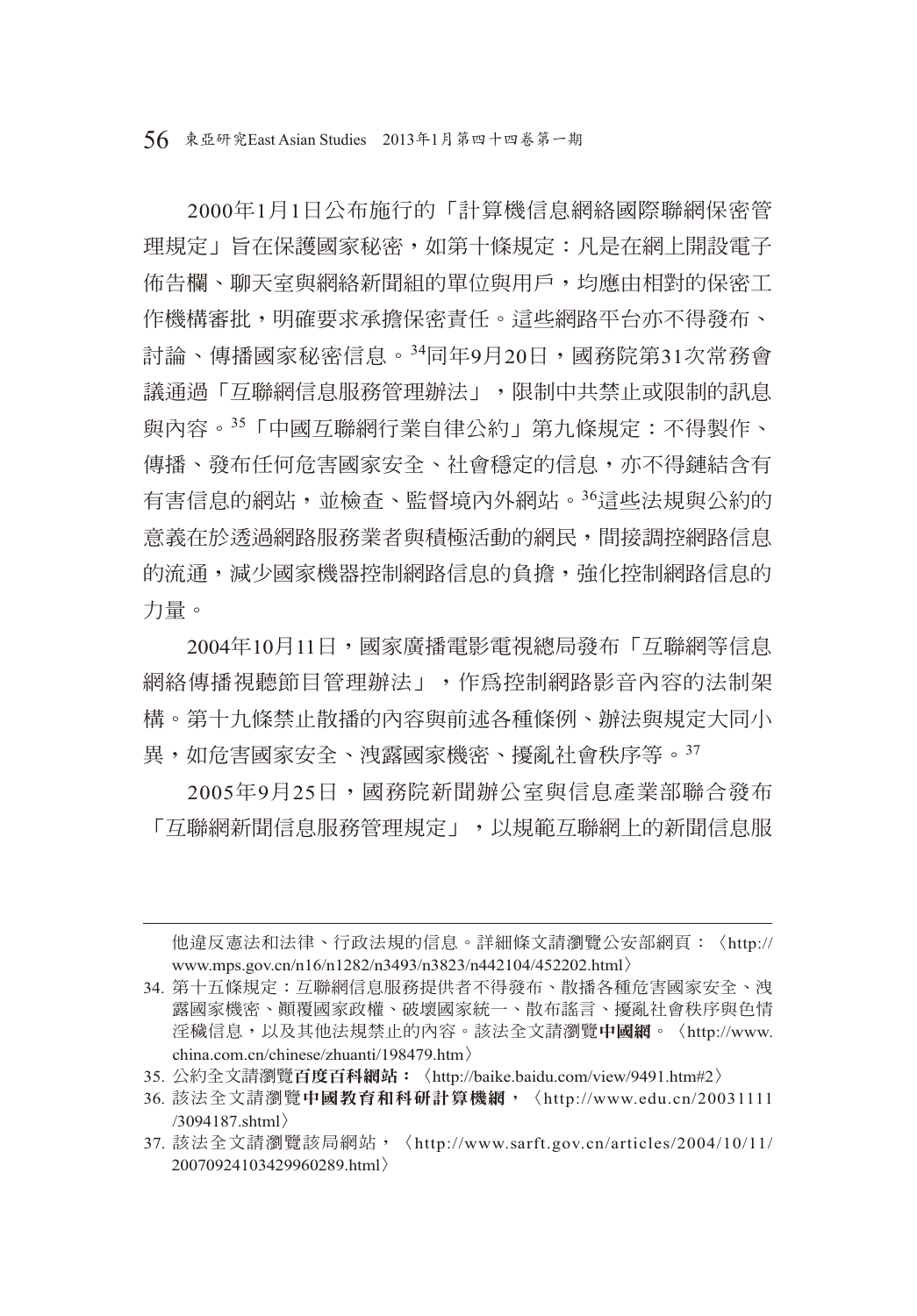務與傳播狀況。38任何個人或組織(含入口網站)若要在網路上發 布新聞信息,必須先取得國務院新聞辦公室的核可,大陸主要入口 網站只能刊登官方的新聞信息。第十九條旨在控制新聞與言論,其 中第十項是要防阻賽博空間的傳播引起或動員的群體性事件與組織 活動,更回頭強化對新聞的控制。<sup>39</sup>

2006年底,北京官方計畫推行博客實名註冊制,遭到強烈批 評與反對,官方改採鼓勵方式。40但在2007年8月21日,中國互聯 網協會仍公布「博客服務自律公約」,鼓勵用戶實名註冊,業者 「博聯社」率先實施。412007年,國家廣播電影電視總局與信息產 業部審議通過「互聯網視聽節目服務管理規定」,自2008年1月31 日起施行。42該法透過許可證制度,在兩年內關閉530多家BT視頻 下載網站,宣稱要杜絕低俗色情與侵犯智慧財產權的問題,但也有

- 39. 該法第十九條限制傳播的訊息包括:危害國家安全,洩露國家秘密,顛覆國家 政權,破壞國家統一的;損害國家榮譽和利益的;煽動民族仇恨、民族歧視, 破壞民族團結的;破壞國家宗教政策,宣揚邪教和封建迷信的;散佈謠言,擾 亂社會秩序,破壞社會穩定的;煽動非法集會、結社、遊行、示威、聚眾擾亂 社會秩序的;以非法民間組織名義活動的;含有法律、行政法規禁止的其他內 容的。參閱Jongpil Chung, "Comparing Online Activities in China and South Korea," *Asian Survey*, Vol. 48, No. 5 (September/October 2008), pp. 736~738.
- 40. 大陸新聞中心,「網民都反對,博客暫緩實名制」,聯合報,2007年5月24日, A18版。
- 41. 華英惠,「部落格用真名,博聯社先實施」,聯合報,2007年9月9日,A14 版。該公約第八條規定:「博客服務提供者應當與博客用戶簽訂服務協議,要 求博客用戶自覺履行服務協議」。第九條規定博客用戶不得傳播下列信息:色 情淫穢信息以及其他違法和不良信息、侮辱或貶損其他民族、種族、不同宗教 信仰和文化傳統的信息、造謠、誹謗信息以及其他虛假信息,並「保證對跟貼 內容進行有效監督和管理,及時刪除違法和不良跟貼信息」。公約全文請瀏 覽新華網: 〈http://news.xinhuanet.com/newmedia/2007-08/21/content 6576746. htm〉
- 42. 該規定全文請瀏覽新浪網。〈http://tech.sina.com.cn/i/2007-12-29/1419538033. shtml〉

<sup>38.</sup> 該法全文請瀏覽新華網,〈http://news.xinhuanet.com/politics/2005-09/25/ content\_3538899.htm〉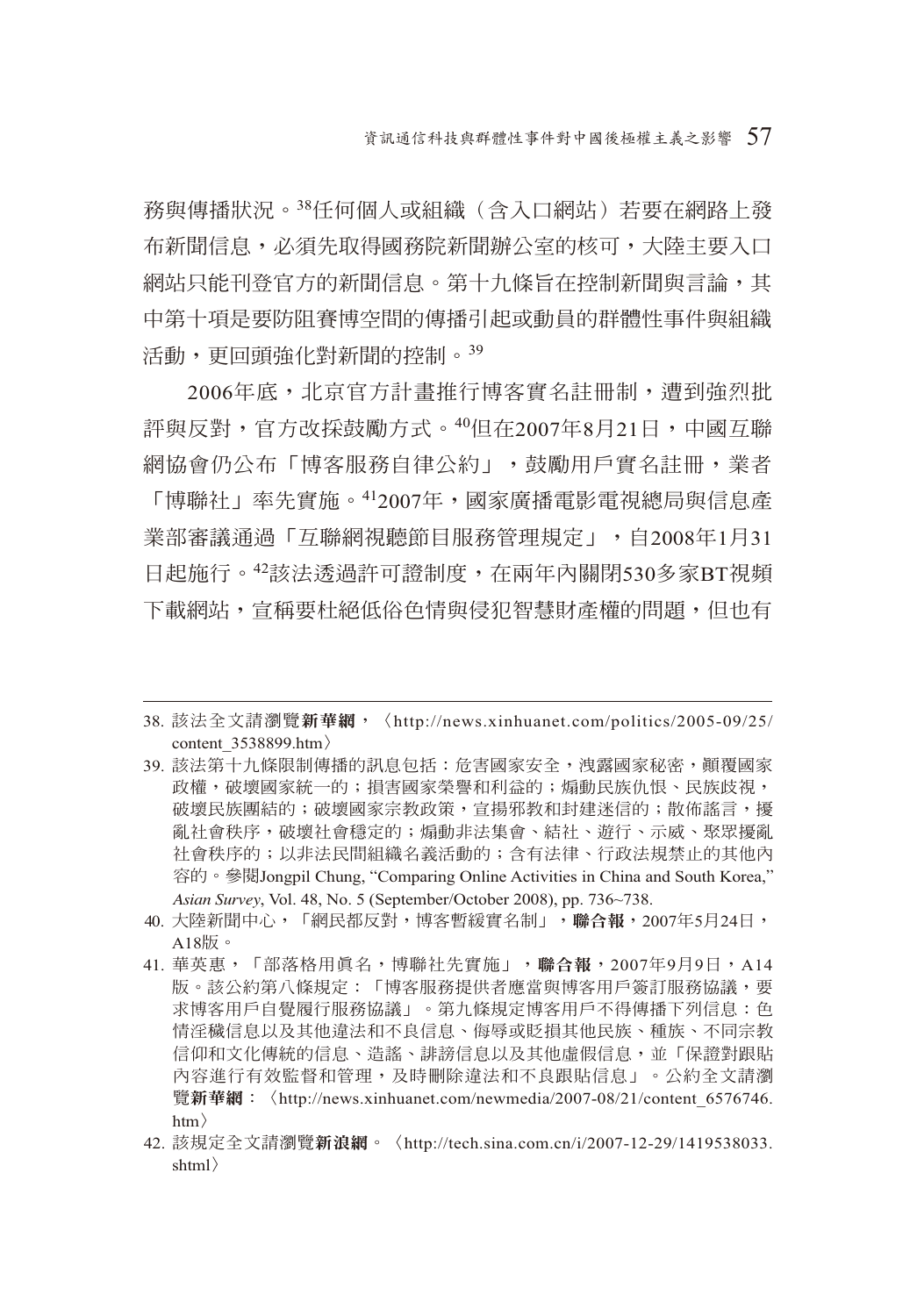人質疑此法意在禁止政治敏感的視頻內容。432009年3月30日,廣 電總局發布「關於加強互聯網視聽節目內容管理通知」,第一點即 重申「互聯網視聽節目服務管理規定」第十六條禁止傳播內容的規 定。44同年8月,廣電總局發佈「互聯網視聽節目服務管理有關問 題的通知」,加強對網路影音的監管。45連同前述2004年發布的相 關法規,這些規定與通知在在顯示:國家機器控制網路信息的範疇 從文字擴大到影音,畢竟影音傳播不需要相當的書寫與閱讀能力, 其煽動力與影響力往往比文字強大得多。

2. 機構人力面

中央黨國機器對傳播媒體的控制因應互聯網的發展,重構其 意識型態國家機器。原本黨政治局的宣傳部主導指揮國務院之下的 相關部委,如文化部、國家廣播電影電視總局,以及國務院直屬機 構(國家新聞出版總署、新華社)。重組之後,政治局宣傳部仍可 指揮國務院相關部委,但國務院直屬機構新設國家信息化領導小 組、國務院新聞辦公室,部委則包括信息產業部(1998年合併郵電 部、電子工業部、廣播電影電視部、太空工業總公司、航空工業總 公司而成,2008年與國務院信息化工作辦公室合併為工業和信息化 部、商務部、國家工商行政管理總局等。<sup>46</sup>

1990年代末期,公安部即設置網路警察,招訓駭客 (hackers),前者負責網路犯罪偵查與政治監控,後者則是研究 駭客技術,防範國家機關電腦網路遭到駭客襲擊,同時也追蹤海內 外異議人士的上網連繫狀況,監控敵對網站。<sup>47</sup>截至2005年為止,

<sup>43.</sup> 朱小明,「陸查禁BT,網友憂免費午餐時代告終」,聯合晚報, 2009年12月14 日,A2版。

<sup>44.</sup> 該通知內容請瀏覽騰訊網。〈http://ent.qq.com/a/20090331/000108.htm〉

<sup>45.</sup> 瀏覽搜狐網。〈http://tv.sohu.com/20090824/n266189826.shtml〉

<sup>46.</sup> Zheng, *Technological Empowerment*, pp. 55- 58.

<sup>47.</sup> 曾慧燕,「中共雇用駭客,監控敵對網站」,聯合報,1998年9月3日,13版;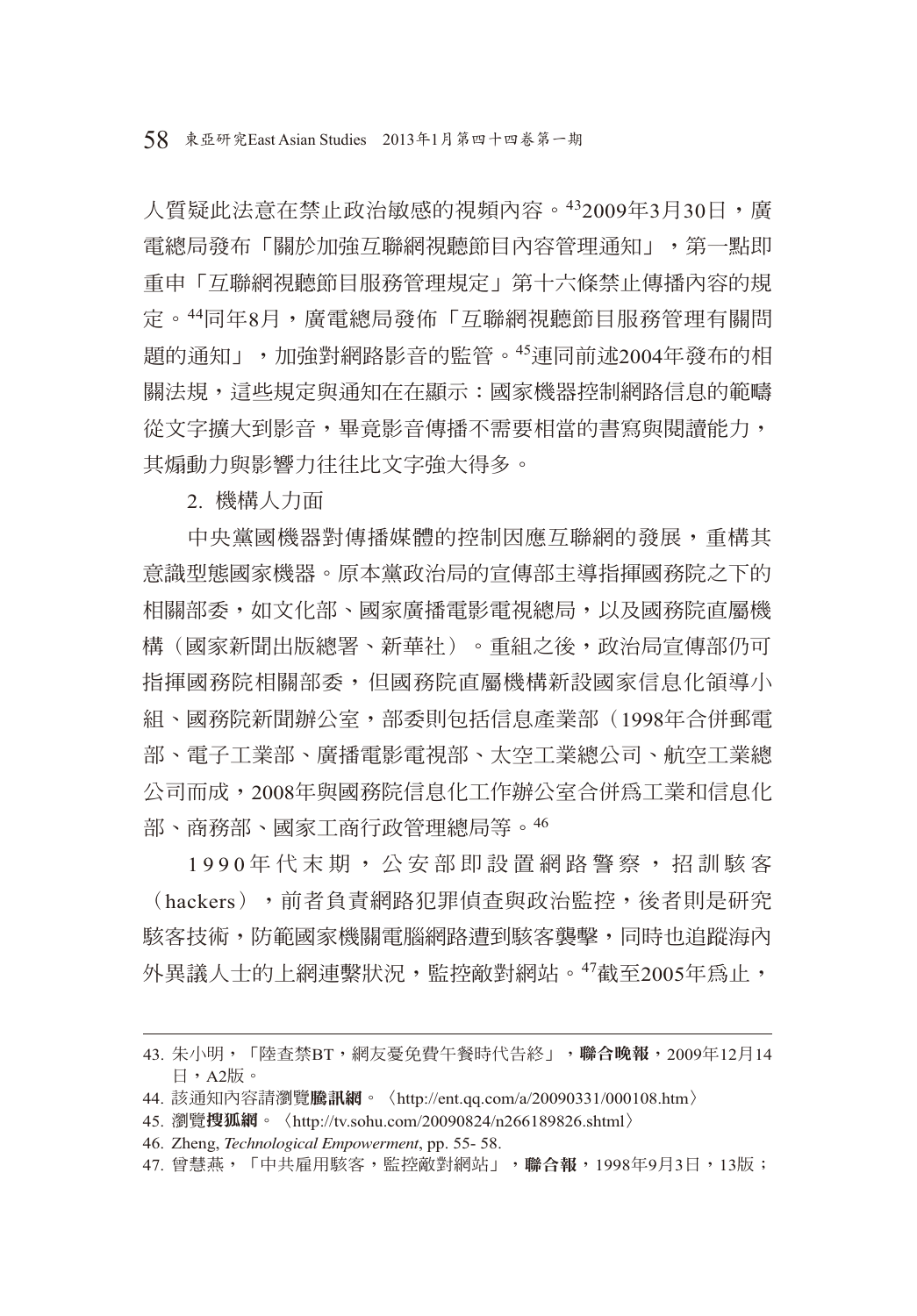中國有3萬名網路警察,專責阳擋、封銷互聯網「不當」信息,甚 至可以直接關閉網站,如「一塌糊塗」電子布告欄於2009年9月13 日漕北京市涌信管理局直接關站。48最新報導則指出,網路警察至 今已有4萬名,網路線民達3億8000萬人。<sup>49</sup>2005年起,中共也開始 嘗試以網路評論員(俗稱五毛黨)偵測網路言論,發表支持黨政的 言論,為中共辯護,以建立網路言論議程,引導輿情。學者認為, 這不僅是戰術問題,更顯示中共重組其宣傳機器的企圖,一方面維 持直接的洗腦宣傳機制與措施,另一方面也採取間接的民意形塑與 引導策略。<sup>50</sup>

除了封鎖、監控與過濾之外,中共高層領導人也藉由網路, 與網民對話,營造親民與傾聽民意的形象,掌握主流民意。例如, 2008年6月20日,胡錦濤在人民網強國論壇上與3位網民對話20分 鐘。2009年2月28日,溫家寶和網民在中國政府網訪談室互動,時 間長達2小時。胡、溫二人亦有專屬的臉書網站(Facebook),溫 家寶也宣稱將每年撥出時間,透過視訊,固定與網民交流。51再 者,人民網設立「網絡留言板」,供民眾發表意見與建議,截至 2009年11月上旬,已有多位書記、省長與地市主要領導公開回應。 有的省市規定明確的留言程序,處理不當者,則要問責處罰。2009 年年中,已有5位正省部級以上領導人在「人民網」社區與網民 在線訪談。此外,中央與地方各部委也建立網路輿情快速應急機

石開明,「駭客入侵大陸網路」,**聯合報**,1998年11月19日,13版。

<sup>48.</sup> Jongpil Chung, "Comparing Online Activities in China and South Korea," pp. 735~736.

<sup>49.</sup> 彭淮棟,「防火長城,中國的驕傲」,**聯合晚報**,2011年2月20日,A3版。3億 8000萬數字是否準確,無處可考。

<sup>50.</sup> Chin-Fu Hung, "China's Propaganda in the Information Age: Internet Commentators and the Weng'an Incident," pp. 154~159, 167~169.

<sup>51.</sup> 夏幼文,「《人物側寫》:擁有專屬Facebook掌握民情,溫家寶愛上網」,工 商時報, 2009年12月28日, A2版。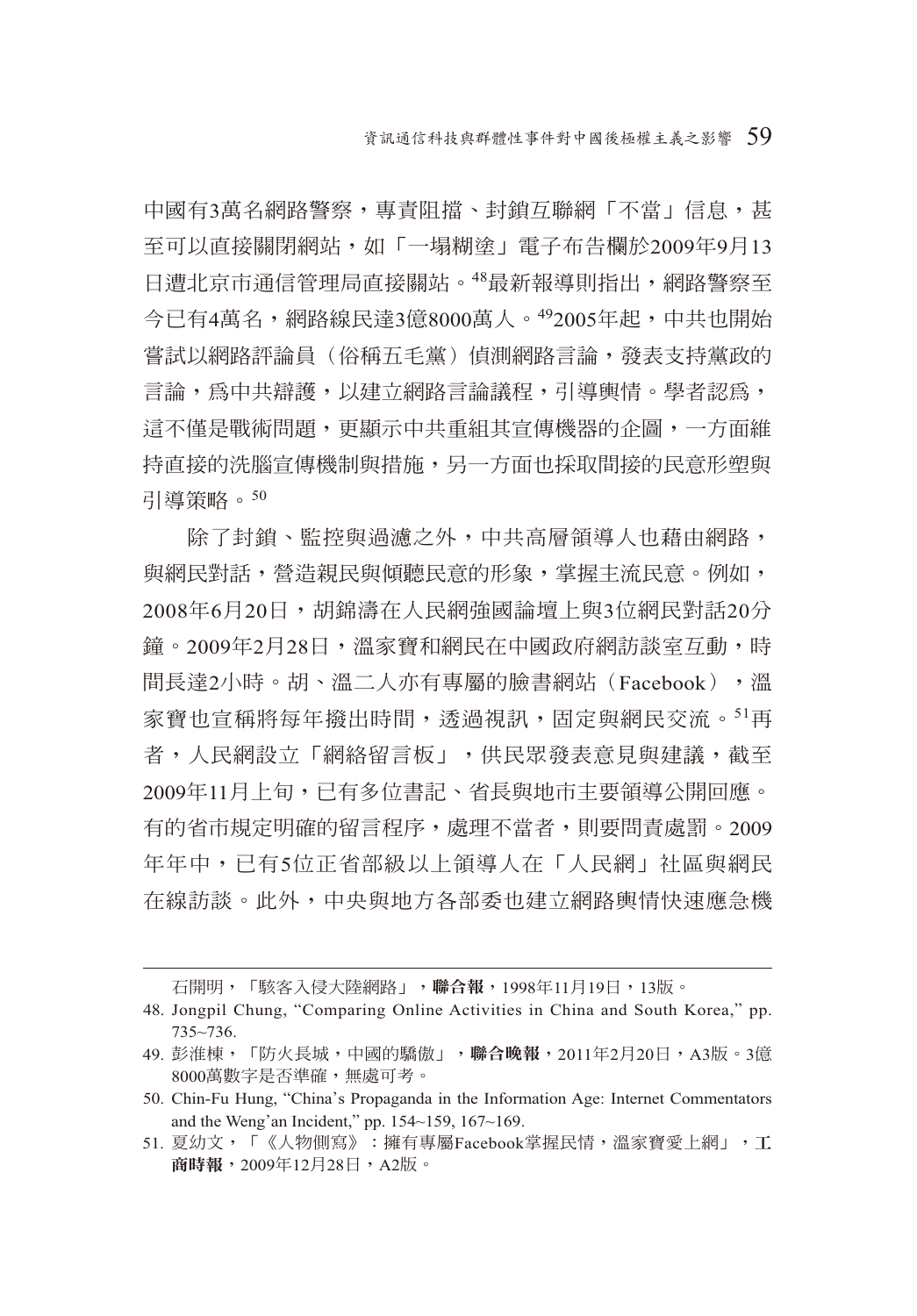60 東亞研究East Asian Studies 2013年1月第四十四卷第一期

制。522010年4月接任新疆區委書記的張春賢,除實地走訪新疆各 地,也透過微博,聽取民意,回應網民留言。<sup>53</sup>

3. 資訊技術面

中共不斷資助研發各種軟硬體與資訊建設,如金盾工程、綠 壩-花季護航軟體(2008~2009)、藍盾軟體(2009)。金盾工程是 綜合性與多面向的資訊通信建設工程,是電子政府與電子治理的基 礎,也是監控網路信息流動與內容的系統。1998年底,中共國務院 國家保密局自美國採購電子郵件檢查系統,可攔檢從大陸發到海外 的電子郵件,只要電子郵件內容有官方設定的關鍵字詞,即可自動 攔截篩檢。542002年中,公安部門以網咖縱火案調查為由,要求所 有網吧安裝「過濾王」、「美萍」等軟體,過濾網路訊息,以便封 鎖50萬個海外網站黑名單(依「反動」級別,分為五類)。未裝者 不准營業。網吧每天送報告給公安部門信息安全管理中心,官方可 掌握哪些使用者企圖連結黑名單網站,決定如何追蹤監控這些使用 者。<sup>55</sup>

綠壩–花季護航於2008年提出,要求安裝在使用者的雷腦 上,宣稱是為了防堵色情網站與信息,實際上仍被懷疑是藉此過 濾、監控對中共統治不利的信息。後來因反彈過大,政策調整為個 人電腦用戶可自行選擇是否要安裝。2009年9月,官方再度要求網 路業者在伺服器上安裝藍盾軟體,而且必須在9月13日之前完成, 否則開罰。此舉不但延續監控網路信息的政策,據說也是為了因應

55. 大陸新聞中心,「海外50萬個網站,被列黑名單」,聯合報,2002年6月30日, 13版。

<sup>52.</sup> 祝華新、單學剛、胡江春,「2009年中國互聯網輿情分析報告」,汝信、陸學 藝、李培林主編,**2010**年中國社會形勢分析與預測(北京市:社會科學文獻出 版社),頁258~259。

<sup>53.</sup> 陳東旭,「恐怖、分裂、極端,三勢力考驗治疆」,聯合報,2011年7月19日, A13版。

<sup>54.</sup> 聯合報記者,「防止機密外洩,中共一網打盡」,聯合報,1998年12月5日,13 版。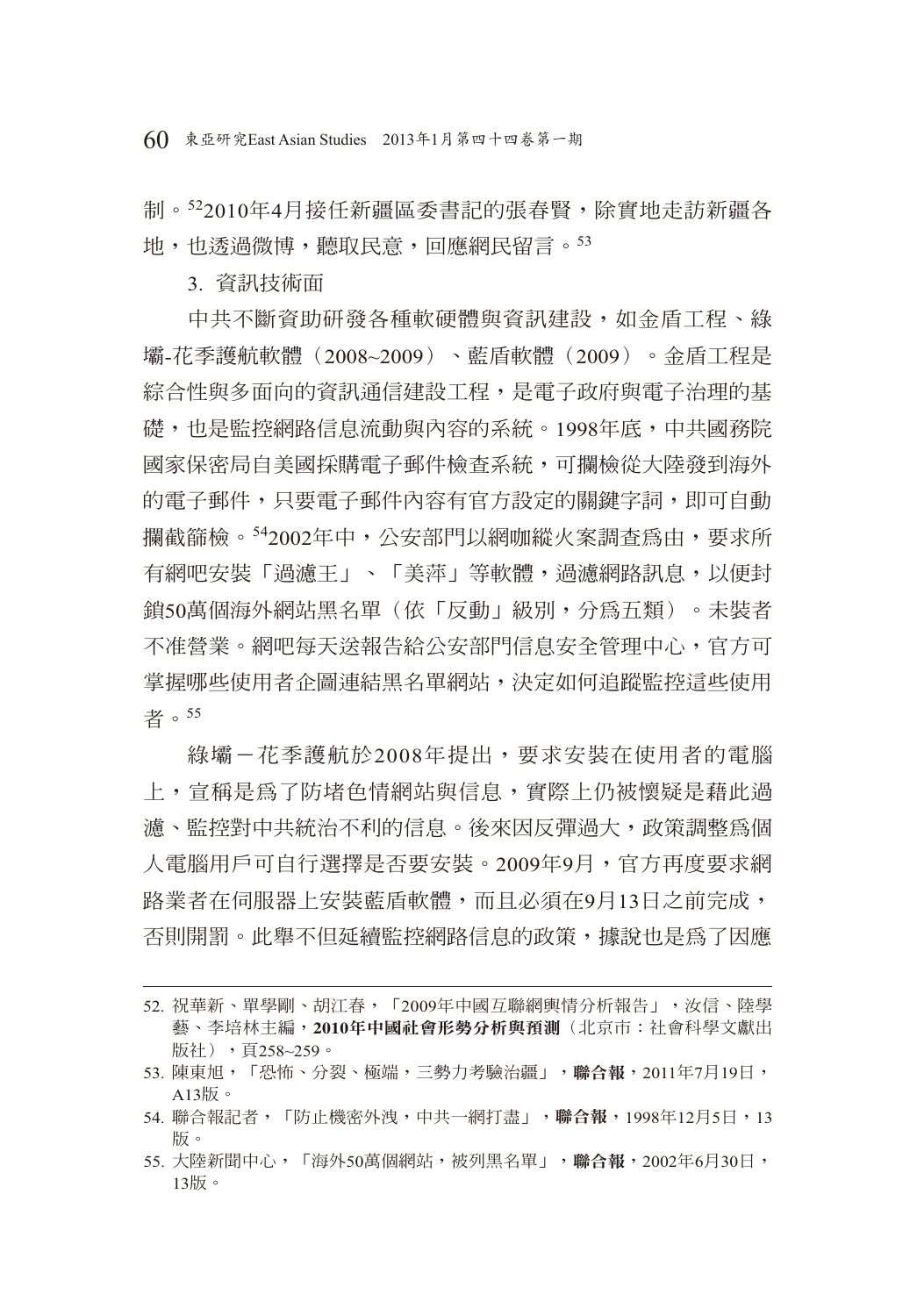「十一國慶」,穩定國內情勢。<sup>56</sup>

2011年7月,北京公安局發出通知,凡是提供免費WiFi網路服 務的咖啡店、酒吧與書店等,均須安裝「互聯網公共上網服務場所 安全管理系統」,方可提供無線上網服務。顧客須先出示身分證 明,方可上網。系統會記錄並留存用戶上網資料60天。業者若不安 裝,將遭罰款處分。57此一系統顯然是要限制網民匿名發送信息的 渠道,強化黨國機器控制言論的力量。

為因應巨量產生與流動的微博信息,以及網路輿論、微網誌 (微博,microblogs)與群體性事件的結合產生的衝擊,中共早在 2010年中即嚴厲管制微博。2012年7月12日,大陸主要微博服務商 突然改版,並貼上「測試版」字眼,許多微博無法正常登入,許多 作家、律師與學者的微博內容遭到刪除或直接關閉。58

2012年初春節時期,中共中央宣傳部門依據「十七屆六中全 會」的決定(加強網路法治建設,加強行政監管、行業自律、技術 保障與公眾監督),在大陸各主要微博網站(新浪、騰訊、搜狐、 網易等)成立共產黨組織,管理微博後台,監控並審查微博信息, 設定「字串」,直接刪除「不良訊息」與「敏感訊息」,嚴重時可 直接斷網。<sup>59</sup>同年7月下旬,北京暴雨造成嚴重災情,多人喪生。 新浪微博有關訊息,包括傷亡人數、雨災原因與悼念訊息等,全部 遭到刪除。連廣東省委宣傳部之下的《南方都市報》與《南方周末

- 57. 陳思豪,「監控免費WiFi,北京網民罵翻」,聯合報, 2011年7月29日, A30 版。
- 58. 賴錦宏,「網路『大屠殺』,陸關閉名人網誌」,聯合報, 2010年7月18日, A12版。
- 59. 賴錦宏,「中共將設黨組織,直接監管微博」,聯合報,2012年2月6日,A13 版。

<sup>56.</sup> 蘋果資料室,「監控網路 中國又逼裝『藍盾』」,2009年9月13日, 瀏覽該網頁:〈http://www.appledaily.com.tw/appledaily/article/internation al/20090913/31938140〉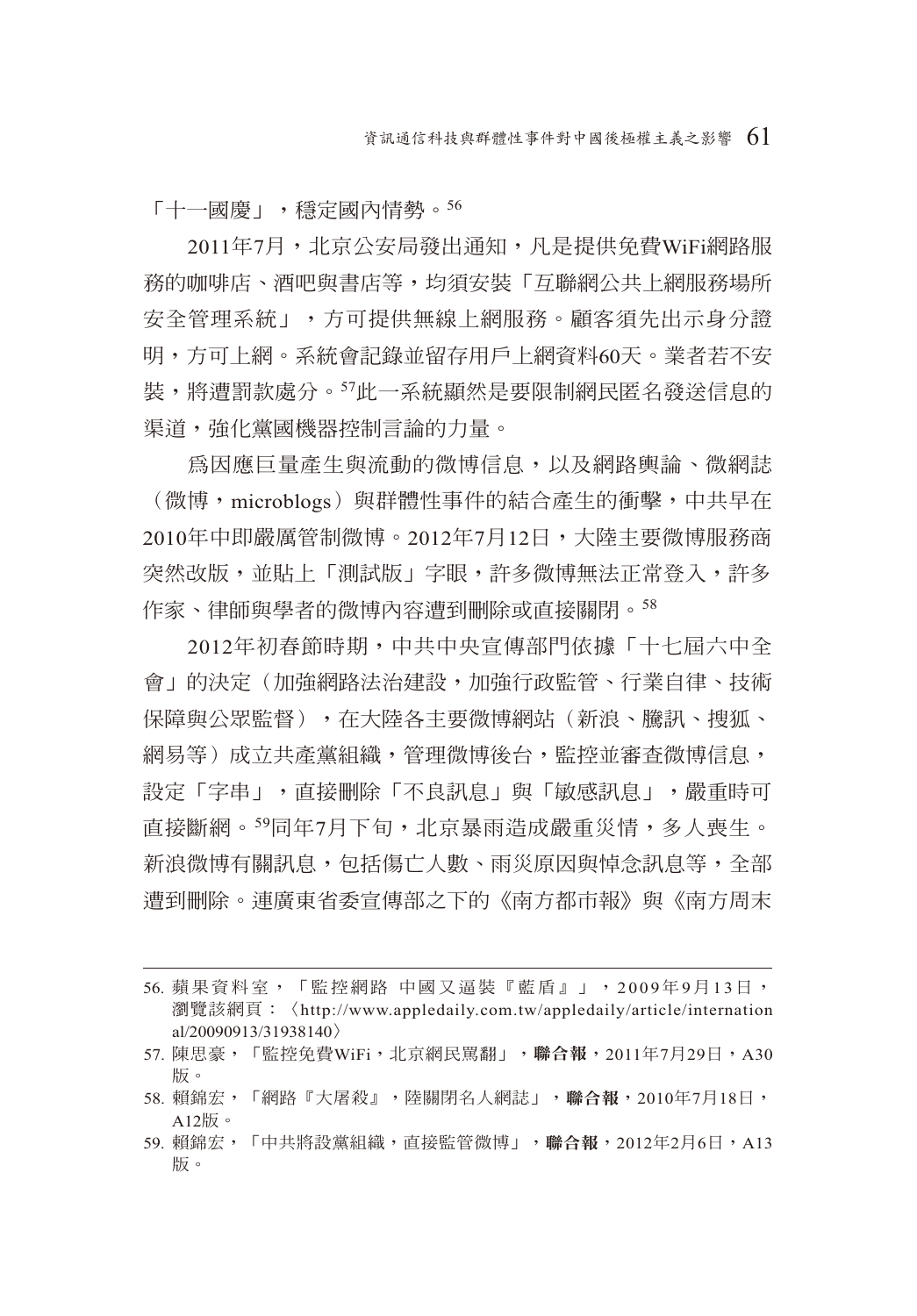報》等平面媒體的相關報導,亦全遭撤除,代以公益廣告。<sup>60</sup>

**雷腦系統的安全保護當然是政府或國家機關的職責,但國家** 利益與集體利益如何界定,如何執行保護工作,就要看政府如何解 釋與執行。上述許多條文禁止傳播的內容可謂無所不包,端看政府 與主管機關如何詮釋與裁量。更重要的是,這些法規、人員與部署 構成嚴密的監控體系與法網,透過事前防範、中途因應與秋後算帳 (逮捕與嚴苛刑期),促使網民與網路業者自我言論檢查,防阻網

路言論引發或促成線下的抗議與示威。<sup>61</sup>

手機的普及應用,以及手機上網與通訊可能造成的政治影響 力,也引起中共的注意與防節。據傳在烏魯木齊,政府已啓用「手 機定位系統」,北京亦考慮跟進,但北京市政府宣稱僅在研擬,技 術尚在發展當中,其目的是瞭解人口流動狀況,解決交通甕塞問 題。62但是否真的採用,系統如何運作,目前仍不得而知。

4. 實體空間的控制:信訪與突發事件因應之法規與政策

面對實體空間的群體性事件,除了既有的法規、政策與機 構、人員之外,2005年1月5日國務院第76次常務會議通過,5月1日 頒布的「信訪條例」(國務院令第431號);2007年8月29日通過, 2007年11月1日起施行的「中華人民共和國突發事件應對法」(中 華人民共和國主席令第六十九號),以及2009年7月施行的「關於 實行黨政領導幹部問責的暫行規定」,特別值得注意。

「信訪條例」第一條開宗明義,說明該法係為維持政府與人 民之間的密切關係,保護信訪人的合法權益,維護信訪秩序。第二 條則規定:「公民、法人或者其他組織採用書信、電子郵件、傳

<sup>60.</sup> 賴錦宏,「南都北京水災版遭撤換,剩廣告」,聯合報,2012年7月27日,A21 版。

<sup>61.</sup> Jongpil Chung, "Comparing Online Activities in China and South Korea," p. 737.

<sup>62.</sup> 陳東旭,「手機定位監控民眾,北京將跟進」,聯合報,2011年3月7日,A13 版。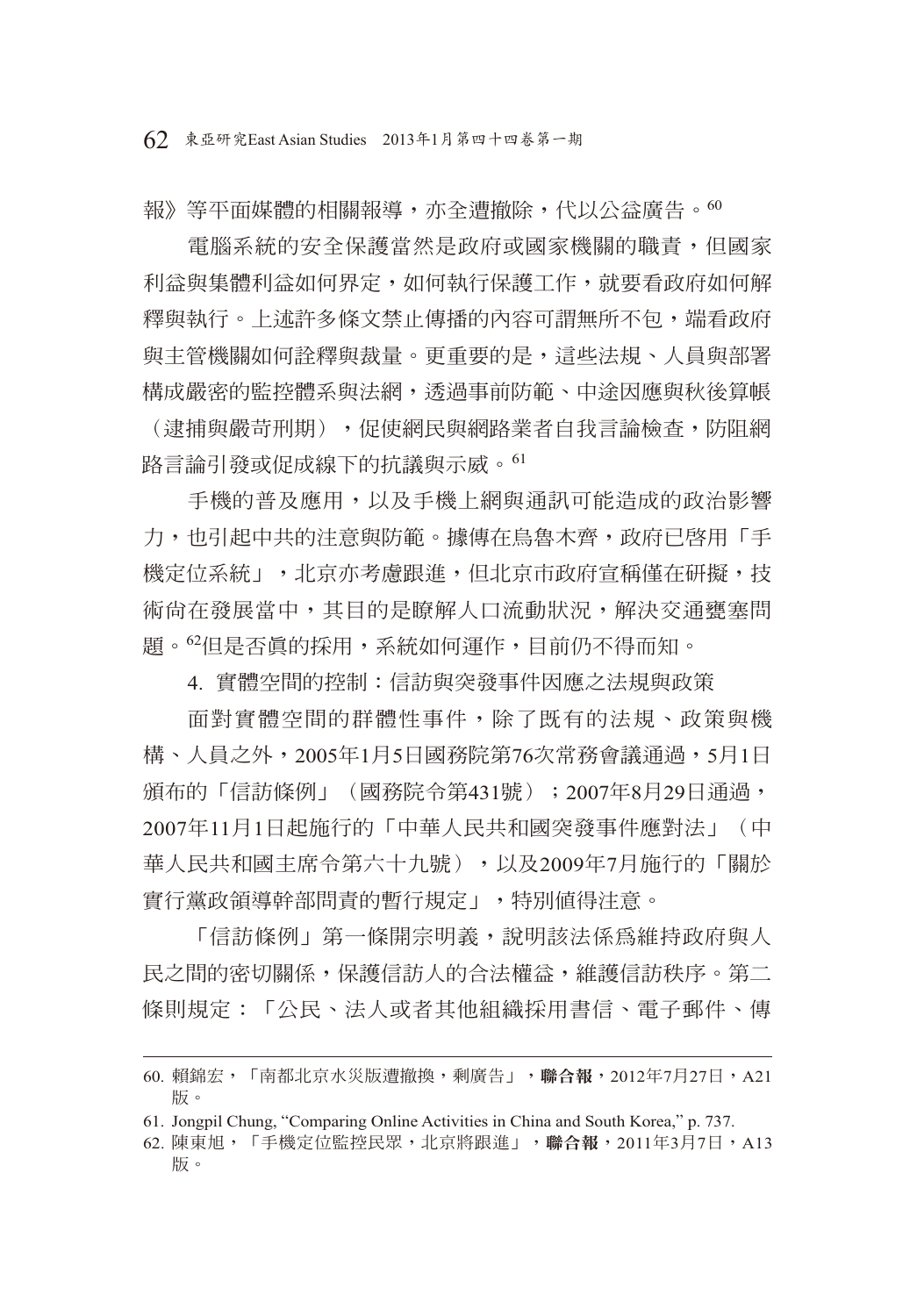真、電話、走訪等形式,向各級人民政府、縣級以上人民政府工作 部門反映情況,提出建議、意見或者投訴請求,依法由有關行政機 關處理的活動。」此一條例的目的不只在於維護人民的權益,更重 要的是促進社會穩定,疏導民怨,建構「和諧社會」。除了電話、 傳眞、書信與走訪之外,也包括雷子郵件(第二條與第九條),讓 實體空間與賽博空間接軌,也可以說是透過兩個空間的結合,預防 群體性事件的法規架構主軸。行政信訪與行政訴訟的搭配、分工與 結合,有助於下情上達,以救濟補監督之不足,改善解決社會糾紛 的機制,促進社會和諧。<sup>63</sup>

「中華人民共和國突發事件應對法」(中華人民共和國主席 令第六十九號),將突發事件分為自然災害、事故災難、公共衛生 事件和社會安全四類,每類依嚴重程度分為四級,各類事件的處 理過程包括事前預防與準備、監測與預警、應急處置與救援、事 後恢復與重建。其中與社會安全事件相關的重要法條包括第二十二 條(預防與監測)、第四十六條(發生前與發生時之上報與越級 上報),以及第五十至五十七條各種應變處置規定。642009年頒布 「關於實行黨政領導幹部問責的暫行規定」,其中第五條係針對 黨政領導幹部,規定其處理事件失當的責任歸屬與懲罰機制。<sup>65</sup>此 外,自2012年6月26日起,中共公安部分三期訓練各市縣新任公安 局長,學習如何因應群體性事件,設法維穩,處理維權問題,處理 網路輿情。<sup>66</sup>這些法規與措施旨在因應處理賽博空間引發及實體空

<sup>63.</sup> 汪厚冬, 「現代中國大陸行政信訪與行政訴訟的和諧關係論」, 法學新論,第  $31$ 期, 頁 $135~160$ 。

<sup>64.</sup> 該法全文請瀏覽下列網址:〈http://www.gov.cn/flfg/2007-08/30/content\_732593. htm〉

<sup>65.</sup> 該規定全文請瀏覽人民網:〈http://politics.people.com.cn/GB/101380/9640147. html〉

<sup>66.</sup> 汪莉絹,「逾千基層公安局長,進京學維穩」,聯合報,2012年7月10日,A12 版。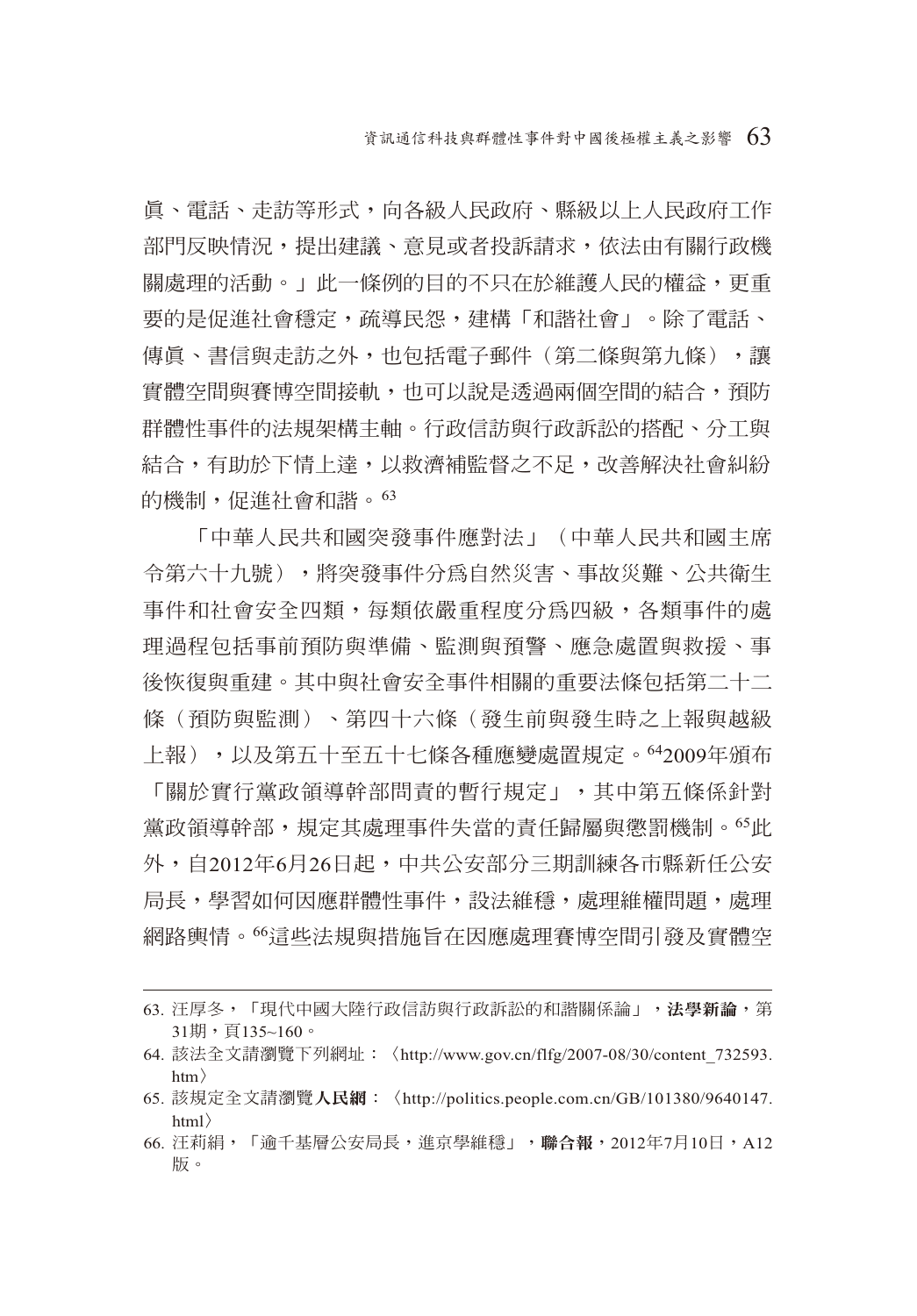間中爆發的群體性事件,與前述各種控制賽博空間的法規分進合 擊,抑制或防堵兩個空間交叉互動的效應對中共統治的挑戰與影 響。

## 伍、黨國體系 **vs.** 群體性事件

面對實體空間的集體行動與市民社會(非政府組織、非營利 組織),中央黨國體系主要是訂定相關法規、意見與決定,建構各 種制度,管理非營利組織與非政府組織,並透過調查與情搜,監 控群體性事件的發生與過程。地方黨國體系則負責防範群體性事 件的發生,或是在發生時調動軍警,壓制群眾,逮捕為首者與「滋 事分子」,並透過網路與手機簡訊喊話,勸阻群眾上街或集體行 動(「散步」、聚會或打、砸、燒)。萬一真的無法事先消弭或中 途遏制,則會暫時讓步,中止特定工程與開發項目,或是減少被囚 者的刑期。換句話說,無論是賽博空間,還是實體空間,中共的最 高戰略目標都是在胡錦濤「和諧社會」的指導方針之下,力行「維 穩」與「維權(力)」,鞏固中共的一黨專政。

地方黨國體系是壓制賽博空間言論與實體空間集體行動的地 方執行單位,也常是群體性事件的主要抗爭與攻擊對象,涌常是因 為地方黨國機器的治理乏善可陳、貪污腐化與官商勾結,導致農民 因土地徵收與拆遷不當不公,或是工程與開發項目不盡周延,缺乏 完善的環境影響評估,喪失民眾對地方府的信任與信心。一旦導火 線點燃,或是有人在賽博空間上登高一呼,號召群眾上街聚會、散 步、抗議、示威,那麼這些結構性矛盾就會因議題而爆發為群體性 事件。

表一整理沂年來中國大陸廣受報導與評論的群體性事件,尤 其是賽博空間與實體空間交叉互動的群體性事件,包括日期與時 間、地點、事件議題、事件類別、官民運用資訊通信科技裝置的模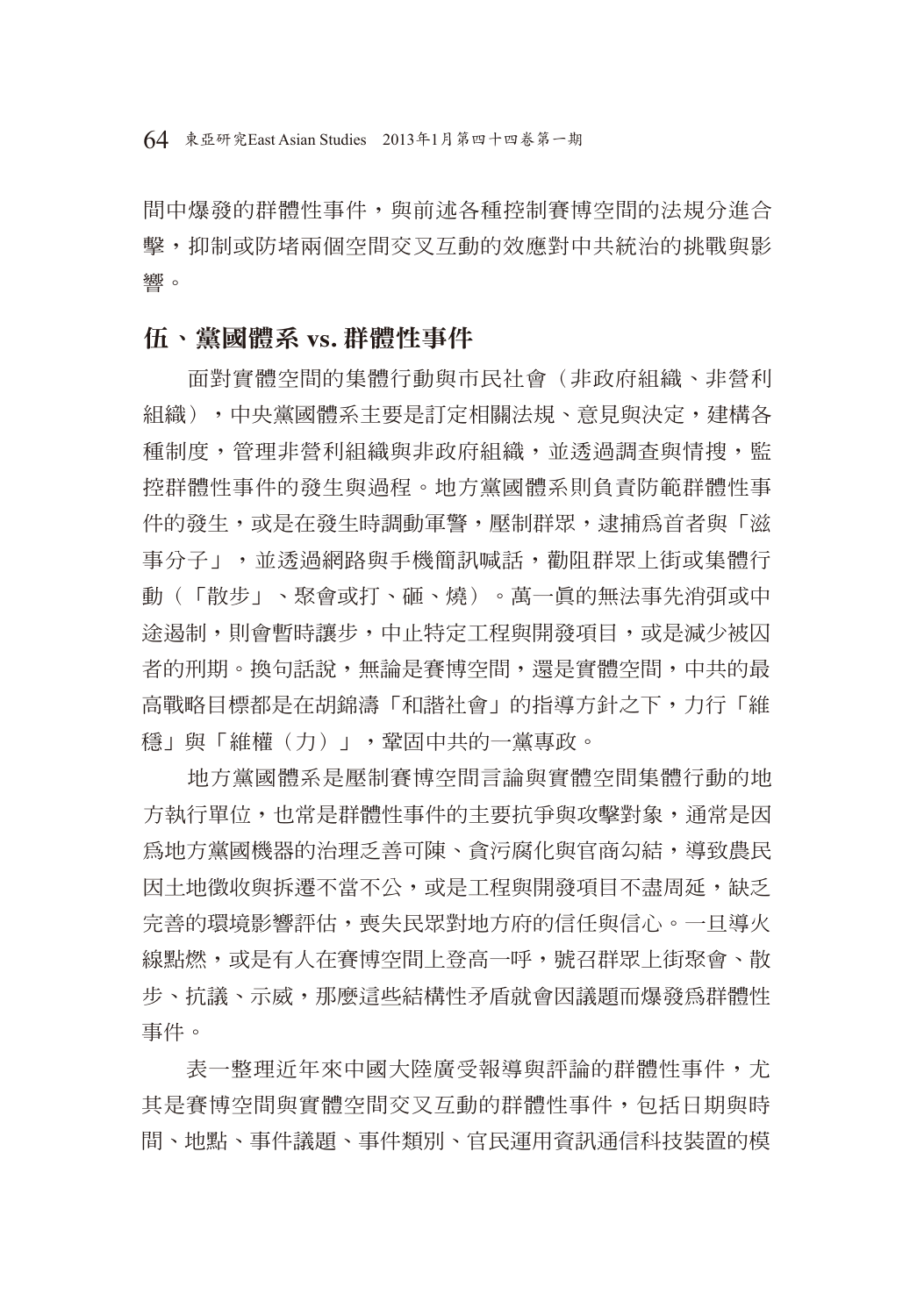式與策略,以及事件的結果與後續發展。

表一顯示,不論議題與訴求為何,這些群體性事件均利用網 站(入口網站、社群網站與聊天室等)與手機(簡訊)發布訊息, 或是討論與辯論,號召群眾或支持者以「散步」或較為激烈的示威 方式,發起抗議活動,表達反對意見。在事件的過程中,群眾利用 數位相機、小型錄影機、照相手機與智慧型手機,拍下照片與影 片,以行動或無線上網,傳至網路散播,或是在網路上描述、報導 過程,批評政府對付群體性事件的方式與手段。

中央與地方黨國體系的壓制與因應模式則是過濾相關字串, 封鎖相關網站與手機簡訊,干擾手機通訊,並透過官方喉舌媒體與 五毛黨,宣揚官方說法,沖淡批評意見,並以事先約喝茶、逮捕異 議人士,出動公安與武警封鎖街道,驅散或逮捕群眾,部分被捕者 則經審判程序,送入監獄,以收殺雞儆猴之效。中共從根本的信息 建設與保護條例出發,制定、執行各種辦法與規定,逐漸延伸控制 各種網站與內容,網民則是利用「翻牆」軟體等技術,取得與散播 他們關心的信息,或是發明各種諧音字詞,避過官方的字串搜尋。 也就是說,網友、群眾與中央、地方黨國機器在賽博空間與實體空 間中相互鬥法,彼此都在互相學習如何運用資通科技與實體行動, 與對方周旋。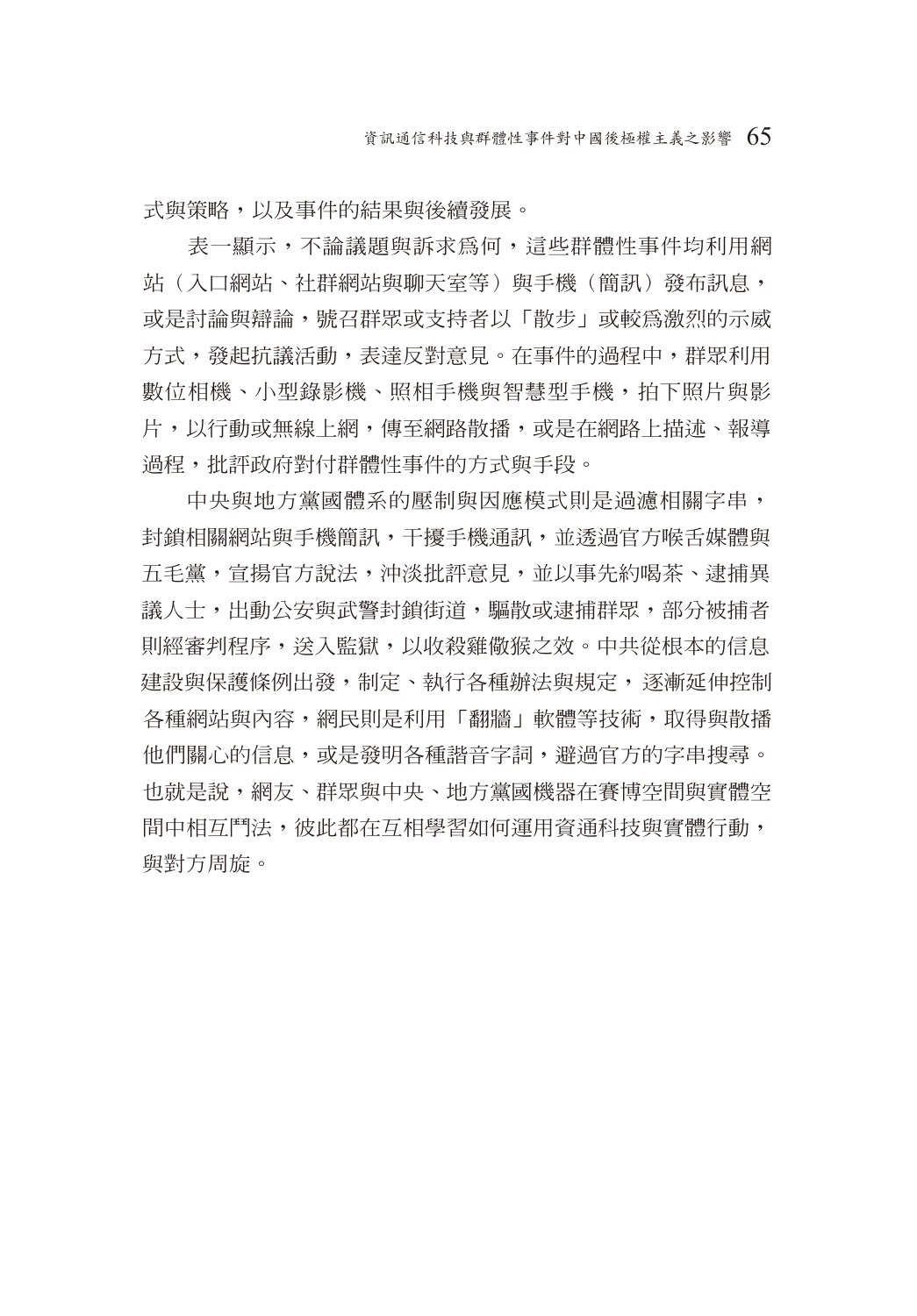| 日期與<br>持續時間              | 縣市 /<br>地點 | 事件議題                               | 估計參<br>與人數  | 類別            | 資通科技裝置及<br>官民之運用模式                                                                                       | 結果與<br>後續發展                                                                                                      |
|--------------------------|------------|------------------------------------|-------------|---------------|----------------------------------------------------------------------------------------------------------|------------------------------------------------------------------------------------------------------------------|
| 1999年<br>4月25日67         | 北京中<br>南海  | 法輪功靜<br>坐抗議。                       | 上萬或<br>2萬學員 | 宗教自由          | 網站、手機、電<br>子郵件。                                                                                          | 中共中央大為<br>震怒,要求公<br>安部與國家安<br>全部門檢討改<br>進。<br>公安人員四處<br>逮捕法輪功學<br>員,學員以網<br>路與電話向外<br>傳播訊息,號<br>召學員挺身而<br>出捍衛大法。 |
| 2004年<br>10月底至<br>11月初68 | 四川漢<br>源縣  | 興建大<br>壩,強制<br>農民搬<br>遷,補償<br>費過低。 | 數萬至<br>15萬  | 農民與<br>學生抗議   | 官方控制網路言<br>論,地方電視台<br>報導指稱為少數<br>犯罪份子帶頭煽<br>動。                                                           | 省委書記張學<br>忠協調未果遭<br>挾持, 數萬武<br>警包圍,並企<br>圖搶救省委書<br>記。<br>警民衝突嚴<br>重,多人死<br>亡,數人重<br>傷。                           |
| 2005年4<br>月16日69         | 各主要<br>城市  | 反日本右<br>翼示威與<br>抗議。                | 上海10<br>萬人  | 民族國家、<br>愛國主義 | 網路與手機簡訊<br>連署號召千萬人<br>至日本使館抗<br>議。<br>官方發簡訊勸<br>阻,封鎖網路,<br>審查網路言論,<br>重點區域干擾手<br>機訊號,定點與<br>小型攝影機搜<br>證。 | 中共與官方喉<br>舌呼籲理性面<br>對,企圖降低<br>反日氣氛。<br>一名鼓動示<br>威者被判刑5<br>年。                                                     |

表一:賽博空間與實體空間交叉互動的群體性事件

- 67. 中央社,「法輪功網站,台灣也有一個」,聯合報,1999年4月27日,第4版; 大陸新聞中心,「法輪功事件:江澤民說深感內疚,斥責政治工作失職」,聯 合報,1999年5月5日,第13版;汪莉絹,「信徒比中共黨員還多,現代科技讓 訊息傳遞飛快」,聯合報,1999年7月23日,第4版。
- 68. 賴錦宏,「十萬農民暴動,傳多人死傷」,聯合報,A13版,2004年11月1日; 王凉月,「四川暴動,挾持省委書記,傳4死」,聯合晚報,2011年11月6日, 第2版。
- 69. 汪莉絹,「反日動員,網路、手機爆發威力」,聯合報,2005年4月18日,A13 版;大陸新聞中心,「反日降溫,李肇星:中日人民感情友好」,聯合報, 2005年4月20日,A13版;大陸新聞中心,「鼓動反日示威,網友判五年」,聯 合報,2005年5月9日,A13版。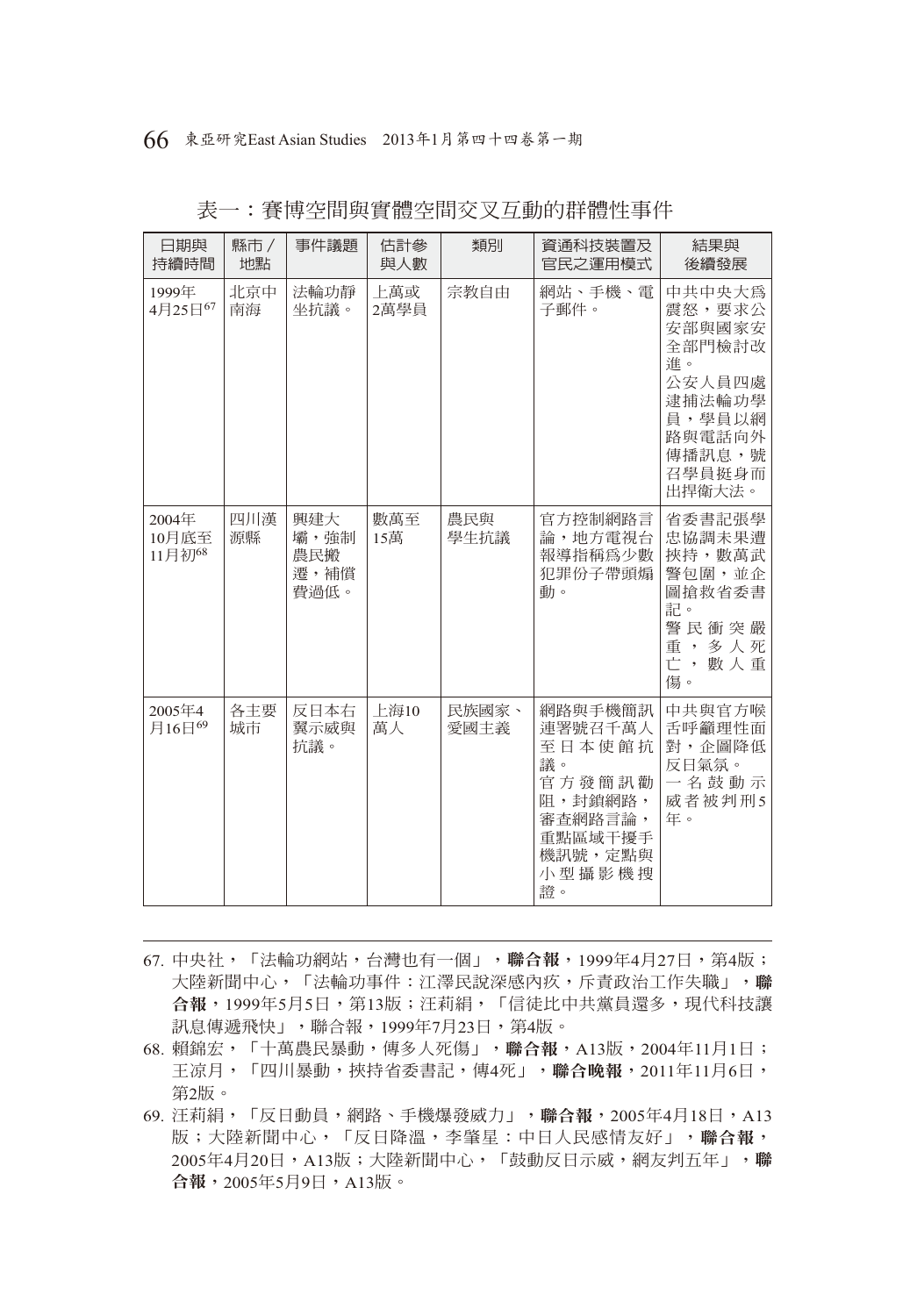#### 資訊通信科技與群體性事件對中國後極權主義之影響 67

| 日期與<br>持續時間                             | 縣市 /<br>地點       | 事件議題                                | 估計參<br>與人數          | 類別            | 資通科技裝置及<br>官民之運用模式                                                                 | 結果與<br>後續發展                                                                        |
|-----------------------------------------|------------------|-------------------------------------|---------------------|---------------|------------------------------------------------------------------------------------|------------------------------------------------------------------------------------|
| 2005年<br>12月6日70                        | 廣東省<br>汕尾東<br>州村 | 土地徵收<br>補償不<br>足,政府<br>官員侵呑<br>補償金。 | 數千人                 | 土地徵收          | 手機通訊通知外<br>界事件狀況。<br>當局封銷消息。                                                       | 戰車與武警鎮<br>壓,20多人被<br>警察射殺,50<br>多人下落不<br>明。                                        |
| 2007年<br>5月20日~<br>$6731^{71}$          | 廈門市              | 反廈門翔<br>鷺集團PX<br>廠。                 | 2萬人。                | 鄰澼與環保         | 網路串聯與手機<br>簡訊動員於6月1<br>日示威抗議,群<br>眾湧進市中心。<br>博客擔任公民新<br>聞記者,報導事<br>件過程(文字與<br>影音)。 | 市政府要求公<br>務員、教職員<br>與學生不得上<br>街「散步」。<br>廈門官方宣布<br>緩建,擴大環<br>評範圍。                   |
| 2008年<br>1月12日<br>$~13 \text{ } H^{72}$ | 上海市              | 反對磁浮<br>列車噪音<br>與輻射。                | 沂千與<br>數百           | 鄰澼與反噪<br>音、輻射 | 網路串聯散步舉<br>牌抗議。                                                                    | 警察封閉道<br>路,十多民眾<br>與警察衝突被<br>捕。<br>市府同意調整<br>「滬杭磁浮上<br>海機場聯絡<br>線」規劃。              |
| 2008年<br>3月4日-<br>3月8日73                | 福建<br>東山島        | 反對翔鷺<br>集團PX<br>廠設於廈<br>門。          | 東山5000<br>人「散<br>步」 | 鄰澼與環保         | 網民報導與聲<br>援,但很快遭到<br>政府刪除。                                                         | 官方擬將PX<br>廠遷至古雷半<br>鳥。<br>東山島民眾反<br>對該廠遷至古<br>雷半島,連續<br>三天爆發流血<br>示威, 警民均<br>有人受傷。 |

- 70. 朱小明,「汕尾暴動,傳20多人遭警射殺」,聯合晚報,2005年12月10日,第6 版。
- 71. 陳慧敏,「反翔鷺石化,廈門發動萬人遊行」,經濟日報,2007年5月26日, A6版;陳慧敏、王茂臻,「廈門政策轉彎,翔鷺PX廠緩建」,經濟日報,2007 年5月31日,A2版;洪敬富、陳柏奇,「網路通訊時代下的中國公眾參與:以  $\lceil \frac{1}{2} \rceil^2$ PX廠』為例」,頁18~19。
- 72. 陳東旭,「反磁浮延線 上海警民衝突」,聯合報, 2008年1月14日, A14版;胡 明揚,「回應民意要求,滬杭磁浮修改路線」,聯合報,2008年1月15日,A14 版。
- 73. 李春、汪莉絹,「閩官方證實:PX廠擬遷古雷半島」,聯合報,2008年3月8 日;「古雷PX廠,東山反建,爆流血示威」,聯合報,2008年3月4日,A14 版。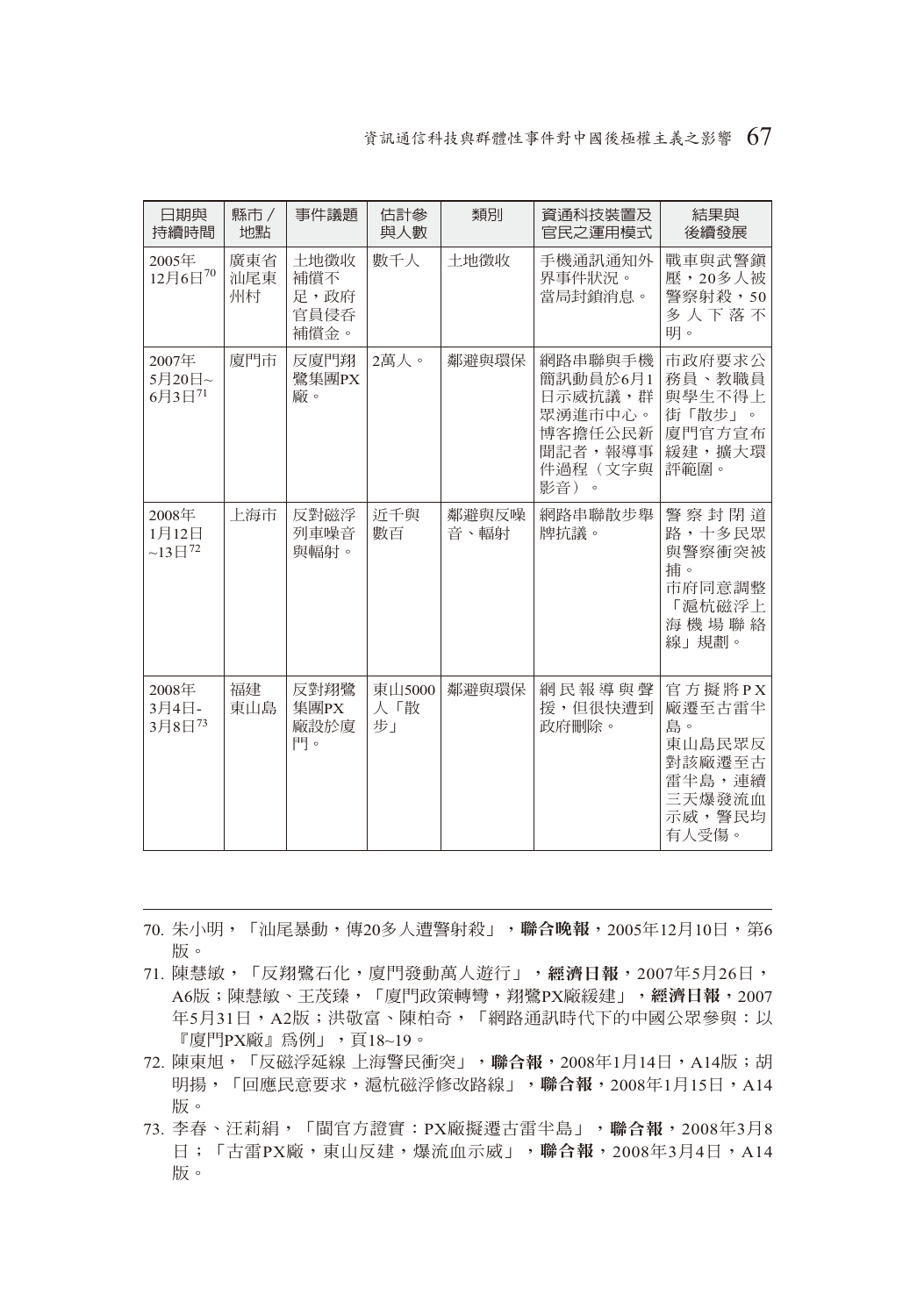|  | 68 東亞研究East Asian Studies 2013年1月第四十四卷第一期 |  |  |  |
|--|-------------------------------------------|--|--|--|
|--|-------------------------------------------|--|--|--|

| 日期與<br>持續時間                          | 縣市/<br>地點                | 事件議題                                | 估計參<br>與人數 | 類別       | 資通科技裝置及<br>官民之運用模式                                                                                                                                                                                                                               | 結果與<br>後續發展                                                                                                                         |
|--------------------------------------|--------------------------|-------------------------------------|------------|----------|--------------------------------------------------------------------------------------------------------------------------------------------------------------------------------------------------------------------------------------------------|-------------------------------------------------------------------------------------------------------------------------------------|
| 2008年<br>6月28日74                     | 貴州省<br>甕安縣               | 官方掩飾<br>一名中學<br>女生遭性<br>侵殺害之<br>死因。 | 數萬         | 社會<br>抗議 | 網路報導,文章<br>轉貼。<br>學生拉布條申冤<br>抗議,群眾打砸<br>縣政府、公安<br>局、民政局辦公<br>室,焚燒辦公室<br>與車輛。<br>貴州省政府切斷<br>網路連繫,封鎖<br>道路,禁止媒體<br>採訪。                                                                                                                             | 公安廳副廳長<br>率1500名武警<br>鎭壓,朝天開<br>槍,1死、150<br>傷,逮捕200<br>人。                                                                           |
| 2009年<br>$6$ 月25、<br>7月5日~<br>7月7日75 | 廣東省<br>韶關與<br>新疆鳥<br>魯木齊 | 維漢衝<br>突。                           | 上千         | 族群衝突     | 韶關港資玩具廠<br>維吾爾與漢人勞<br>工數百人相互鬥<br>毆,起因為漢人<br>女工疑似被維族<br>人強暴案(網路<br>謠言)。<br>政府封銷新疆<br>網路信息與手<br>機簡訊流通,<br>但暴動資訊已<br>诱過Twitter、<br>YouTube等網路<br>社群與論壇散<br>播。<br>政府管制新疆網<br>路信息與手機簡<br>訊流通,鳥魯木<br>齊、新疆、維吾<br>爾等關鍵字詞無<br>法搜尋。12月底<br>逐步開放網路信<br>息流通。 | 公安調查韶關<br>強暴案,無明<br>確事證與結<br>果。<br>軍警強力鎭壓<br>暴動,將事件<br>定位為維吾爾<br>分裂分子煽<br>動。鳥魯木齊<br>140人死亡,<br>828人受傷,<br>數百人被捕。<br>撤換鳥魯木齊<br>市委書記。 |

74. 大陸新聞中心,「女生沉冤,貴州萬人火攻縣府」,聯合報,2008年6月30日, A5版。

<sup>75.</sup> 藍孝威,「韶關事件,網路煽火」,聯合報,2009年7月7日,A3版;藍孝威, 「烏魯木齊暴動,140死828傷」,**Upaper**,2009年7月7日,1版;王麗娟, 「Twitter突破封鎖」,聯合報,2009年7月7日,A3版;李春,「新疆政壇人事 大地震,烏魯木齊市委書記栗智免職」,聯合報,2009年9月6日,A13版;林 琮盛,「新疆網禁解除,但限定瀏覽」,聯合報,2009年12月30日,A13版。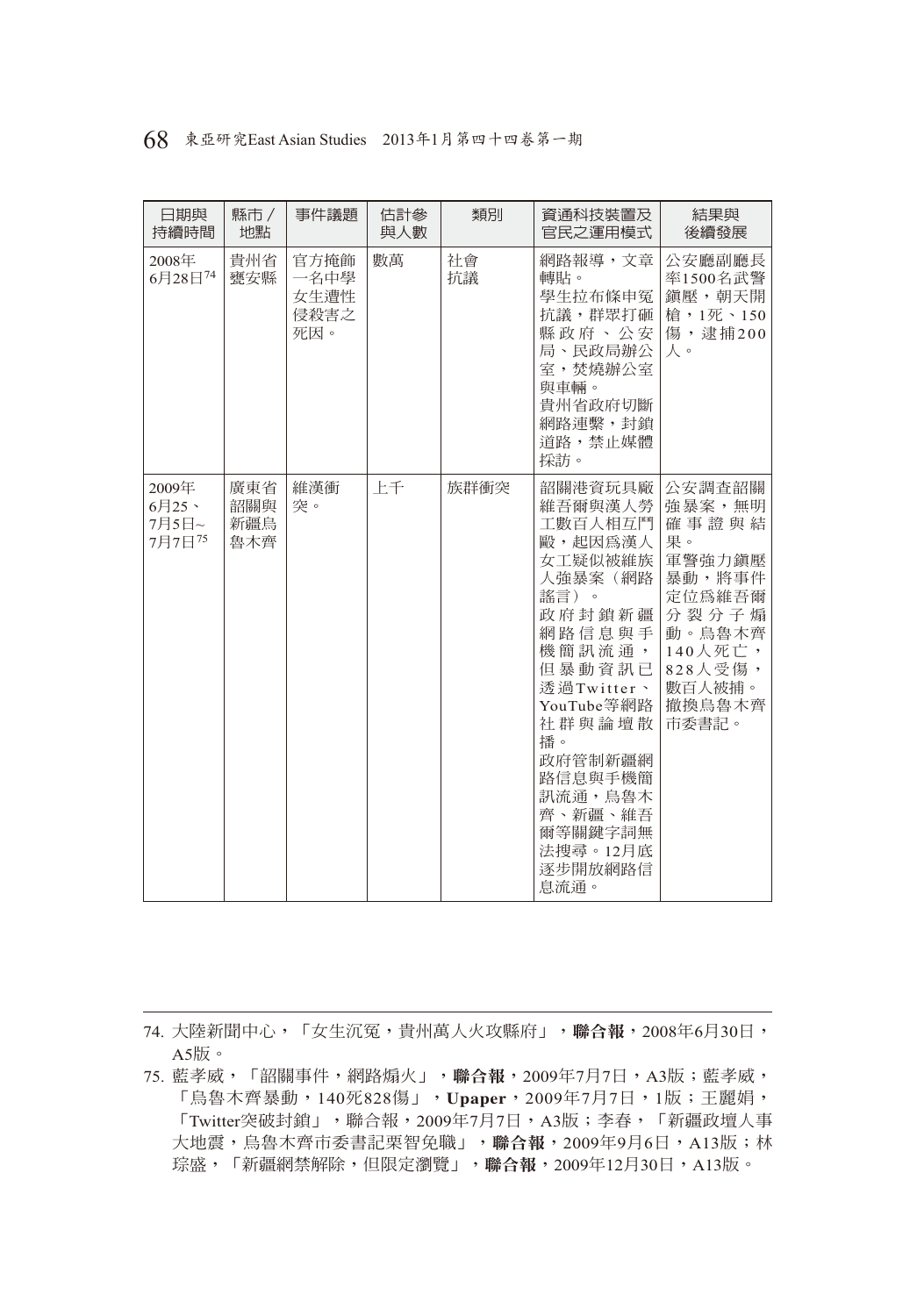#### 資訊通信科技與群體性事件對中國後極權主義之影響 69

| 日期與<br>持續時間                          | 縣市 /<br>地點                    | 事件議題                      | 估計參<br>與人數 | 類別   | 資通科技裝置及<br>官民之運用模式                                                                                     | 結果與<br>後續發展                                                                                                                                                                     |
|--------------------------------------|-------------------------------|---------------------------|------------|------|--------------------------------------------------------------------------------------------------------|---------------------------------------------------------------------------------------------------------------------------------------------------------------------------------|
| 2010年<br>5月17日~<br>$8 \text{H}^{76}$ | 廣東省<br>佛山市<br>南海<br>區、大<br>連市 | 勞資糾<br>紛、抗議<br>工資過<br>低。  | 兩千多<br>人   | 勞工運動 | 手機簡訊號召罷<br>工,微博等社群<br>網站、OO即時<br>通訊與網路論<br>壇,報導、討論<br>罷工事件,手機<br>拍攝罷工影片。<br>大陸媒體避不報<br>導,以免引發連<br>銷反應。 | 本田廠同意調<br>升工資,部分<br>員工復工。<br>帶動珠江三角<br>洲與大連市工<br>廠勞工罷工,<br>至7月底有20<br>次汽車廠罷<br>工。                                                                                               |
| 2011年<br>7月28日77                     | 貴州安<br>順市                     | 城管人員<br>毆打傷<br>殘小販致<br>死。 |            | 城管問題 | 網路出現公安催<br>淚瓦斯造成民眾<br>傷害的血腥畫面<br>與死者小販死狀<br>相片。                                                        | 公安、武警、<br>特警出動維持<br>秩序。                                                                                                                                                         |
| 2011年<br>9月21日~<br>2012年<br>3月4日78   | 庸東省<br>鳥坎村                    | 官商勾結<br>變賣土<br>地。         | 三、四<br>千人  | 土地問題 | 包圍村委會,相<br>片與影像透過網<br>路下載與傳播。<br>官方一度封鎖<br>「鳥坎」、「薛<br>錦波」、「陸<br>豐」等相關字<br>詞。                           | 武警句圍鳥坎<br>村。<br>烏坎村代表與<br>廣東省委副書<br>記朱明國會面<br>談判,得到滿<br>意的答覆與處<br>理方式,取消<br>原定游行,停<br>止封村抗争行<br>動。<br>朱明國要求官<br>方加強監控網<br>路輿情, 組建<br>萬名「網路輿<br>情指導員」<br>(「五毛黨」<br>或「網路水<br>軍」)。 |

- 76. Jean-Philippe Béja, "The New Working Class Renews the Repertoire of Social Conflict," *China Perspective*, Vol. 2011, Issue 2 (Feb. 2011), p. 5; 國際新聞組, 「本 田佛山廠加薪,部分復工」,聯合晚報,2010年6月1日,A6版;林琮盛,「罷 工此起彼落,陸媒銷音」,聯合報,2010年6月10日,A17版。
- 77. 陳思豪,「貴州民警暴動,又是城管惹禍」,聯合報, 2011年7月28日, A2 版。
- 78. 賴錦宏,「官民對話取代鎮壓,廣東烏坎抗爭和平落幕」,聯合報,2011年12 月22日, A1版;賴錦宏,「廣東公民意識強, 烏坎事件難複製」,聯合報, 2011年12月22日, A7版;羅印沖,「監控網路輿情,廣東要組建萬人網路大 軍」,聯合報, 2012年2月24日, A23版。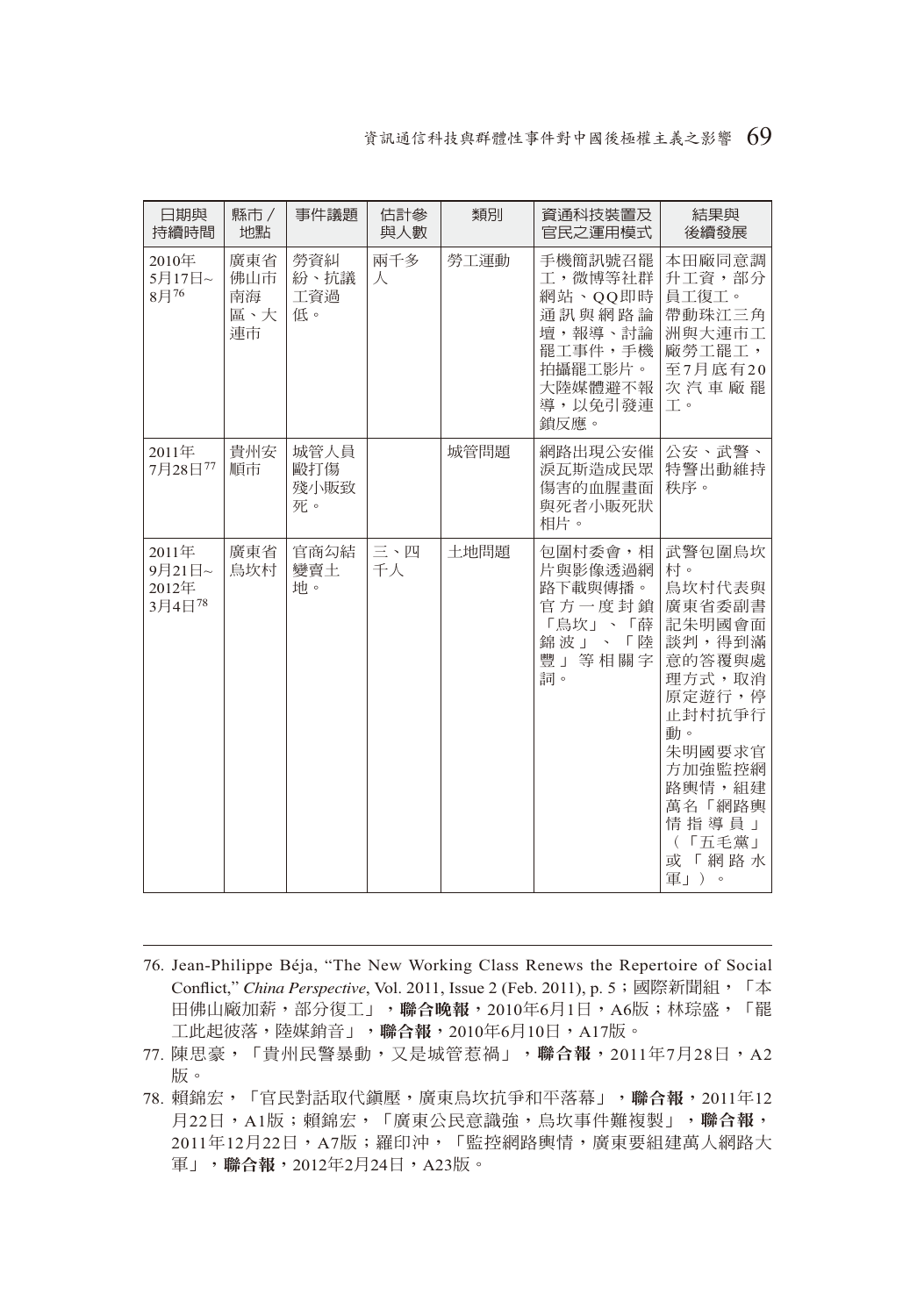| 70 東亞研究East Asian Studies 2013年1月第四十四卷第一期 |  |
|-------------------------------------------|--|
|-------------------------------------------|--|

| 日期與<br>持續時間                            | 縣市 /<br>地點        | 事件議題                 | 估計參<br>與人數 | 類別    | 資通科技裝置及<br>官民之運用模式                                                | 結果與<br>後續發展                                                                                                               |
|----------------------------------------|-------------------|----------------------|------------|-------|-------------------------------------------------------------------|---------------------------------------------------------------------------------------------------------------------------|
| 2011年<br>12月20日<br>$-23 \boxplus^{79}$ | 廣東省<br>汕頭市<br>海門鎮 | 反對政府<br>強制興建<br>發電廠。 | 三萬         | 鄰澼與環保 | 網路張貼群眾抗<br>議流血照片。                                                 | 汕頭市政府與<br>市委宣布暫停<br>此一項目。<br>群眾不信,持<br>續聚集,官方<br>出動鎮暴警<br>察,發射催淚<br>彈,公安逮<br>人。                                           |
| 2011年2<br>月21日~<br>27日80               | 上海市               | 茉莉花集<br>會。           | 數百         | 民主自由  | 民眾網路號召集<br>會。<br>政府刪除微博留<br>言與相關討論文<br>章,封鎖帳號與<br>「茉莉花」等相<br>關字眼。 | 事先約談異議<br>人士。人民廣<br>場部署警力防<br>範群眾聚集。<br>灑水車與警察<br>驅散。<br>四川作家冉雲<br>飛因「煽動顛<br>覆國家政權」<br>罪名被捕。                              |
| 2011年<br>2月2181日<br>與27日82             | 北京市               | 第二波茉<br>莉花集<br>會。    | 不明         | 民主自由  | 民眾網路號召集<br>會。                                                     | 2月21日,公<br>安與武警驅離<br>可疑群眾與人<br>士,事先即帶<br>走數名維權律<br>師。<br>2月27日,武<br>警與安保人員<br>封鎖王府井大<br>街,驅離記<br>者。兩會開幕<br>前清理外地上<br>訪民眾。 |

79. 陳思豪,「海門建電廠急喊停,處置明快」,聯合報,2011年12月13日,A13 版;羅印沖、賴錦宏,「海門抗爭延燒,警追打群眾」,聯合報,2011年12月 23日, A17版。

- 80. 胡明揚,「公安事先約『喝茶』,上海抗議群眾不多」,聯合報,2011年2月21 日, A4版; 大陸新聞中心, 「上海, 灑水車驅散人群」, 聯合報, 2011年2月 28日, A13版。
- 81. 陳東旭,「大批公安湧北京,見人潮就驅離」,聯合報,2011年2月21日,A4 版。
- 82. 陳東旭,「防茉莉,北京王府井封街」,聯合報,2011年2月28日,A13版。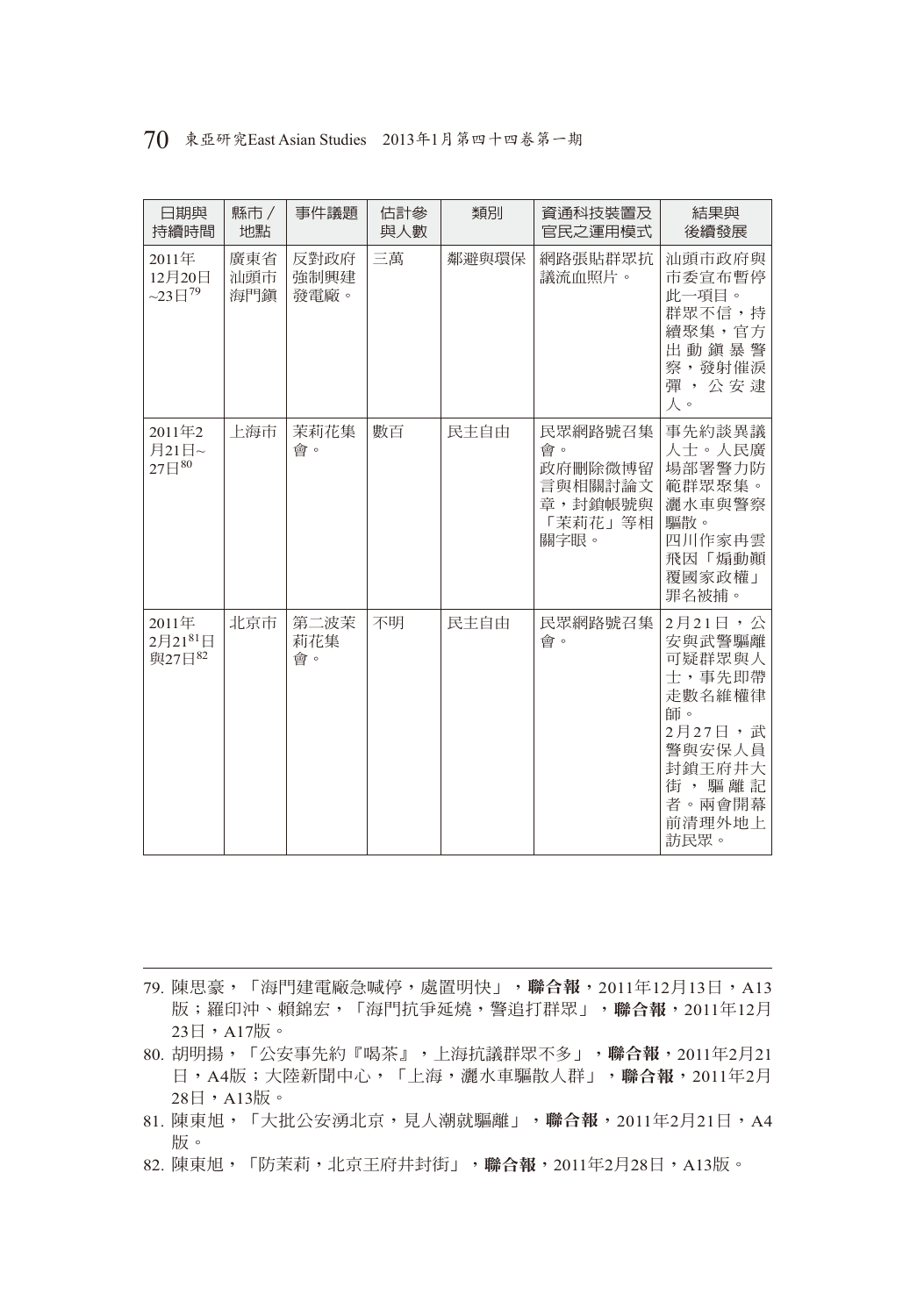#### 資訊通信科技與群體性事件對中國後極權主義之影響 71

| 日期與<br>持續時間                          | 縣市 /<br>地點 | 事件議題                                                | 估計參<br>與人數       | 類別    | 資通科技裝置及<br>官民之運用模式                                                                                                        | 結果與<br>後續發展                                                                                                                         |
|--------------------------------------|------------|-----------------------------------------------------|------------------|-------|---------------------------------------------------------------------------------------------------------------------------|-------------------------------------------------------------------------------------------------------------------------------------|
| 2011年<br>$6$ 月13日 $83$               | 廣州市<br>新塘鎮 | 治安隊驅<br>趕、推倒<br>四川籍孕<br>婦攤販,<br>引發四川<br>民工抗議<br>示威。 | 數萬人              | 民工抗議  | 四川民工在網路<br>上號召參與抗<br>議,潮州、東<br>莞、惠州、汕頭<br>等地四川民工前<br>往聲援,群眾逾<br>萬人。<br>官方封閉資訊,<br>扣押記者攝影器<br>材。                           | 群眾攻擊公<br>安, 砸毀警<br>車,放火燒村<br>委會與治安<br>隊、交警隊辦<br>公室,軍警鎮<br>壓,出動裝甲<br>車,實行宵<br>禁,懸賞逮捕<br>示威者。<br>逮捕150人或<br>千人。至少5<br>人死亡, 逾百<br>人受傷。 |
| 2011年<br>8月15日84                     | 遼寧省<br>大連市 | 要求福佳<br>大化PX廠<br>遷廠(颱<br>風影響浩<br>成毒物外<br>洩)。        | 萬人               | 鄰閉與環保 | 網路號召10萬人<br>反對與新聞網報<br>導。<br>大連、PX等字<br>詞與相關網路新<br>聞報導均遭刪<br>除。                                                           | 群眾聚集於大<br>連市政府廣<br>場。<br>大連市政府宣<br>布此一項目立<br>即停產。<br>2011年12月<br>底,傳出工廠<br>可能於整頓後<br>復工。                                            |
| 2012年<br>7月2日~<br>$4 \boxminus$ $85$ | 四川什<br>邡市  | 反對鉬銅<br>金屬開<br>發項目動<br>工。                           | 2萬人<br>上街抗<br>議。 | 鄰澼與環保 | 微博描述抗議過<br>程與官方鎭暴手<br>段,張貼衝突現<br>場照片。<br>什邡公安局嚴禁<br>民眾用網路、手<br>機簡訊或其他方<br>式煽動、組織非<br>法集會與遊行,<br>刪除群眾在微博<br>上所貼群眾受傷<br>照片。 | 群眾衝進市委<br>機關,數名群<br>眾受傷。<br>特警鎮暴,發<br>射催淚瓦斯。<br>宣布鉬銅開發<br>案暫停開工。<br>什邡市政府宣<br>布不再建設鉬<br>銅項目。                                        |

- 83. 國際新聞組,「廣州暴動擴大,川人湧入,武警馳援」,聯合晚報,2011年6月 13日, A6版;國際新聞組,「新塘民工要罷工一個月, 癱瘓牛仔褲之城」,聯 合晚報, 2011年6月14日, A6版;陳思豪,「廣州新塘醞釀罷工,要拖垮牛仔 褲之城」,聯合報,2011年6月15日,A13版。
- 84. 陳思豪, 「大連人上街頭抗議, 趕走化工廠」,聯合報, 2011年8月15日, A11 版;陳思豪,「大連PX毒工廠不搬遷了」,聯合報,2011年12月30日,A18 版。
- 85. 藍孝威,「反鉬銅開發案,什邡萬人示威」,中國時報, 2012年7月4日, A13 版。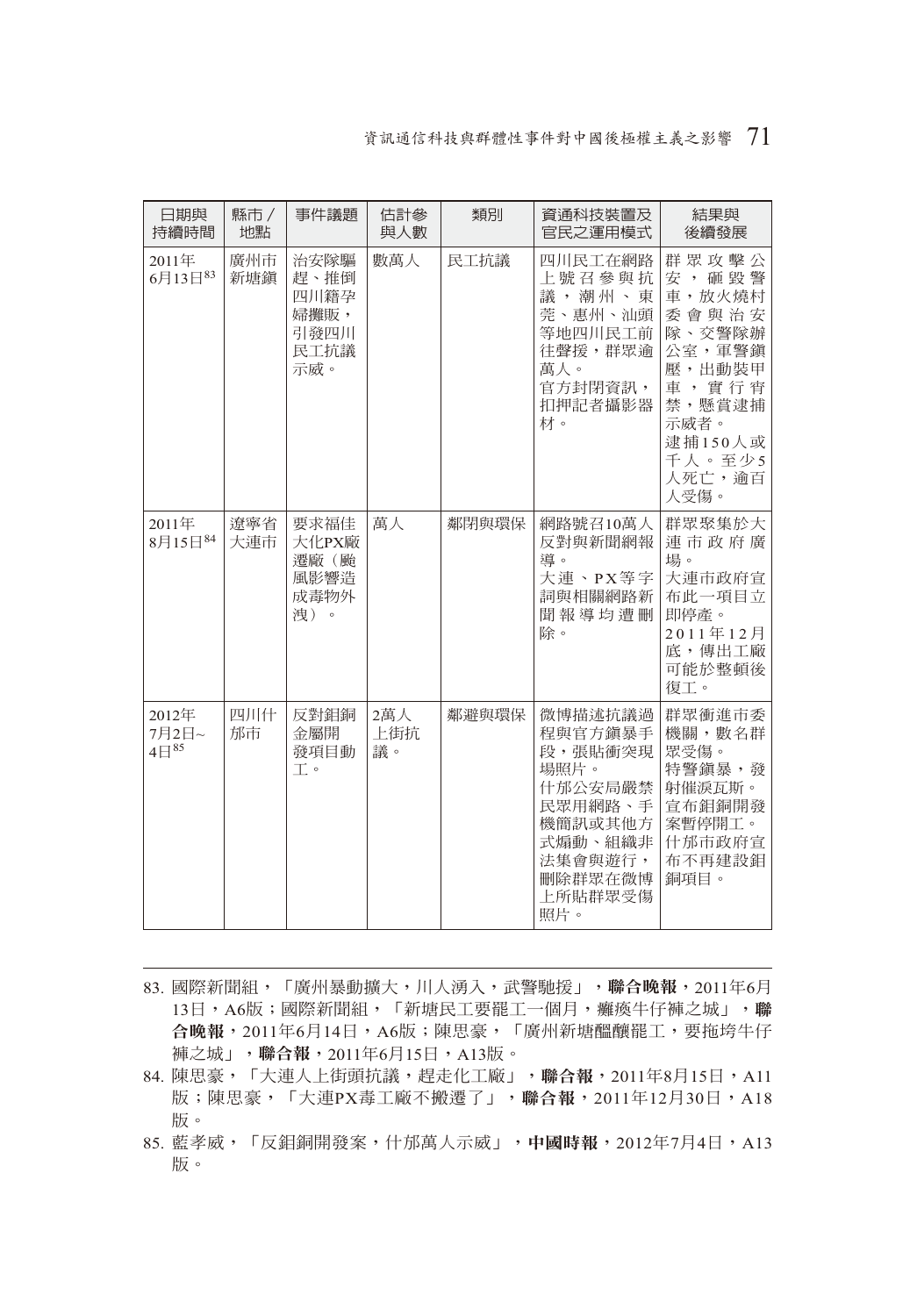| 72 東亞研究East Asian Studies 2013年1月第四十四卷第一期 |  |
|-------------------------------------------|--|
|-------------------------------------------|--|

| 日期與<br>持續時間                   | 縣市 /<br>地點                                                                             | 事件議題                                                               | 估計參<br>與人數       | 類別            | 資通科技裝置及<br>官民之運用模式                                                                                                                                                       | 結果與<br>後續發展                                                                                                                                                 |
|-------------------------------|----------------------------------------------------------------------------------------|--------------------------------------------------------------------|------------------|---------------|--------------------------------------------------------------------------------------------------------------------------------------------------------------------------|-------------------------------------------------------------------------------------------------------------------------------------------------------------|
| 2012年7<br>月27日~<br>$29E^{86}$ | 江蘇省<br>南通市<br>啓東                                                                       | 反對日資<br>王子製紙<br>公司南通<br>廠修建污<br>水排海管<br>道。                         | 數萬人<br>上街抗<br>議。 | 鄰閉與環保         | 微博號召市民上<br>街抗議。<br>啓東市政府發手<br>機簡訊勸阻。微<br>博訊息遭刪除。                                                                                                                         | 群眾占領市府<br>大樓,掀翻警<br>車,市委書記<br>孫建華衣服遭<br>剝光,市長張<br>建新被打逃<br>跑。<br>江蘇省政府出<br>動鎮暴部隊,<br>武警、特警部<br>隊與群眾對<br>峙。據傳三<br>死。<br>南通市政府撤<br>銷日本王子紙<br>業污水管工程<br>之核准許可。 |
| 2012年<br>8月19日~<br>9月18日87    | 北京、<br>上海、<br>廣州、<br>深圳、<br>武漢、<br>杭州、<br>溫州、<br>青島、<br>濟南、<br>成都、<br>鄭州、<br>太原、<br>大連 | 日本右翼<br>份子登<br>釣魚台與<br>日本政府<br>宣稱釣魚<br>台為其領<br>土,引發<br>反日示威<br>運動。 | 數萬人              | 民族主義、<br>愛國主義 | 透過微博與論壇<br>發出反日言論,<br>號召群眾遊行抗<br>議。<br>政府未封銷或刪<br>除反日號召言論<br>與信息。<br>網路號召促成<br>五十多個城市<br>群眾於9月15<br>日激烈反日示<br>威。網友互傳<br>微博信息與照<br>片 (「九一八<br>事變」81週年前<br>夕增至80多個城<br>市)。 | 部分民眾打砸<br>日資商店與日<br>系汽車,發動<br>抵制日貨,搶<br>掠日資、日企<br>商品。<br>政府全面戒<br>備,出動公<br>安、武警、城<br>管、維穩志<br>工、民兵、鎭<br>暴警察,維護<br>秩序,保護日<br>本使館, 鎮壓<br>日益強硬。                |

- 86. 藍孝威,「南通啓東萬人示威,紙廠排污工程喊卡」,中國時報, 2012年7月 29日, A11版; 賴錦宏, 「江蘇暴動, 數萬人散步抗議衝進市府」, 聯合報, 2012年7月29日,A13版;賴錦宏,「江蘇啓東暴動,扒光市委書記」,聯合 報,2012年7月29日,A1版。
- 87. 藍孝威,「陸政府默許,十餘城爆反日示威」,中國時報,2012年8月20日, A3版;連雋偉,「陸港出現反日抗議遊行,官方嚴控」,中國時報,9月12 日,A3版;藍孝威,「北京萬人抗議,怒攻日本使館」,中國時報,9月16 日, A1版; 楊甜兒, 「民間祭『經濟制裁』, 全面抵制日貨」, 中國時報, 9 月16日,A3版;藍孝威、蔡孟妤,「砸店燒車,大陸反日變暴民洗劫」,中國 時報,9月16日,A3版。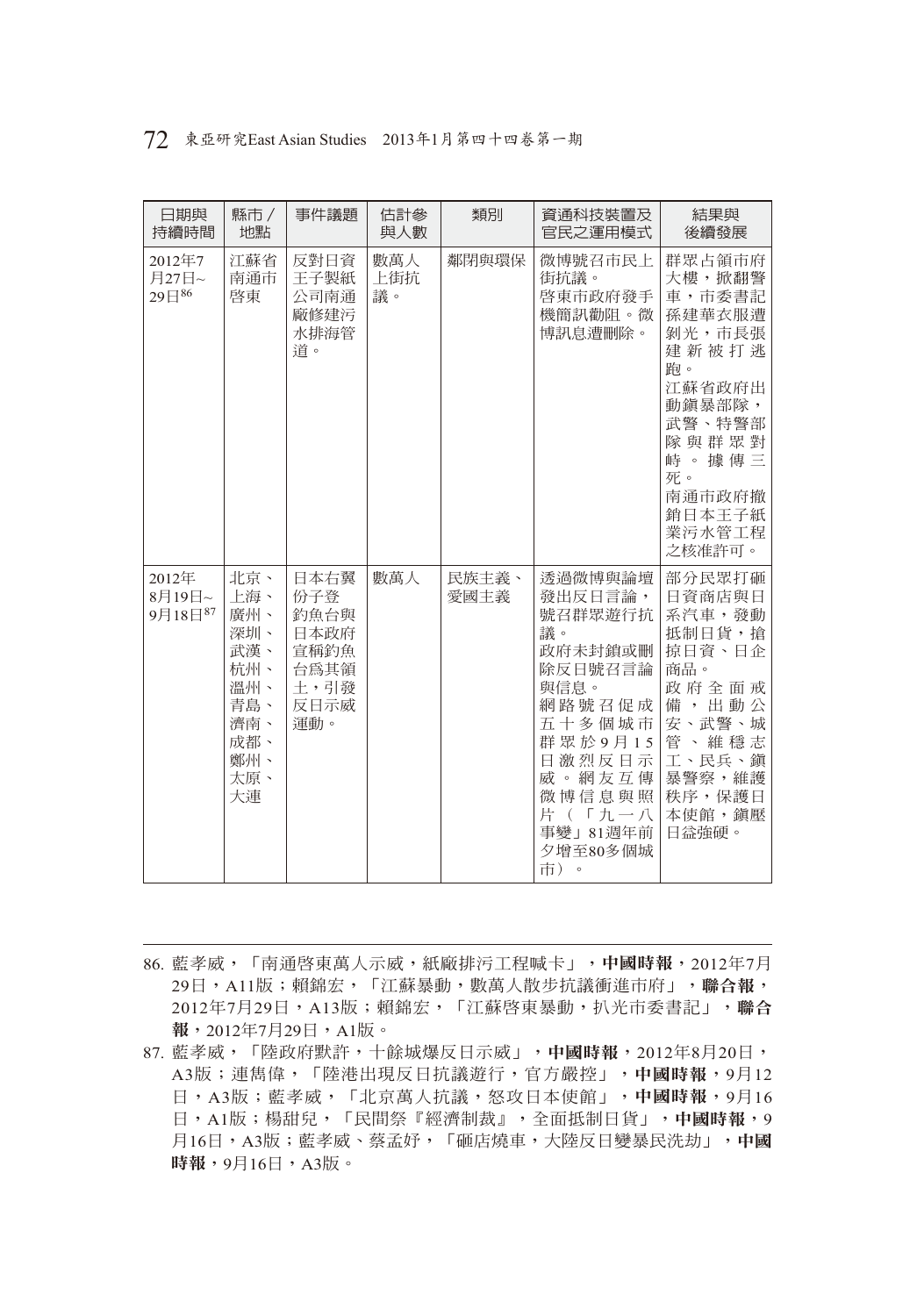| 日期與<br>持續時間                           | 縣市 /<br>地點 | 事件議題               | 估計參<br>與人數 | 類別   | 資通科技裝置及<br>官民之運用模式                                                                                            | 結果與<br>後續發展              |
|---------------------------------------|------------|--------------------|------------|------|---------------------------------------------------------------------------------------------------------------|--------------------------|
| 2012年<br>10月17日<br>至18日 <sup>88</sup> | 四川瀘<br>州市  | 交警毆打<br>貨車司機<br>致死 | 萬人         | 社會抗議 | 網友於微博上批 示威者向警方  <br>露。<br>網友於網路上報   方 發 射 催 淚  <br>導暴動狀況,瀘   彈 , 拘 捕 多<br>州市新聞辦在官 人。18日凌晨<br>方微博上發表聲<br>明與解釋。 | 丢擲石塊,警<br>4時驅離所有 <br>民眾。 |

從表一的整理來看,如果群體性事件的焦點是鄰避或環保 類,地方黨國體系讓步或妥協的可能性比較高,如廈門PX廠、上 海反磁浮列車、南通市啟東反污水排放管工程等。如果牽涉到民主 自由的訴求與族群衝突,國家機器的鎮壓相對比較強烈,如茉莉花 集會。如果是民族主義與愛國主義,特別是反日,政府的反應模式 似乎是觀望與維持秩序,有意無意讓群眾發洩情緒,再試圖控管損 害(damage control),如日本政府購買釣魚台引發的反日運動。

或許有人會說,中共不只是壓制網路言論,過濾或網路訊息 的散播,還可能利用網路與手機,操控事件,以達成其政治目的, 如保釣運動與反日事件。這種可能性不是沒有,但在筆者或學者找 到更確實的證據與資料之前,這種說法只能算是一種假設或推論, 此處無法遽下定論。

## 陸、中國大陸群體性事件研究的理論意涵

從前述的概念架構與群體性事件的分類整理來看,顯然歐美 的社會運動理論無法完全套用在中國大陸群體性事件的研究之中。 我們可以從這些理論抽取若干概念與靈感,納入概念架構或分析思 維,但完全套用是不太可能的,也太簡化。依據Edelman勾勒的理 論典範,盛行至1970年代初期的功能論認為,集體行為與社會運動

<sup>88.</sup> 林庭瑤,「四川萬人騷亂,警車被燒」,聯合報,2012年10月19日,A26版; 陳柏廷,「川警打死人?萬人暴動焚毀警車」,中國時報,2012年10月19日,  $A19H\bar{b}$ 。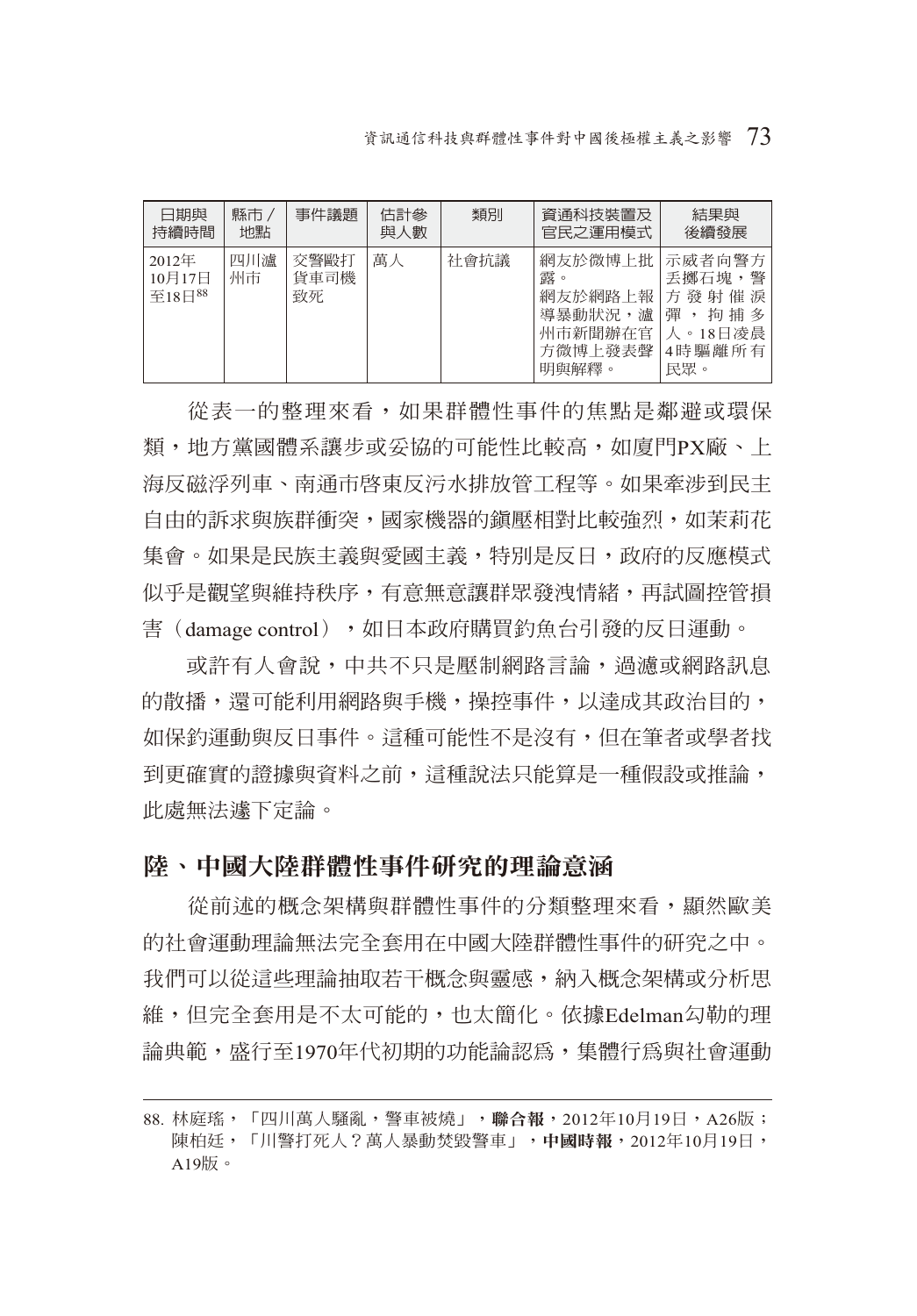是社會失衡的症狀表現,理性選擇論 (rational choice theory) 與心 理分析(如極權主義興權威性人格)亦有其地位與追隨者,歐洲馬 克思主義的階級衝突論雖能指出社會運動的政治經濟結構問題,卻 難以解釋歐美1960年代風起雲湧的各種社會運動,於是歐洲學界發 展出新社會運動 (new social movement) 理論,聚焦於認同建構、 文化與符號性鬥爭、各種新興權利訴求,與美國式的資源動員理論

(resource mobilization theory)分庭抗禮。這兩種理論典範各有其 政治、社會與經濟背景。新社會運動理論的背景包括社會民主、福 利國家、統合主義,以及現代性與後工業社會的危機等,資源動員 理論則是立基於美國的政治制度,著重利益團體政治、社會運動產 業、社運企業家,以及政策目標與工具手段(可用資源與偏好結 構)的搭配。這兩種理論亦各有長短,如新社會運動理論傾向忽略 各種與各個社會運動的策略、資源有何異同。資源動員理論,以及 與之相關的政治機會結構(political opportunities structures, POS) 觀點,偏重策略分析,相對淡化社會文化過程的影響、缺乏資源促 成的另類抵抗與社運活動。因此,部分主張政治機會結構觀點的學 者提出政治過程(political processes)的概念架構,並呼應歐美理 論典範融合互通的主張,聚焦於政治機會、動員結構(mobilizing structures)與框架(framing,包括集體認同的形塑、詮釋與論述 等)。<sup>89</sup>

功能論認為集體行為與社會運動是社會失衡的症狀,但用來 解釋中國的群體性事件,卻嫌過於抽象。功能論預設社會本來就 是完全平衡的運作機制,忽略不同社會的政治經濟過程與社會衝 突長期存在的歷史事實,其分析也不像歷史結構途徑(historical

<sup>89.</sup> Marc Edelman, "Social Movements: Changing Paradigms and Forms of Politics," *Annual Review of Sociology*, Vol. 30(January 2010), pp. 287~291.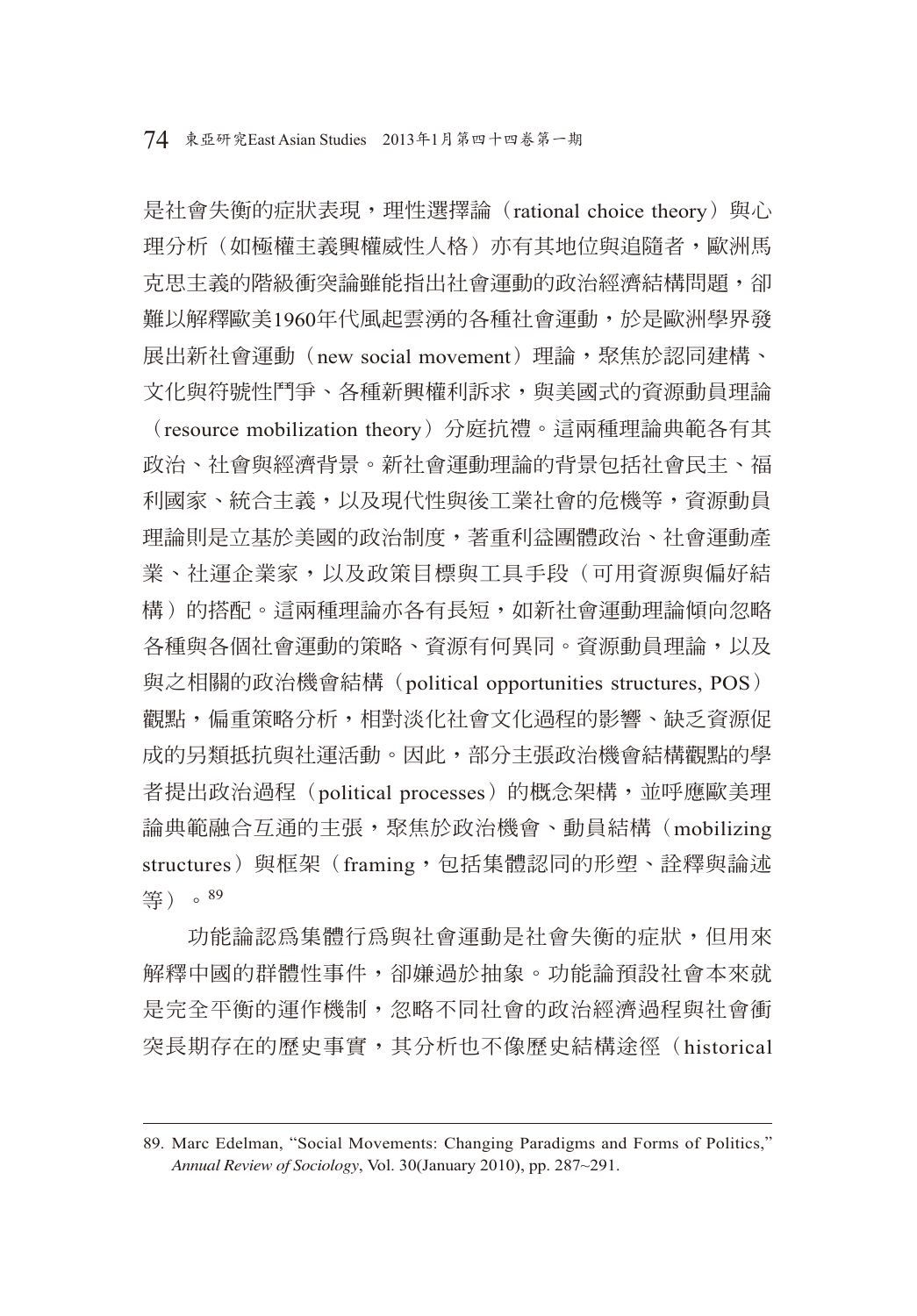structural approach)那麼深入。不過,功能論的缺失,也顯示中國 大陸的群體性事件需要歷史結構性的分析與研究。從本文的主題與 問題意識來看,資通科技可以說是群體性事件背後的結構性因素之 一。資訊化既是全球化的主要推力之一,對威權或後極權統治也構 成極為重大的挑戰。過去的極權與威權統治,只要控制意識型態的 國家機器與大眾傳播媒體,即幾乎可以壟斷話語權,持續宣傳與洗 腦,但這種政權或國家若要發展經濟或推動經濟改革,就不能不推 動資通科技的基礎建設、平台應用與資訊產業。要推動資訊產業與 資通基礎建設,就不能不推行某種程度的開放與自由化。既要開放 與改革,又要維持一黨專政、黨國體系的穩定與合法性,壓制民間 社會的質疑與挑戰,就不能不透過封鎖、過濾、檢查,防範或調節 資訊的自由流通。結果就是開放與限制的自我矛盾與相互對抗。

另一方面,中國大陸從計畫經濟與計畫意識型態(plan ideological)的政治經濟體制轉向經濟計(規)畫與計畫理性 (plan rational), 從社會主義經濟轉向市場社會主義經濟, 在三十 年內經歷迅速的再工業化與經濟轉軌,產生許多重大的社會經濟變 化與衝擊,包括貧富差距急遽擴大、城鄉與區域發展失衡、環境資 源遭到大幅破壞等,加上各政府層級的貪污腐化與官商勾結,都成 為中國大陸群體性事件增生的溫床與背景。這些(短期與長期)因 素、政經層面與歷史文化過程,都應該列入未來分析中國大陸群體 性事件的研究議程,參照運動參與者的日常生活體驗,考察資通科 技與社經發展失衡的關係(造成失衡與解決失衡),透過參與觀 察、歷史研究與民族誌等質性研究方法,與政治過程理論、新社會 運動理論對話,建構根植於在地脈絡的群體性事件理論或概念架 構。<sup>90</sup>

<sup>90.</sup> Marc Edelman, "Social Movements: Changing Paradigms and Forms of Politics," pp. 309~311.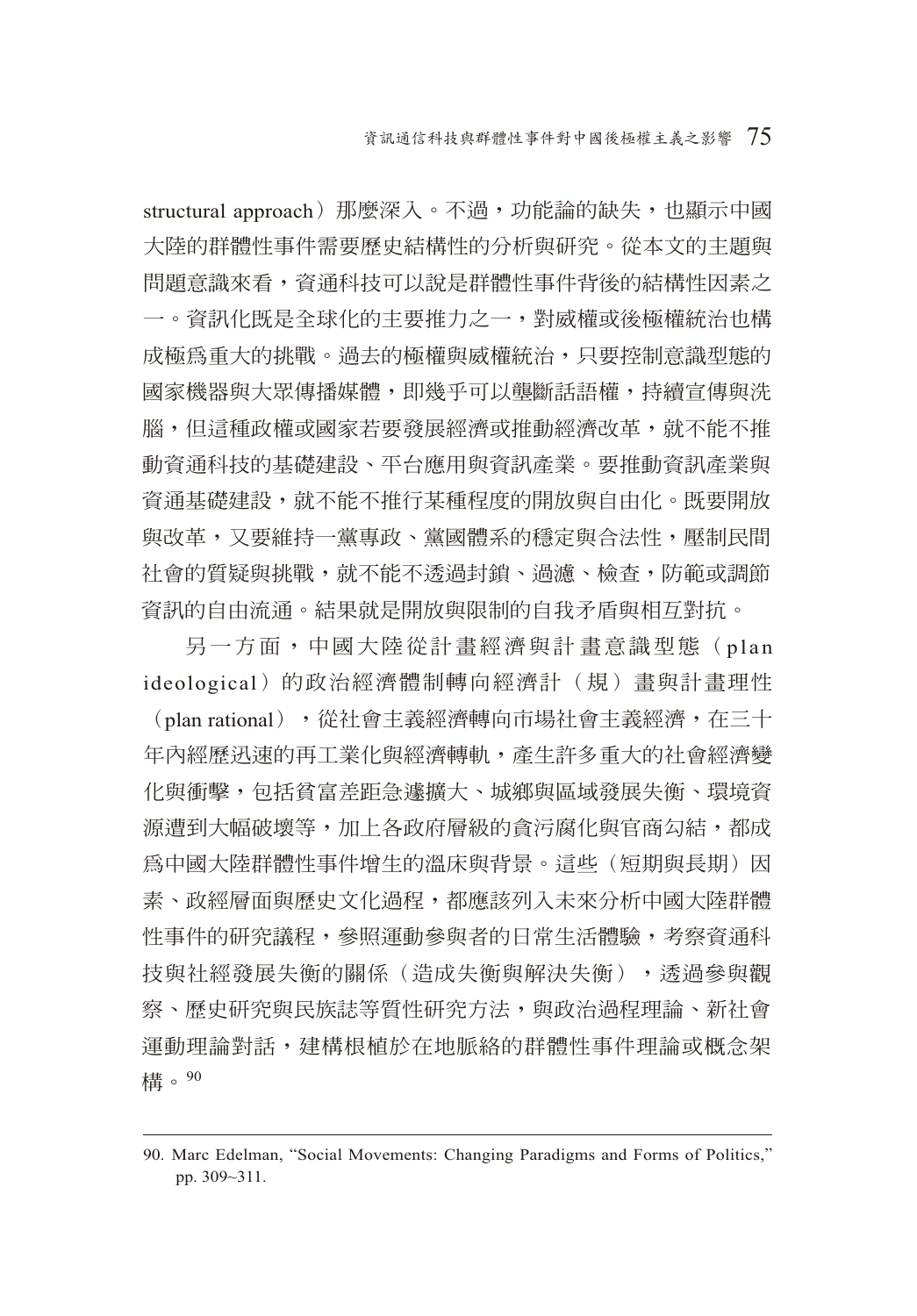76 東亞研究East Asian Studies 2013年1月第四十四卷第一期

新社會運動理論源自歐洲資本主義、民主國家與後工業社會 的脈絡,其多樣性似乎與中國的鄰避與環保、民族主義與族群衝突 (認同議題)、貧富差距與土地徵收等議題類似,但表一所列群體 性事件背後的脈絡與政治、社會、經濟過程,卻與西歐福利國家、 統合主義與勞工組織強大的環境迥然不同。資源動員理論源自美國 的利益團體政治與較為自由開放的環境,在中共的威權或後極權主 義統治之下,亦難有用武之地,畢竟社會運動或群體性事件的參與 者,缺乏足夠的資源可與中共的黨國機器抗衡。除了環保等政治敏 感度較低的議題之外,社會運動的領導者與參與者,很難透過立法 與司法體系,從事遊說活動,推動立法。街頭路線亦難以完全逼迫 黨國機器讓步,只有少數特殊個案與事件能夠達到目的。牽涉到政 治改革、敏感議題(六四事件與法輪功)與族群衝突的群體性事 件,中共在賽博空間的封鎖與實體空間的鎮壓,更不會手軟。如果 中國大陸的群體性事件可以視為中國版的新社會運動,那麼我們可 以探討的是資通科技如何促成社會運動理念的傳播與辯論?如何或 是否形塑更新的 (renewing and renewed) 與多樣化的集體認同與社 會網絡?如何或是否促成同性質群體性事件的策略結盟?

至於政治機會與政治過程的分析,現有的文獻似乎以環保類 非政府組織為主要研究對象。例如,Xie等人研究中國的環保運 動,結論是正式制度的結構相對封閉,環保運動只能從政治產出 結構(國家的環境治理能力、集權與分權)、政治領導人的態度 (是否支持環保運動與環保非政府組織)與權力組態(政治菁英的 團結與分歧)切入,推進其政策訴求與主張。<sup>91</sup>Ru and Ortolano則 結合政治過程(含政治機會結構)與世界社會觀點(world society perspectives), 解釋中國公民組織 (citizen-organized)的環保非政

<sup>91.</sup> Lei Xie and Hein-Anton van der Heijden, "Environmental Movements and Political Opportunities: The Case of China," *Social Movement Studies,* Vol. 9, No. 1 (January 2010), pp. 64~65.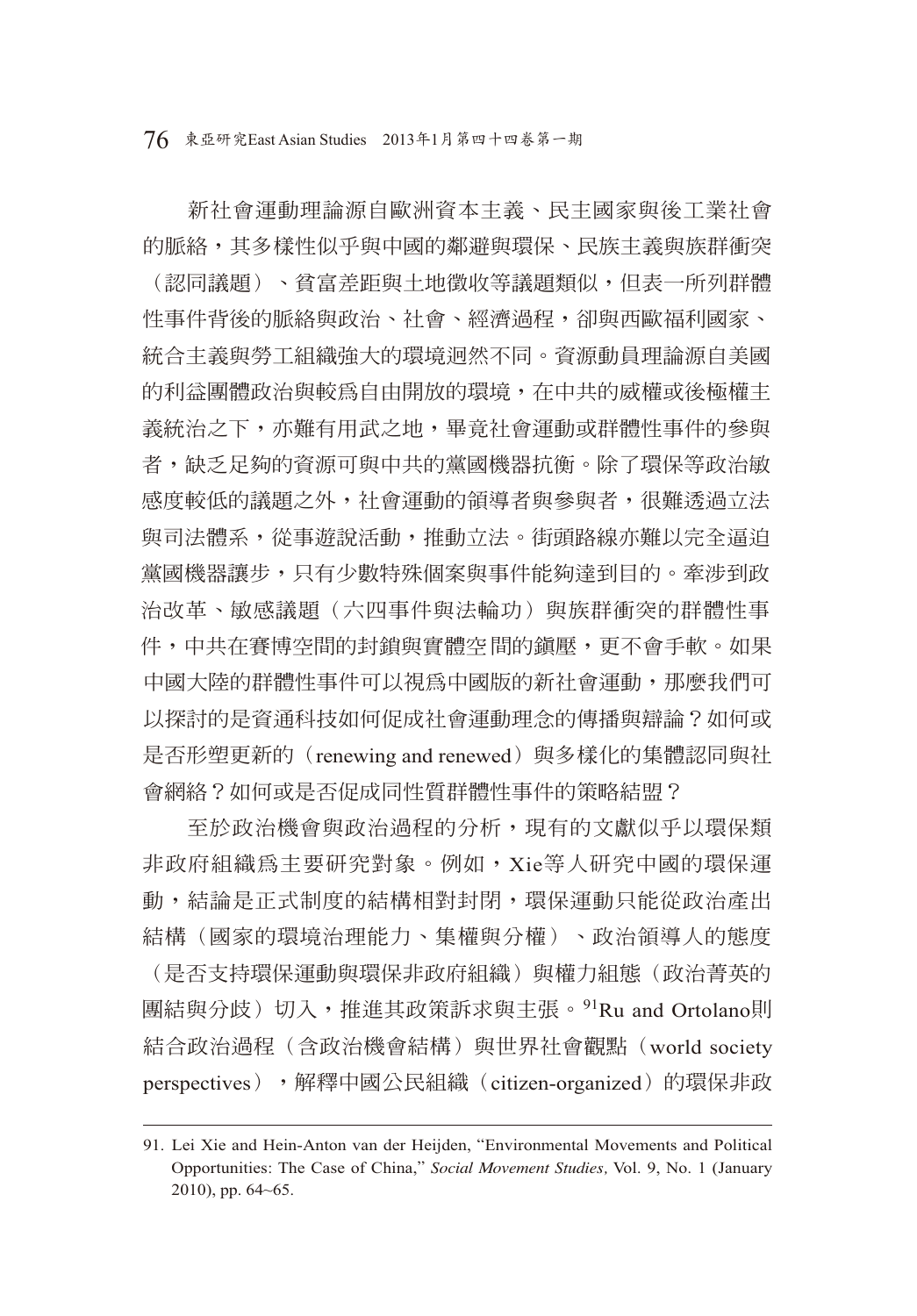府組織急速成長的原因,包括相對開放的政治制度化體系、部委之 間的歧見、高層領導的支持,以及環保非政府組織以自我言論檢查 換取國家機器的容忍。92Smith and Pagnucco採用政治過程模型,研 究1989年的學生運動,是少數的例外,但他們也承認,若以政治過 程模型做比較研究,也需要某種程度的修正,畢竟此一模型立基於 美國民權運動的脈絡與經驗,是否適合完全套用在威權或非民主國 家,還有討論的空間。93也就是說,政治過程與政治機會結構的理 論觀點否足以充分解釋中國的其他群體性事件,尤其是具有高政治 敏感度的事件(如法輪功、漢人與少數民族的衝突、民主化與政治 改革等)?從既有研究與本文整理的事件來看,政治過程與政治機 會結構理論提出的面向固然有其見地,但只能納為分析架構的一部 分,也需要修正,搭配其他理論觀點(如世界社會)與向度(如 文化對集體行為的形塑作用,包括解決問題的工具組、劇本與理所 當然的處理程序), <sup>94</sup>如此才能強化其描述力、解釋力, 甚至預測 力。

### 柒、結論

本文第一節說明研究動機與研究目的,提出研究問題。第二 節簡略介紹後極權主義的概念,探討群體性事件的定義與隨之而來 的統計資料問題。第三節摘述中國賽博空間的成長,指出其對中國 後極權主義的挑戰與影響。第四節提出群體性事件與資通科技的概 念架構,論述其結構面、空間與行動面、制度面。第五節整理歸納

<sup>92.</sup> Jiang Ru and Leonard Ortolano, "Development of Citizen-Organized Environmental NGOs in China," *Voluntas,* Vol. 20(June 2009), pp. 145~148, 165~166.

<sup>93.</sup> Jackie Smith and Ronald Pagnucco, "Political Process and the 989 Chinese Student Movement," Studies in Conflict and Terrorism, Vol. 15(1992), pp. 169~184.

<sup>94.</sup> 參閱Dingxin Zhao, "Theorizing the Role of Culture in Social Movements: Illustrated by Protests and Contention s in Modern China," *Social Movement Studies,* Vol. 9, No. 1(January 2010), pp. 33~50.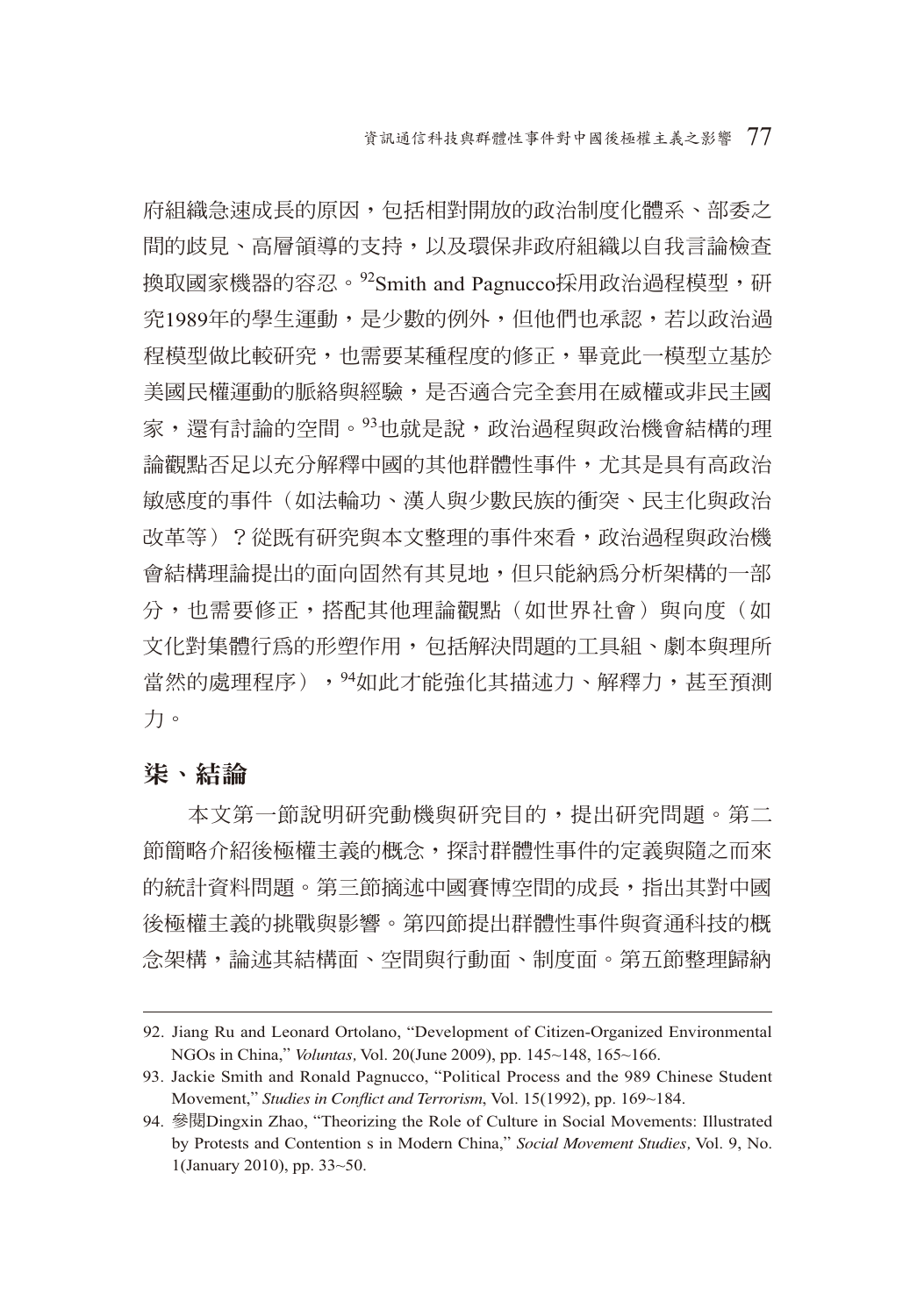中國近年來運用資通科技的群體性事件,描述群體性事件的參與者 與中共黨國體系如何在實體空間與賽博空間中相互對抗。第六節探 討歐美的社會運動理論是否能應用於中國群體性事件的研究。

從前面各節的論述來看,中國大陸的群體性事件大幅增加, 網民與群體性事件的參與者也能運用資通科技,在賽博空間中傳遞 訊息、建構議程、協調集結,並在實體空間中動員參與社會抗議, 提出特定訴求,甚至在某些個案中還能達到其目的,似乎對中共的 後極權主義統治構成某種壓力與挑戰。政治菁英必須審慎面對因 應,學習處理層出不窮的突發事件與危機,以免影響官位與仕途, 他們也要學習透過網路,與民眾溝通,傾聽民意,建立親民形象。 黨國體系既要推動資通科技的應用與產業化、商業化,又要防阻網 民的「不當」言論與集結行動,推拉收放之間,產生許多矛盾。中 共從極權主義轉向初期後極權主義,集體動員的力量本就有弱化的 傾向與趨勢,新興的市民社會、農民與城市網民的增加與海量的網 路訊息,更進一步削弱中共集體動員的力量,以及對各種社會階層 與團體的控制力量。

儘管如此,仔細檢視這些運用資通科技與賽博空間的群體性 事件,即可發現:這些事件並不代表(市民)社會能夠完全脫離黨 國機器的控制。群體性事件急增與資通科技的普及應用,的確讓中 共備感困擾,也必須投入大量人力與物力,以駕馭賽博空間的言 論。網民能夠透過「翻牆」軟體與諧音字詞等策略,突破網路長城 的封鎖,但中共也不斷學習控制、馴化賽博空間,因應賽博空間與 實體空間交叉互動對一黨專政與黨國體系的挑戰。黨國體系與社會 成員或網民都在互相學習與適應變遷。由此觀之,中共的後極權主 義統治仍有相當的力量,直線式的民主化推論與「蘇東波」式急遽 崩潰的想像(或期望),似乎過於簡化。

因篇幅、時間與資源有限,且焦點在於群體性事件如何運用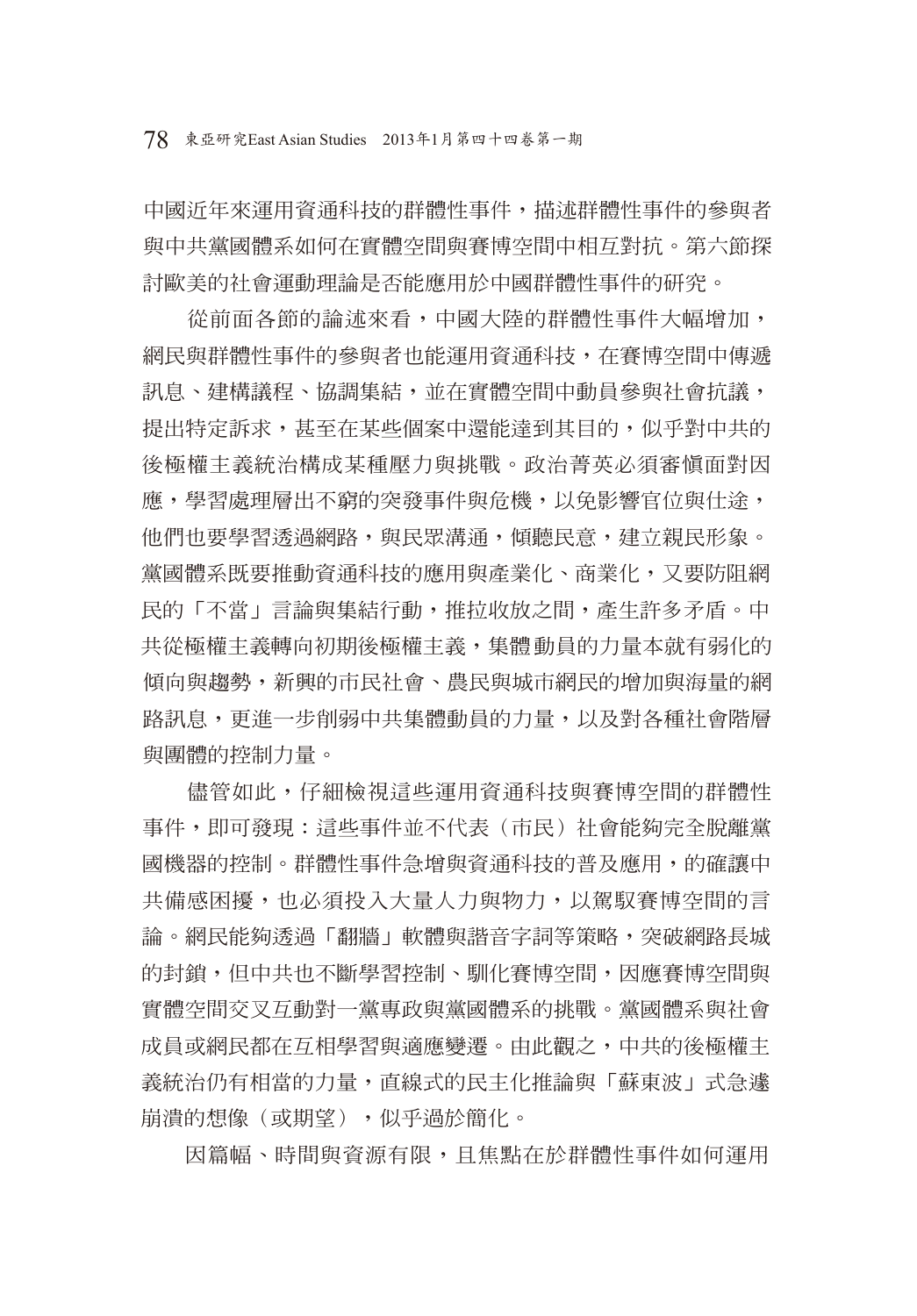資通科技,對抗、挑戰中共黨國體系的鎮壓,本文當然有研究限 制。首先,後極權主義的各種研究文獻與相關論辯頗為豐富多樣, 本文無法詳細討論,請容另文介紹論述。

其次,本文整理的群體性事件案例,並非全面的普杳統計, 而是從現有的新聞報導與學者研究中抽取重要的或具有代表性的案 例,目的是勾勒中國大陸近年群體性事件的議題、模式,尤其是資 通科技的發展與應用,對中共後極權主義統治的影響。由於群體性 事件常遭封鎖,加上還要看群體性事件如何運用資通科技,以及官 方如何因應,筆者無法全面統計中國大陸各地的群體性事件,掛一 漏萬的問題在所難免。如果學界方家能夠協助增補,當可有助於建 立更完善的群體性事件資料庫,有助於研究與分析。

再者,表一的整理倚賴新聞報導,無法探究每個群體性事件 案例背後的複雜過程,包括地方黨國機器的決策、中央與地方國家 機器之間如何互動,以及群體性事件現場的在地脈絡。這些研究限 制,要靠許多學者專家與相關的研究計畫,才有可能克服。

此外,每個群體性事件都有其獨特的在地脈絡,一般新聞報 導不太容易看得出來。中央與地方國家機器因應、處理各種群體性 事件的決策過程與模式細節,包括中央與地方之間、各部委或單位 之間的協調與衝突,亦非新聞報導或一般訪問可以得知。

最後,筆者希望藉由此文,拋磚引玉,共同研究資通科技、 群體性事件對中共後極權主義統治的影響,這些研究對西方社會運 動的理論(包括功能論、馬克思主義式的社會衝突論或階級衝突分 析、新社會運動理論、資源動員論與相關的政治機會結構論等)有 什麼意涵?如何跳脫純粹套用西方理論的路徑,依據中國的政治經 濟脈絡(包括第五代領導人是否、如何推動結構性的與民主化的政 治改革)與社會文化的發展,建構特定的理論架構,描述、分析中 國後極權主義的政治轉型。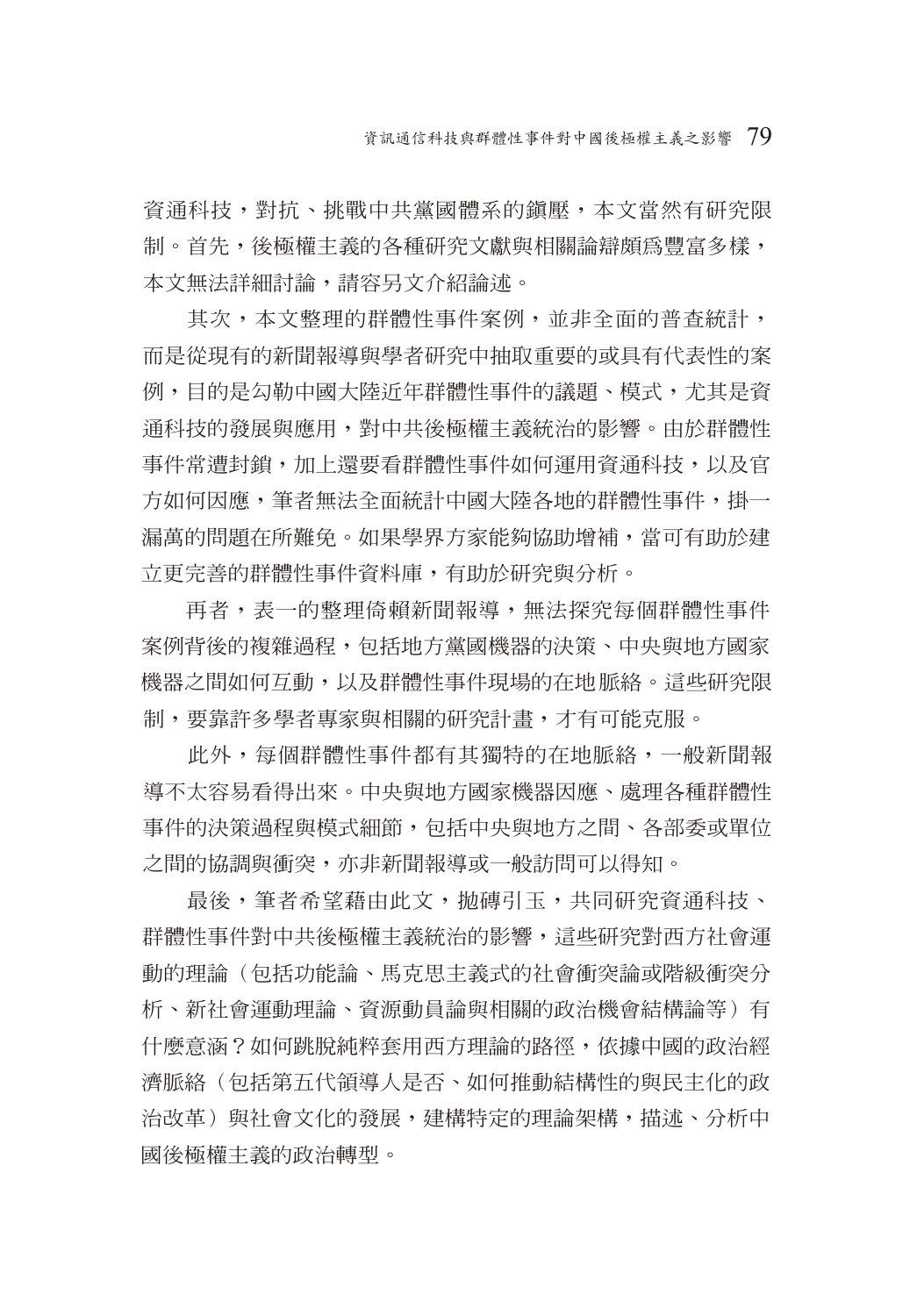80 東亞研究East Asian Studies 2013年1月第四十四卷第一期

## 參考書目

一、中文

- 中共年報編輯委員會,中共年來群體性事件要況綜析。中共年報編輯 委員會主編,2009中共年報(台北縣:中共研究雜誌社,2008),頁  $1~1~84~1~1~93$
- 中國互聯網絡信息中心(2012),中國互聯網絡發展狀況統計 報告。〈http://www.cnnic.cn/hlwfzyj/hlwxzbg/hlwtjbg/201207/ P020120723477451202474.pdf〉
- 方付建、王國華,「現實群體性事件與網絡群體性事件比較」,嶺南學 刊,第2期(2010年3月),頁15~19。
- 干建平、徐偉,「群體性事件的類型與社會原因探析」, 惠州學院學報, 第30卷第5期(2010年10月),可56~59
- 朱曉陽,「一場權力與資本的歡宴」,二十一世紀,第118期(2010年4 月),頁115~118。
- 吳亮,「對少數民族群體性事件的政治社會學分析」,當代中國研究, 第 16卷第4期(2009年12月),頁34~48。
- 汪厚冬,「現代中國大陸行政信訪與行政訴訟的和諧關係論」,法學新 論, 第31期(2011年8月), 百135~160。
- 洪敬富、陳柏奇,「全球化網路時代的中國治理:從SARS到毒牛奶事 件」,戰略,第2期(2009年1月),頁161~174。
- 洪敬富、陳柏奇,「網路通訊時代下的中國公眾參與:以『廈門PX廠』為 例」,中國大陸研究,第53卷第2期(2010年6月),頁1~38。
- 胡聯合、胡鞍剛、王磊,「影響社會穩定的社會矛盾變化態勢的實證分 折」,社會科學戰線,第4期(2006年4月),頁175~185。
- 孫珠峰,「互聯網時代妥善處理群體性事件研究」, 潦寧行政學報,第12 卷第3期(2010年3月),頁12~14。
- 徐賁,「『群體性事件』和暴力問題」,二十一世紀,第102期(2007年8 月),頁86~94。
- 祝華新、單學剛、胡江春,「2009年中國互聯網輿情分析報告」,汝信、 陸學藝、李培林主編,2010年中國社會形勢分析與預測(北京:社會科 學文獻出版社,2009)。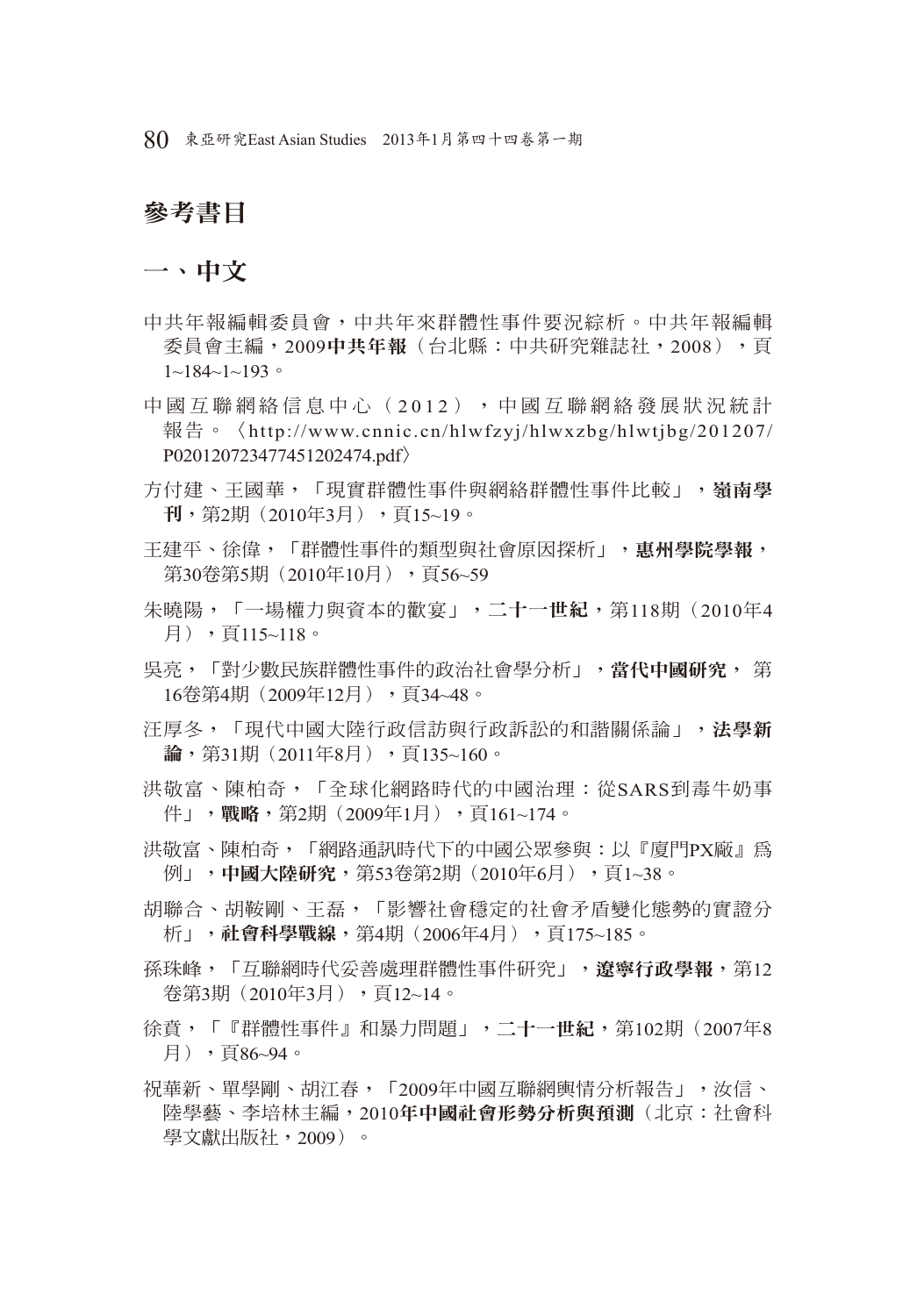資訊通信科技與群體性事件對中國後極權主義之影響 81

- 高旺,「『群體性事件』」:抗爭政治學的視角」,二十一世紀,第125期  $(2011 \n 46 \n 5)$ , 頁115~123。
- 高恩新,「中國農村的社會網絡與集體維權」,二十一世紀,第118期  $(2010 \pm 4)$ , 頁 $61~-69$ 。
- 張立濤,「當前社會的分化傾向與宣傳的病理分析」,當代中國研究,第 14卷第4期(2007年12月),頁147~154。
- 張凱銘,「和諧社會的挑戰:中共社會中的群體性事件問題探析」,弘光 學報,第66期 (2012年3月),頁62~77。
- 陳柏奇、洪敬富,「茉莉花革命浪潮下對當前中國國家社會關係的再檢 視:網路政治中的公民維權與黨國維權雙重分析視角」,臺灣民主,第9 卷第1期 (2012年3月), 頁195~244。
- 喬健、姜穎,「中國大陸市場化進程中的勞資衝突及其治理」,政大勞動 學報,第19期 (2006年1月),頁41~74。
- 黃煜、曾繁旭,「從以鄰為壑到政策倡導:中國媒體與社會抗爭的互激模 式」,新聞學研究,109期(2011年7月),頁167~200。

### 二、英文

- Béja, Jean-Philippe, "The New Working Class Renews the Repertoire of Social Conflict," *China Perspective*, Vol. 2011, Issue 2 (2011), pp. 3~7.
- Castells, Manuel, *The Rise of the Network Society* (Malden, Massachusetts and Oxford, UK: Blackwell Publishers, 1998).
- Chung, Jongpil, "Comparing Online Activities in China and South Korea," *Asian Survey*, Vol. 48, No. 5 (September/October 2008), pp. 727~751.

Edelman, Marc, "Social Movements: Changing Paradigms and Forms of Politics," *Annual Review of Sociology*, Vol. 30 (October 2001), pp. 285~317.

- Hung, Chin-Fu Hung, "Public Discourse and 'Virtual' Political Participation in the PRC: The Impact of the Internet," *Issues & Studies*, Vol. 39, No. 4 ((December 2003), pp. 1~38.
- Hung, Chin~Fu, "The Interactions between Internet Entrepreneurs and the Chinese Authorities: Possible Implications for Civil Society," *Issues & Studies*, Vol. 41, No. 3 (September 2005), pp. 145~180.
- Hung, Chin-Fu Hung, "The Politics of Cyber Participation in the PRC: The Implications of Contingency for the Awareness of Citizens' Rights," *Issues & Studies*, Vol. 42, No. 4 (October 2006), pp. 137~173.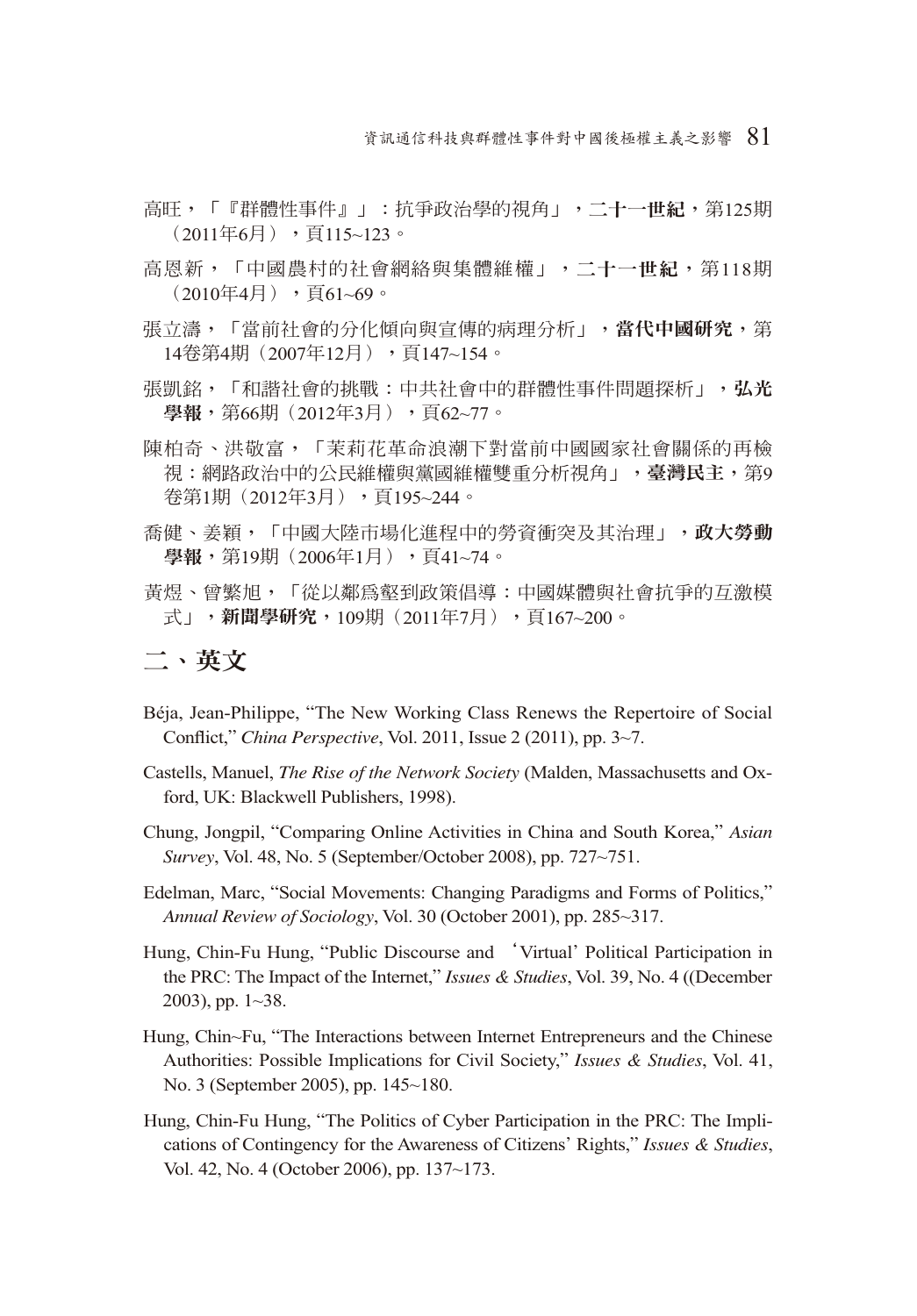- Hung, Chin-Fu, "China's Propaganda in the Information Age: Internet Commentators and the Weng'an Incident," *Issues & Studies*, Vol. 46, No. 4 (December 2010), pp. 149~180.
- Law, Pui-Lam ed., *New Connectivities in China: Virtual, Actual and Local Interactions* (Hong Kong: The Hong Kong Polytechnic University, 2012).
- Linz, Juan J. and Alfred Stepan, *Problems of Democratic Transition and Consolidation: South Europe, South America, and Post-Communist* (*Europe*. Baltimore, Maryland: The John Hopkins University Press, 1996).
- Pu, Qiongyou and Stephen J. Scanlan, "Communicating Injustice? Framing and Online Protest against Chinese Government Land Expropriation," *Information, Communication and Society*, Vol. 15, No. 4 (May 2012), pp. 572~590.
- Ru, Jiang and Leonard Ortolano, "Development of Citizen-Organized Environmental NGOs in China," *Voluntas*, Vol. 20 (March 2009), pp. 141~168.
- Smith, Jackie and Ronald Pagnucco, "Political Process and the 989 Chinese Student Movement." Studies in Conflict and Terrorism, Vol. 15 (February 1992), pp. 169~184.
- Thompson, Mark R.,"To Shoot or Not to Shoot: Posttotalitarianism in China and Eastern Europ," *Comparative Politics*, Vol. 34, No. 1 (October 2001), pp. 63~83.
- ------,"Totalitarian and Post-Totalitarian Regimes in Transitions and Non-Transitions from Communism," *Totalitarian Movements and Political Religions* Vol. 3, No. 1 (2002), pp. 79~106.
- Tong, Yanqi and Shaohua Lei, "Large-scale Mass Incidents in China," *East Asian Policy,* Vol. 2, No. 2 (Apr/Jun 2010), pp. 24~25.
- Weber, Ian, "Mobile, Online and Angry: The Rise of China's Middle-Class Civil Society," *Critical Arts: South-North Cultural and Media Studies*, Vol. 25, No. 1 (March 2011), pp. 25~45.
- Xie, Lei and van der Heijden, Hein~Anton, "Environmental Movements and Political Opportunities: The Case of China," *Social Movement Studies*, Vol. 9, No. 1 (January 2010), pp. 51~65.
- Yang, Guobing, "The Co-evolution of the Internet and Civil Society in China," *Asian Survey*, Vol. 43, No. 3 (May/June 2003), pp. 405~422.
- Yang, Guobing, "How Do Chinese Civic Associations Respond to the Internet? Findings from a Survey," *The China Quarterly*, No. 189 (March 2007), pp.  $122 - 143$ .